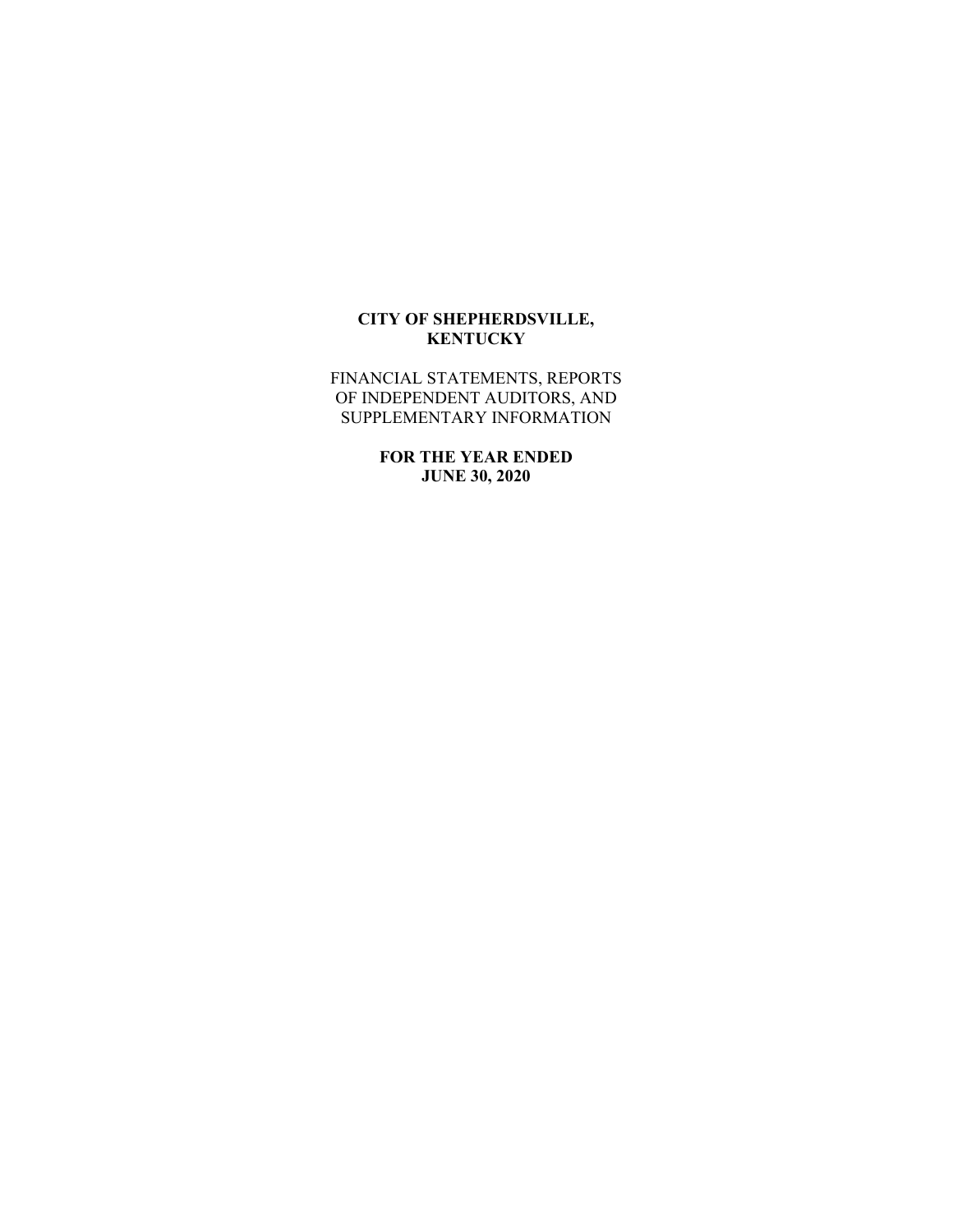# As of June 30, 2020 and For the Year Then Ended

# Table of Contents

| <b>Introductory Section</b>                                                    |
|--------------------------------------------------------------------------------|
|                                                                                |
|                                                                                |
| <b>Financial Section</b>                                                       |
|                                                                                |
|                                                                                |
| <b>Financial Statements</b>                                                    |
| <b>Government-wide Financial Statements</b>                                    |
|                                                                                |
|                                                                                |
| <b>Fund Financial Statements</b>                                               |
|                                                                                |
| Reconciliation of the Balance Sheet – Governmental Funds to the Statement      |
| Statement of Revenues, Expenditures, and Changes in Fund Balances              |
| Reconciliation of the Statement of Revenues, Expenditures, and Changes in Fund |
|                                                                                |
| Statement of Revenues, Expenses, and Changes in Net Position                   |
|                                                                                |
|                                                                                |
| <b>Required Supplementary Information</b>                                      |
| Schedule of Revenues, Expenditures and Changes in Fund Balance -               |

Budget-to-Actual – General Fund .............................................................................................. 53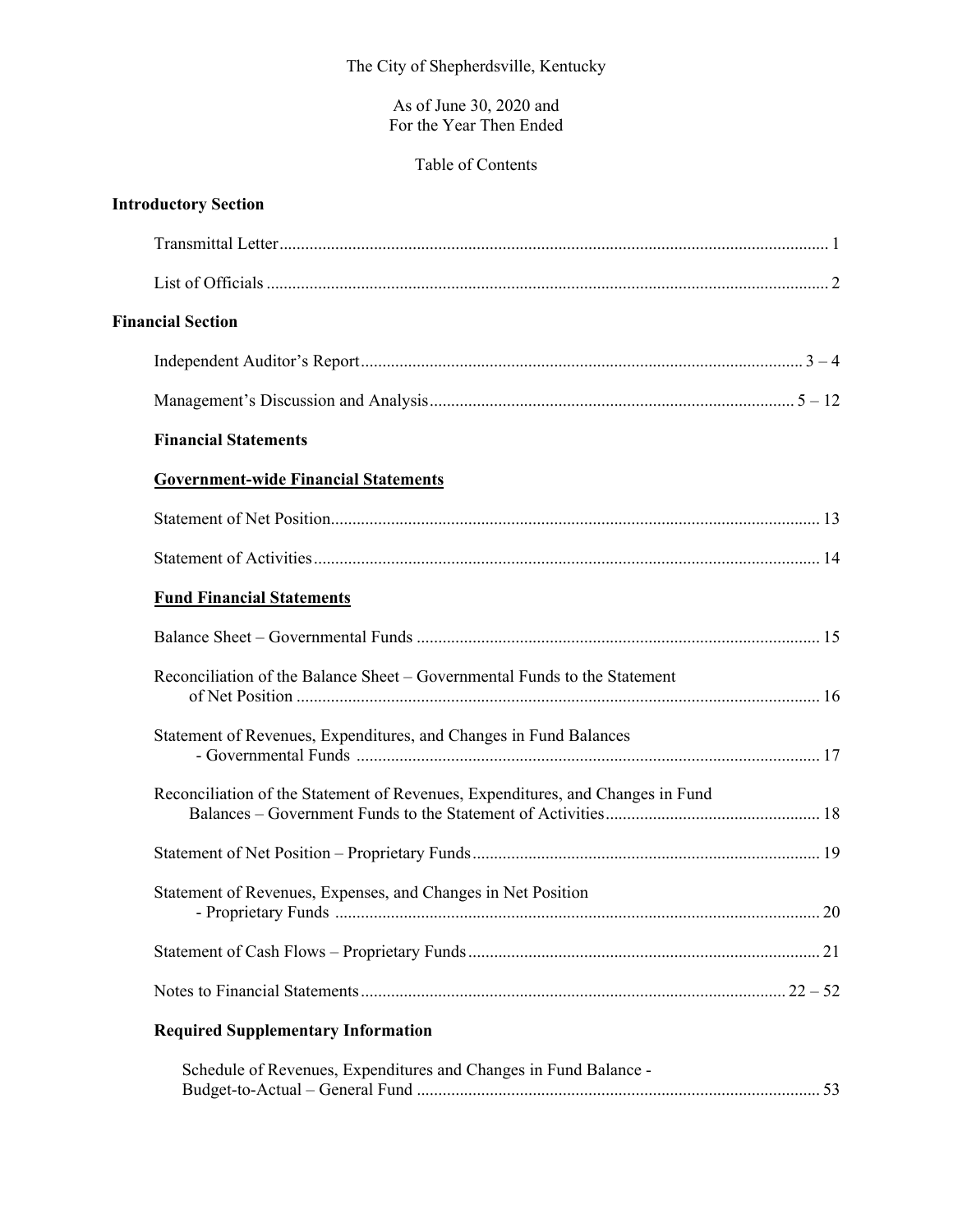### As of June 30, 2020 and For the Year Then Ended

# Table of Contents

| Schedule of City's Proportionate Share of the Net Pension Liability- CERS  54                                                             |  |
|-------------------------------------------------------------------------------------------------------------------------------------------|--|
|                                                                                                                                           |  |
|                                                                                                                                           |  |
|                                                                                                                                           |  |
|                                                                                                                                           |  |
| <b>Independent Auditor's Report on Internal Control Over Financial</b><br>Reporting and on Compliance and Other Matters Based on an Audit |  |
|                                                                                                                                           |  |
|                                                                                                                                           |  |
|                                                                                                                                           |  |
| Appendix A                                                                                                                                |  |
| Certificate of Compliance - Local Government Economic Assistance Program  65                                                              |  |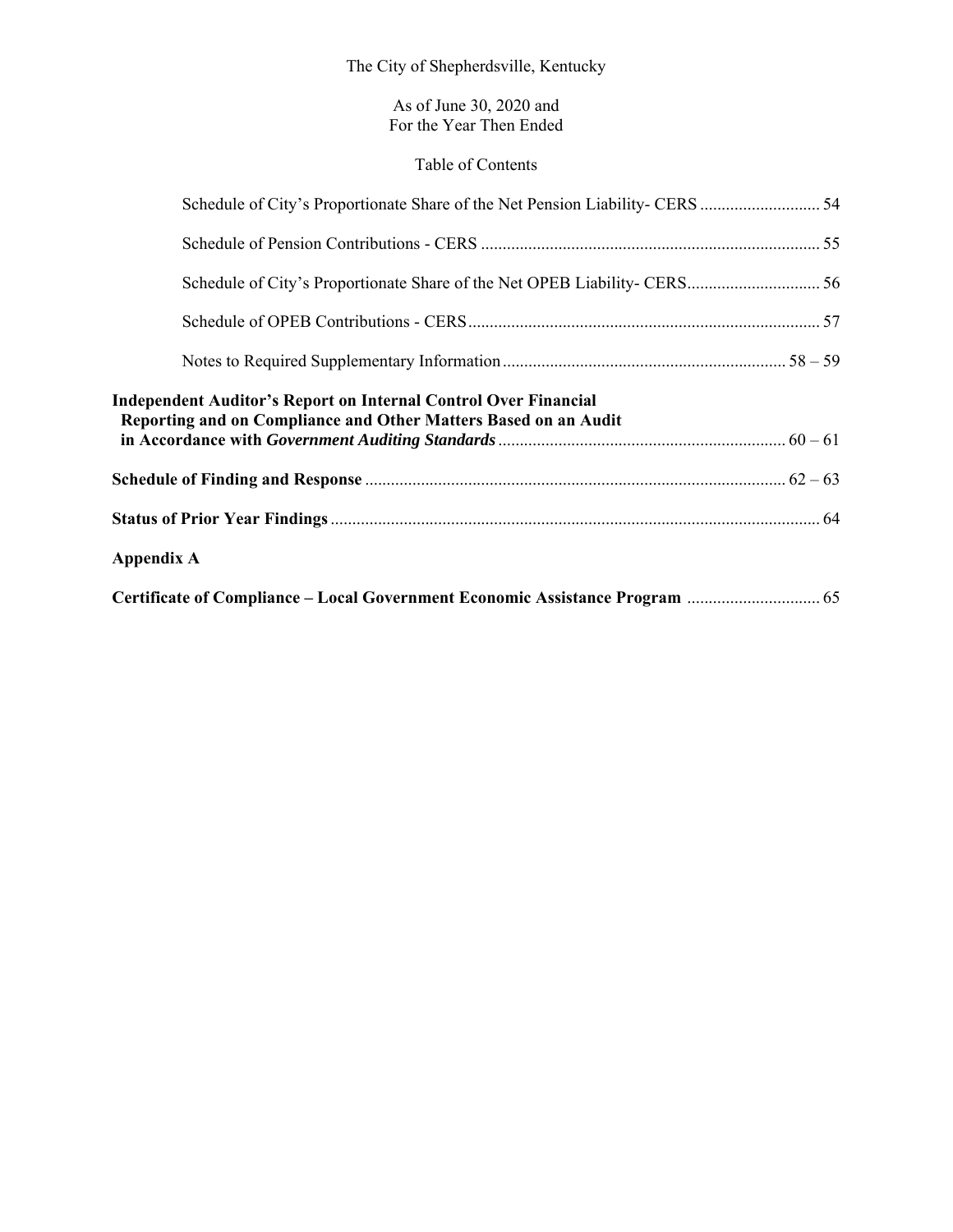### As of and for the Year Ended June 30, 2020

## Transmittal Letter

City Council and Citizens of Shepherdsville Shepherdsville, Kentucky

## **The Annual Financial Report**

The Annual Financial Report (AFR) of the City of Shepherdsville, Kentucky, for the fiscal year ended June 30, 2020, is hereby submitted. Responsibility for both the accuracy of the data and the completeness and fairness of the presentation, including all disclosures, rest with the City's management. To the best of our knowledge and belief, the enclosed data is accurate in all material respects and is reported in a manner designed to present fairly the financial position and results of operations of the various funds of the City. All disclosures necessary to enable the reader to gain an understanding of the City's financial activities have been included.

The AFR is presented in two sections: introductory and financial. The introductory section includes this transmittal letter and a list of principal officials. The financial section includes, under the new Governmental Accounting Standards Board Statement No. 34 as amended, the Report of Independent Auditors, the basic government-wide financial statements, and the required supplementary information.

The City of Shepherdsville is located in Bullitt County, Kentucky. The City is a home rule municipal corporation organized on December 11, 1793, under the laws of the Commonwealth of Kentucky, and as such, operates under its own charter. The City government consists of a mayor and six (6) city council members. The mayor serves a four (4) year term. Council members serve a two (2) year term.

For financial reporting purposes, the City includes in this report all funds, agencies, boards and other commissions that are controlled by the City or dependent on the City's legislative branch. "Controlled by" or "dependent on" is determined on the basis of the budget adoption, taxing authority, outstanding debts secured by revenues or general taxing authority of the City, and the City's obligation to fund any deficits that may occur.

The City provides a full range of municipal services. These services include fire and police protection, park and recreation programs, streets, sidewalks and roads maintenance and a sewer system.

Heartland CPAs and Advisors, PLLC audited the financial statements and the related notes of the City of Shepherdsville, Kentucky. As stated in the auditor's report, the audit was conducted in accordance with *Government Auditing Standards*, issued by the Comptroller General of the United States.

We wish to acknowledge the employees of the City of Shepherdsville who are the City's most valuable asset. These individuals serve productively throughout City operations. They continuously provide quality services to the citizens of Shepherdsville, Kentucky.

Respectively submitted:

Mayor City Clerk

 $\mathcal{L}_\text{max}$  and the contract of the contract of the contract of the contract of the contract of the contract of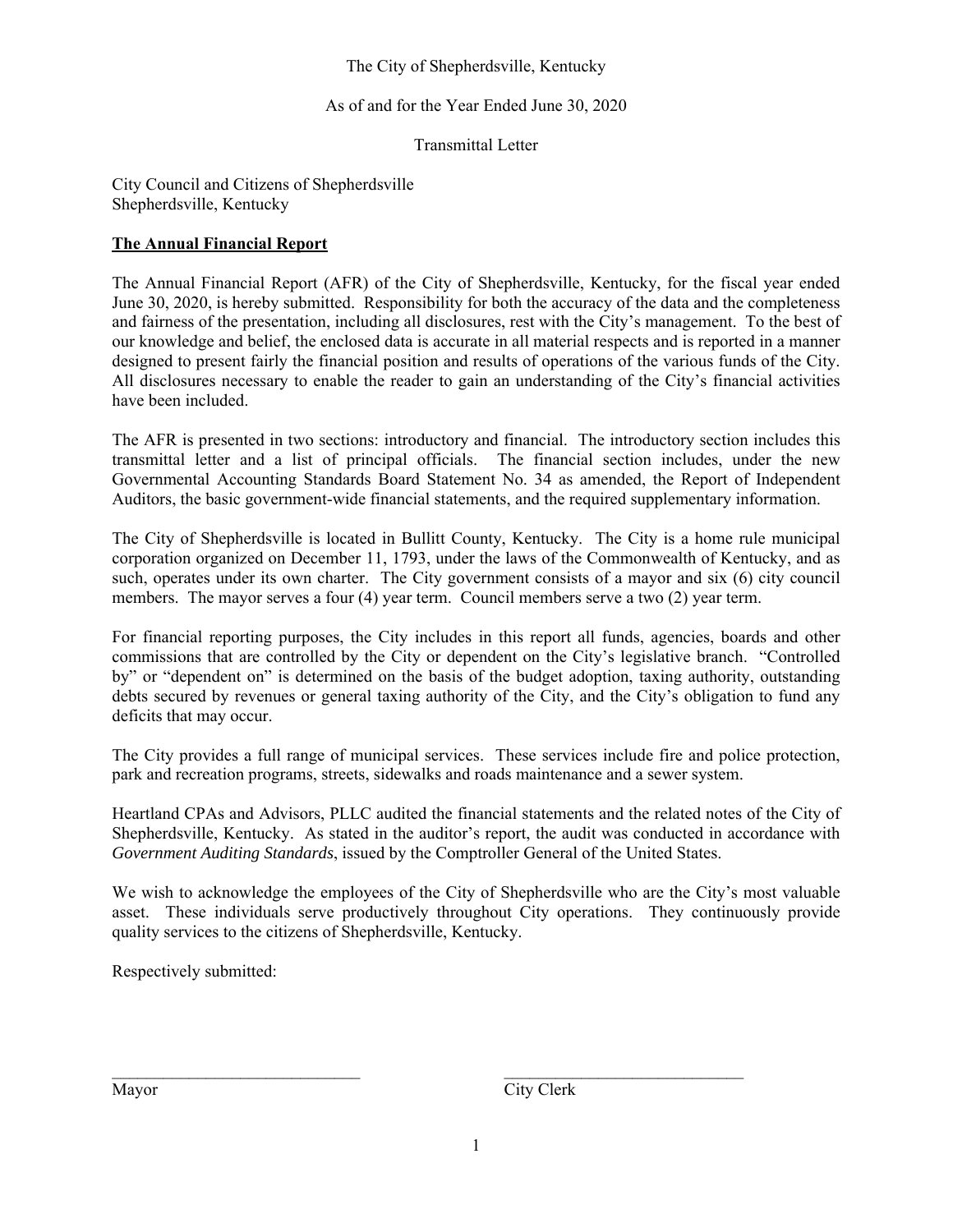### **Governmental Directory City Clerk's Office**  Post Office Box 400 634 Conestoga Parkway Shepherdsville, KY 40165 Telephone:  $502/543-2923 \sim 502/543-6201$  (facsimile) City Council meetings held  $2<sup>nd</sup>$  and  $4<sup>th</sup>$  Monday of each month at 6:30 PM (EST)

# **City of Shepherdsville Officials**

| Title                          | Name                  | <b>Term Expires</b> |
|--------------------------------|-----------------------|---------------------|
| Mayor                          | Curtis Hockenbury     | December 31, 2022   |
| Council Member                 | Deb Huffman           | December 31, 2022   |
| Council Member                 | Lisa Carter           | December 31, 2022   |
| Council Member                 | <b>Bonnie Enlow</b>   | December 31, 2022   |
| Council Member                 | Mike Hibbard, Sr.     | December 31, 2022   |
| Council Member                 | <b>Stacey Cline</b>   | December 31, 2022   |
| Council Member                 | Kenny Newton          | December 31, 2022   |
| City Clerk                     | Tammy Richmond        |                     |
| Deputy City Clerk/             |                       |                     |
| Flood Plain Coordinator        | Brenda Weidekamp      |                     |
| City Controller                | Tonya Taylor          |                     |
| City Treasurer                 | Gayla Bright          |                     |
| Fire Chief                     | Layne Troutman        |                     |
| Fire Marshall                  | Ted Calvert           |                     |
| Police Chief                   | <b>Rick McCubbins</b> |                     |
| <b>Public Utility Director</b> | <b>Scott Fleming</b>  |                     |
| Public Works Foreman           | Thomas LaFollette     |                     |
| <b>Wastewater Treatment</b>    |                       |                     |
| Alcoholic Beverage Control     |                       |                     |
| (ABC) Officer                  | Jerry Pile            |                     |
| Civil Service Commission       |                       |                     |
| Chair                          | Debbie Hawkins        |                     |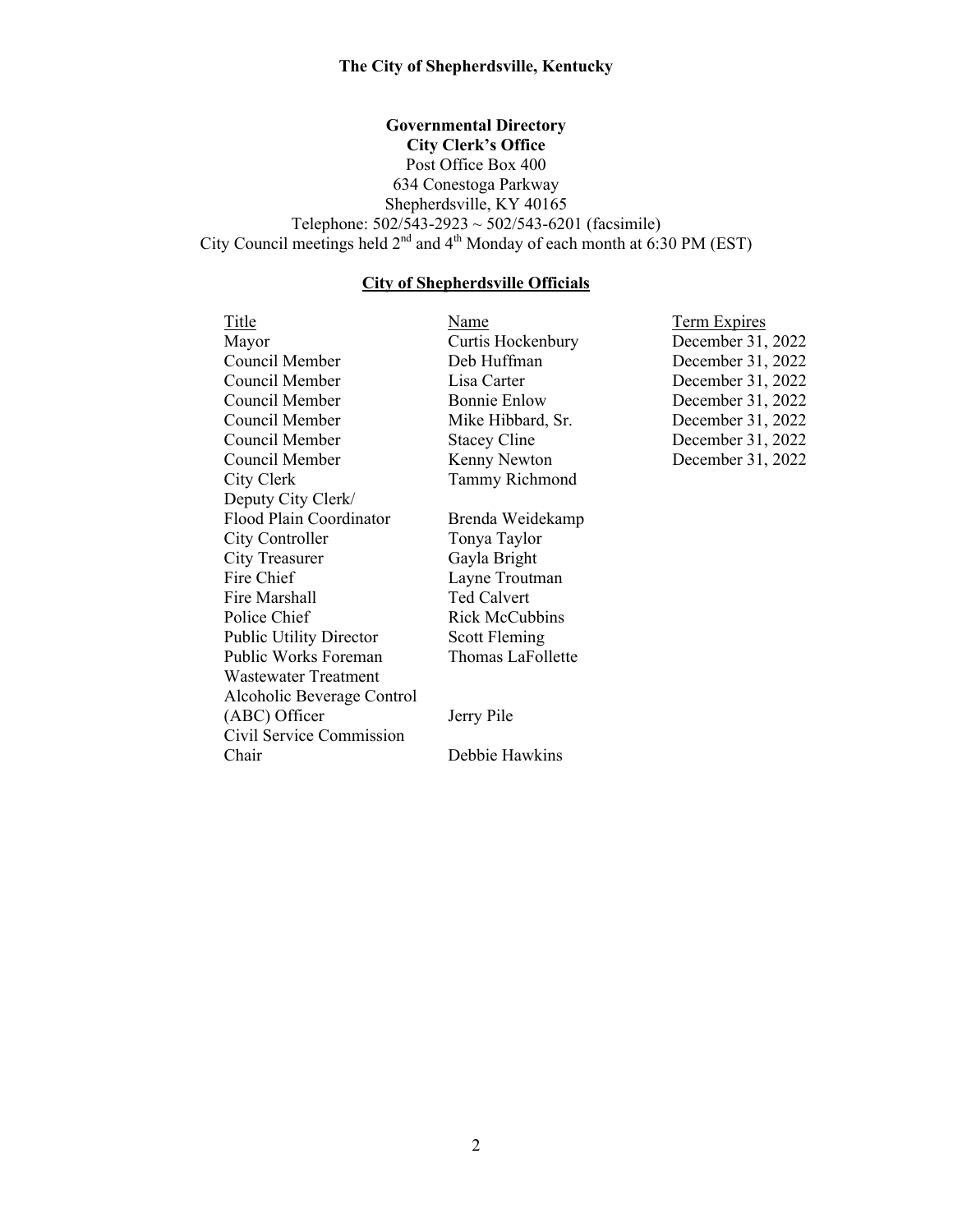

### **INDEPENDENT AUDITOR'S REPORT**

To the Mayor and City Council City of Shepherdsville, Kentucky

We have audited the accompanying financial statements of the governmental activities, the business-type activities, each major fund, and the aggregate remaining fund information of the City of Shepherdsville, Kentucky, as of and for the year ended June 30, 2020, and the related notes to the financial statements, which collectively comprise the City's basic financial statements as listed in the table of contents.

#### **Management's Responsibility for the Financial Statements**

Management is responsible for the preparation and fair presentation of these financial statements in accordance with accounting principles generally accepted in the United States of America; this includes the design, implementation, and maintenance of internal control relevant to the preparation and fair presentation of financial statements that are free from material misstatement, whether due to fraud or error.

#### **Auditor's Responsibility**

Our responsibility is to express opinions on these financial statements based on our audit. We conducted our audit in accordance with auditing standards generally accepted in the United States of America and the standards applicable to financial audits contained in *Government Auditing Standards*, issued by the Comptroller General of the United States. Those standards require that we plan and perform the audit to obtain reasonable assurance about whether the financial statements are free from material misstatement.

An audit involves performing procedures to obtain audit evidence about the amounts and disclosures in the financial statements. The procedures selected depend on the auditor's judgment, including the assessment of the risks of material misstatement of the financial statements, whether due to fraud or error. In making those risk assessments, the auditor considers internal control relevant to the entity's preparation and fair presentation of the financial statements in order to design audit procedures that are appropriate in the circumstances, but not for the purpose of expressing an opinion on the effectiveness of the entity's internal control. Accordingly, we express no such opinion. An audit also includes evaluating the appropriateness of accounting policies used and the reasonableness of significant accounting estimates made by management, as well as evaluating the overall presentation of the financial statements.

We believe that the audit evidence we have obtained is sufficient and appropriate to provide a basis for our audit opinions.

#### **Opinions**

In our opinion, the financial statements referred to above present fairly, in all material respects, the respective financial position of the governmental activities, the business-type activities, and each major fund of the City of Shepherdsville, Kentucky, as of June 30, 2020, and the respective changes in financial position and, where applicable, cash flows thereof for the year then ended in accordance with accounting principles generally accepted in the United States of America.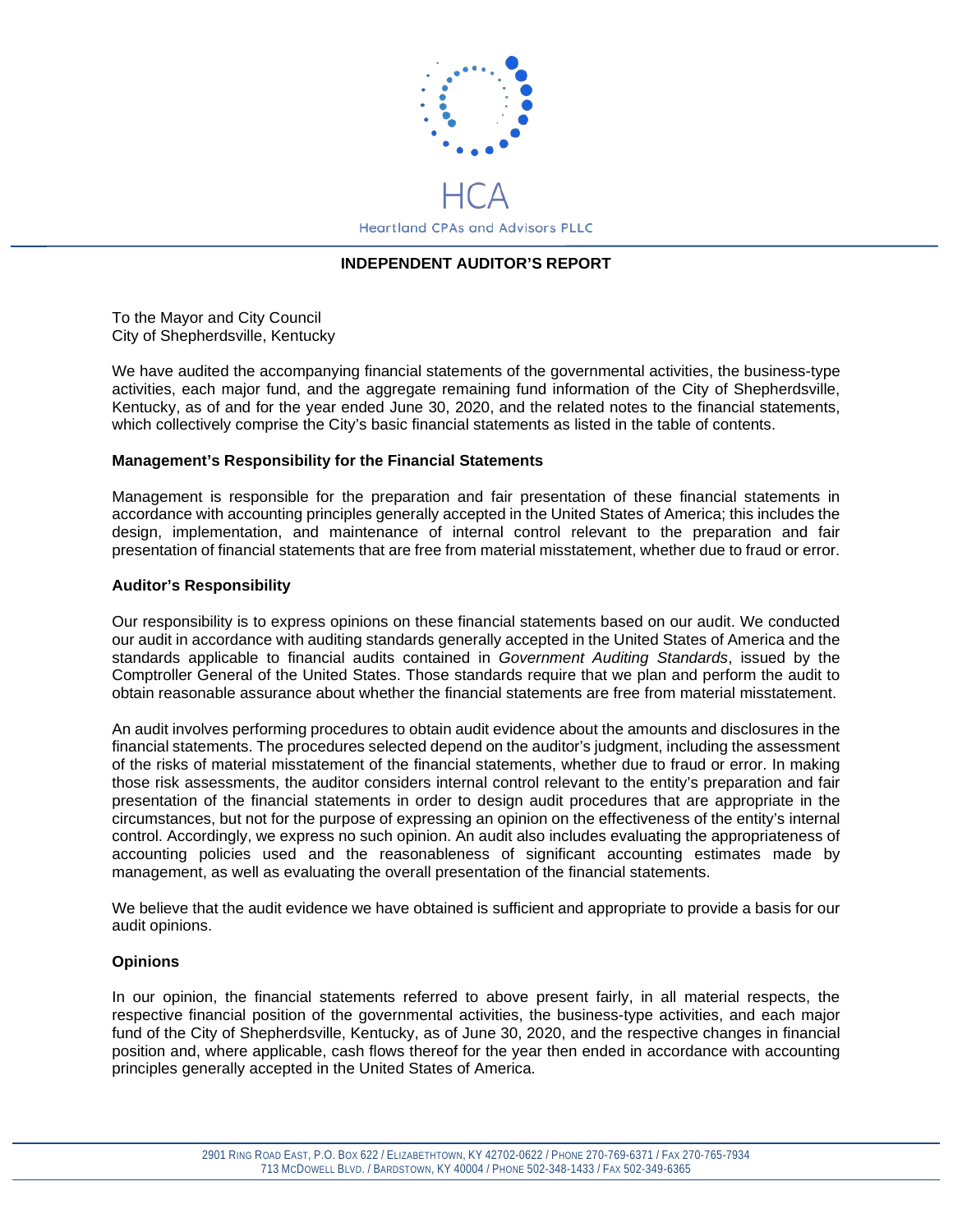#### **Emphasis of a Matter**

As discussed in Note 1 to the financial statements, during the year ended June 30, 2020, the City adopted Governmental Accounting Standards Board Statement 95, Postponement of the Effective Dates of Certain Authoritative Guidance. Our opinion is not modified with respect to this matter.

#### **Other Matters**

#### *Required Supplementary Information*

Accounting principles generally accepted in the United States of America require that the management's discussion and analysis, pension schedules, OPEB schedules, and budgetary comparison information on pages 5 - 12 and 53 - 59 be presented to supplement the basic financial statements. Such information, although not a part of the basic financial statements, is required by the Governmental Accounting Standards Board, who considers it to be an essential part of financial reporting for placing the basic financial statements in an appropriate operational, economic, or historical context. We have applied certain limited procedures to the required supplementary information in accordance with auditing standards generally accepted in the United States of America, which consisted of inquiries of management about the methods of preparing the information and comparing the information for consistency with management's responses to our inquiries, the basic financial statements, and other knowledge we obtained during our audit of the basic financial statements. We do not express an opinion or provide any assurance on the information because the limited procedures do not provide us with sufficient evidence to express an opinion or provide any assurance.

#### *Other Information*

Our audit was conducted for the purpose of forming opinions on the financial statements that collectively comprise the City of Shepherdsville, Kentucky's basic financial statements. The introductory section is presented for purposes of additional analysis and is not a required part of the basic financial statements.

The introductory section has not been subjected to the auditing procedures applied in the audit of the basic financial statements and, accordingly, we do not express an opinion or provide any assurance on it.

#### **Other Reporting Required by** *Government Auditing Standards*

In accordance with *Government Auditing Standards*, we have also issued our report dated October 7, 2021, on our consideration of the City's internal control over financial reporting and on our tests of its compliance with certain provisions of laws, regulations, contracts, and grant agreements and other matters. The purpose of that report is to describe the scope of our testing of internal control over financial reporting and compliance and the results of that testing, and not to provide an opinion on internal control over financial reporting or on compliance. That report is an integral part of an audit performed in accordance with *Government Auditing Standards* in considering the City's internal control over financial reporting and compliance.

# Heatland CPOs and Advisor PLLC

Heartland CPAs and Advisors, PLLC Elizabethtown, Kentucky October 7, 2021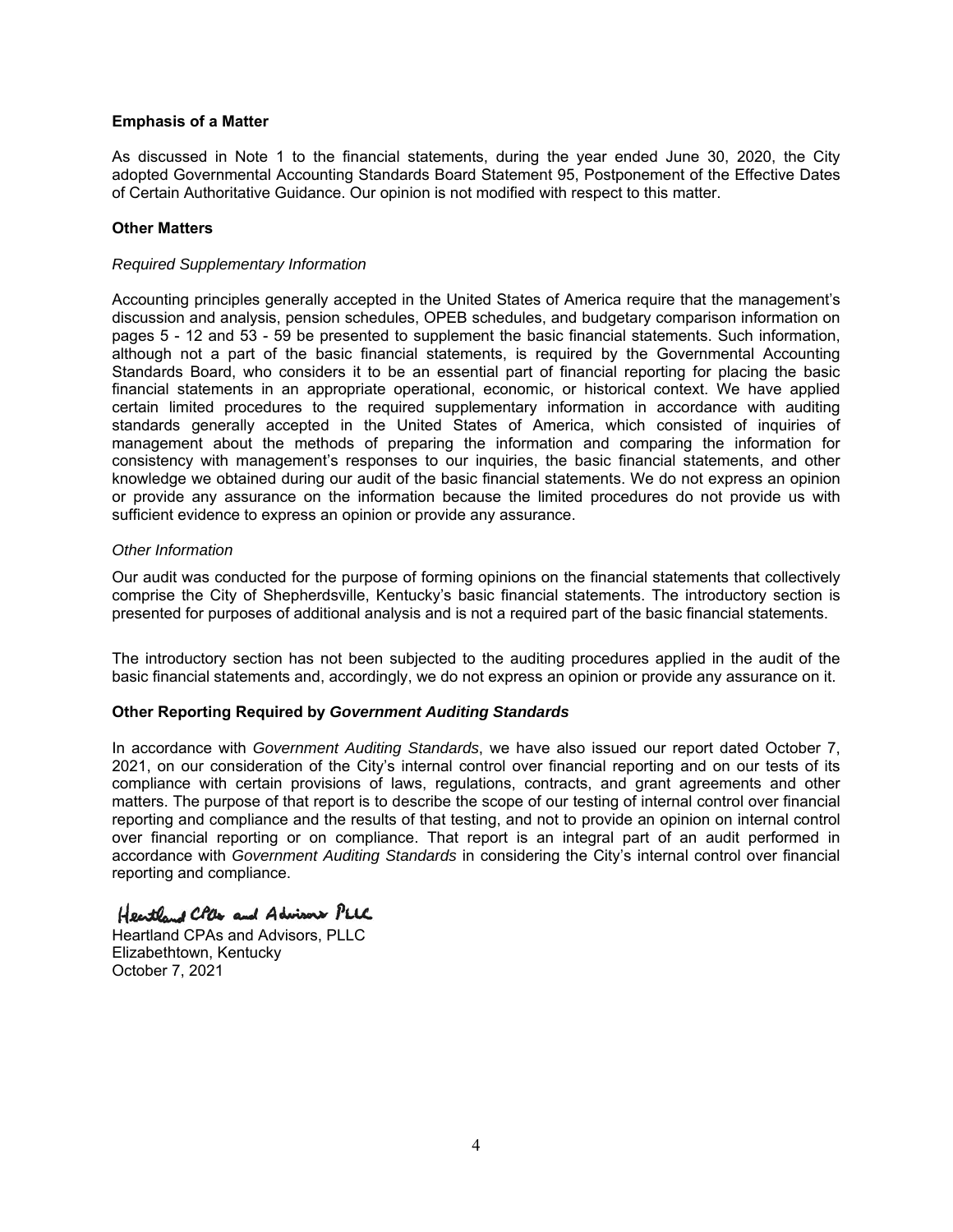Management Discussion & Analysis

### As of and For the Year Ended June 30, 2020

As management of the City of Shepherdsville, Kentucky, we offer the readers of the City of Shepherdsville, Kentucky financial statements this narrative overview and analysis of the financial activities of the City of Shepherdsville as of June 30, 2020 and for the fiscal year then ended. We encourage the readers to read information presented here in conjunction with additional information that we have furnished in the City's financial statements, which follow this narrative.

### **Financial Highlights**

- The ending cash and equivalents balances for the City and the Sewer Department were approximately \$3.730 million and \$8.445 million, respectively.
- The ending net position (assets and deferred outflows of resources less liabilities and deferred inflows of resources) for the City and the Sewer Department were approximately \$(465) thousand and \$29.65 million, respectively.
- Overall net position of the City decreased approximately \$1 million from \$30.19 million at June 30, 2019 to \$29.18 million at June 30, 2020.
- General fund revenues before other financing sources and uses, of \$12.38 million were less than expenditures of \$14.8 million for the year ending June 30, 2020. This represents an excess of expenses over revenues of approximately \$2.42 million.
- Long-term debt (bonds, leases, and notes) for the sewer fund was reduced by approximately \$1.2 million during 2020. The total balance bonds, capital lease and notes payable at June 30, 2020 totaled approximately \$18.51 million for the sewer fund. The City issued \$1.35 million in notes during the fiscal year ending June 30, 2020 under governmental activities for various building projects and equipment purchases.
- The City has recorded a net pension liability for the City's proportionate share of the County Employees' Retirement System (CERS) net pension liability at June 30, 2020 of \$19.56 million. This is an increase from the prior year of approximately \$3.79 million.
- The City has recorded a net Other Post-Employment Benefit Obligation (OPEB) liability for the City's proportionate share of the County Employees' Retirement System (CERS) net OPEB liability at June 30, 2020 of \$5.14 million. This represents a increase of \$501 thousand from the prior year.

### **Overview of the Financial Statements**

This discussion and analysis are intended to serve as an introduction to the City of Shepherdsville, Kentucky's basic financial statements as of June 30, 2020 and for the fiscal year then ended. The City's financial statements consist of three (3) components: 1) government - wide financial statements, 2) fund financial statements and 3) notes to the financial statements. The basic financial statements present two (2) different views of the City through the use of government - wide financial statements and fund financial statements. In addition to the basic financial statements, this report contains other supplemental information that will enhance the reader's understanding of the financial condition of the City of Shepherdsville, Kentucky.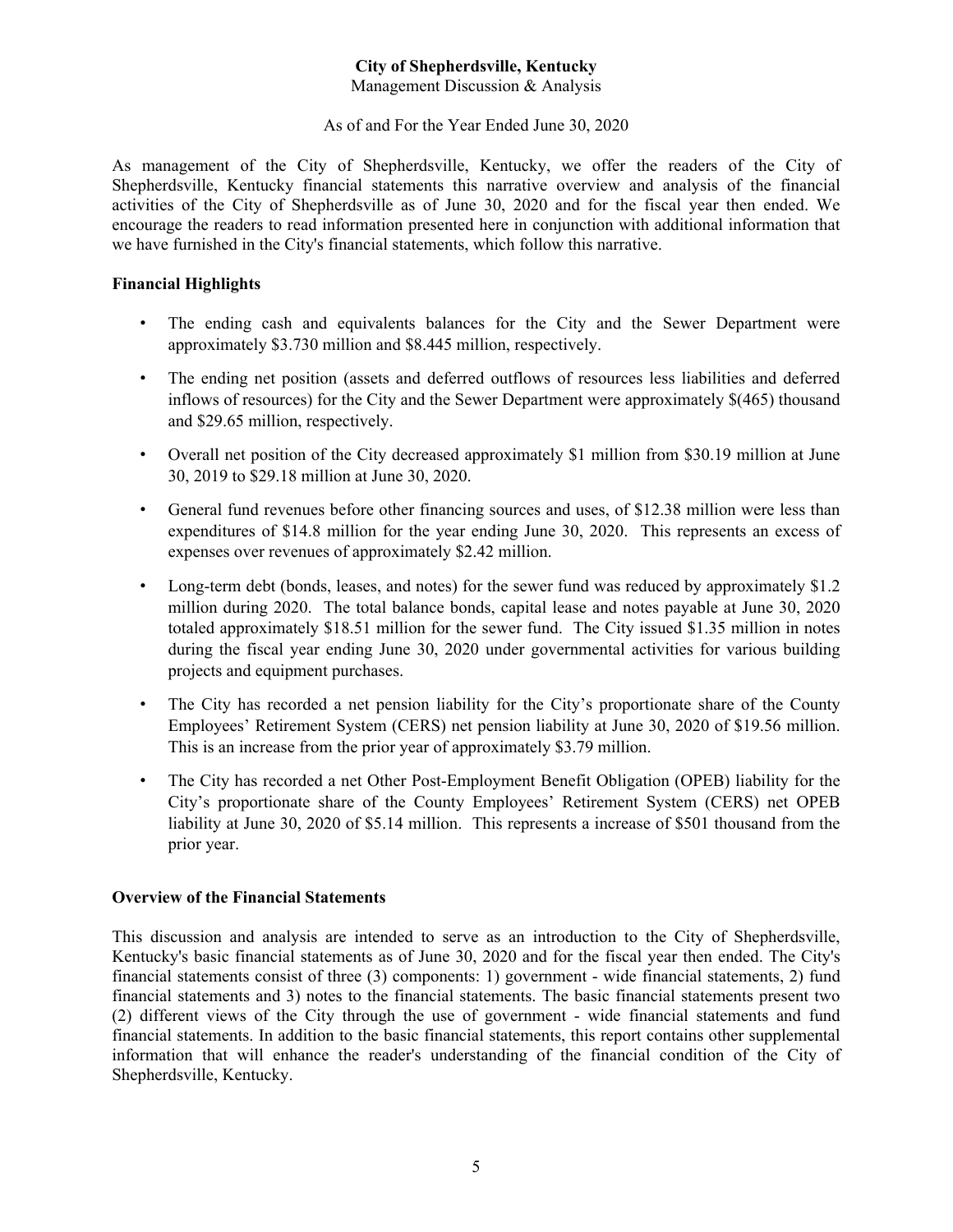Management Discussion & Analysis

As of and For the Year Ended June 30, 2020

### **Required Components of Annual Financial Report**

### **Basic Financial Statements**

The first two (2) statements in the basic financial statements are the **government - wide financial statements**. They provide both short - term and long - term information about the City's financial status.

The next statements are **fund financial statements**. These statements focus on the activities of the individual parts of the City's government. These statements provide more detail than the government wide financial statements. There are four (4) parts to the funds financial statements: 1) the governmental funds financial statements, 2) the budgetary comparison financial statements, 3) the propriety financial statements, and 4) the special funds (police) financial statements.

The next section of the basic financial statements is the notes section. The notes to the financial statements explain in detail some of the data contained in these financial statements. After the notes section, supplemental information is provided to show details about the City's individual funds. Budgetary information required by the generally accepted accounting principles can be found in this part of the financial statements.

### **Government - Wide Financial Statements**

The government - wide financial statements are designed to provide the reader with a broad overview of the City's finances similar to the financial statements of a private - sector business. The government wide financial statements provide short and long - term information about the City's financial status as a whole.

The first of these government-wide statements is the Statement of Net Position. This is the governmentwide statement of position presenting information that includes all of the City's assets, deferred outflows of resources, liabilities, and deferred inflows of resources with the difference reported as net position. Over time, increases or decreases in net position may serve as a useful indicator of whether the financial position of the City as a whole is improving or deteriorating. Evaluation of the overall health of the City would extend to other nonfinancial factors such as diversification of the taxpayer base or the condition of the City's infrastructure in addition to the financial information provided in this report.

The second government-wide statement is the Statement of Activities, which reports how the City's net position changed during the current fiscal year. All current year revenues and expenses are included regardless of when cash is received or paid. An important purpose of the design of the statement of activities is to show the financial reliance of the City's distinct activities or functions on revenues provided by the City's taxpayers.

The government-wide financial statements are divided into two (2) categories: 1) governmental activities, and 2) business-type activities. The governmental activities include most of the City's basic services for residents such as public safety (fire and police protection), public works (streets, roads and sidewalks maintenance), parks and recreation, and general administration. Property taxes, franchise and license fees and occupational tax revenues finance most of these activities. The business-type activity is one that the City charges consumers to provide. This includes sewer service for City residents and businesses.

The government-wide financial statements are reported on pages 13 and 14.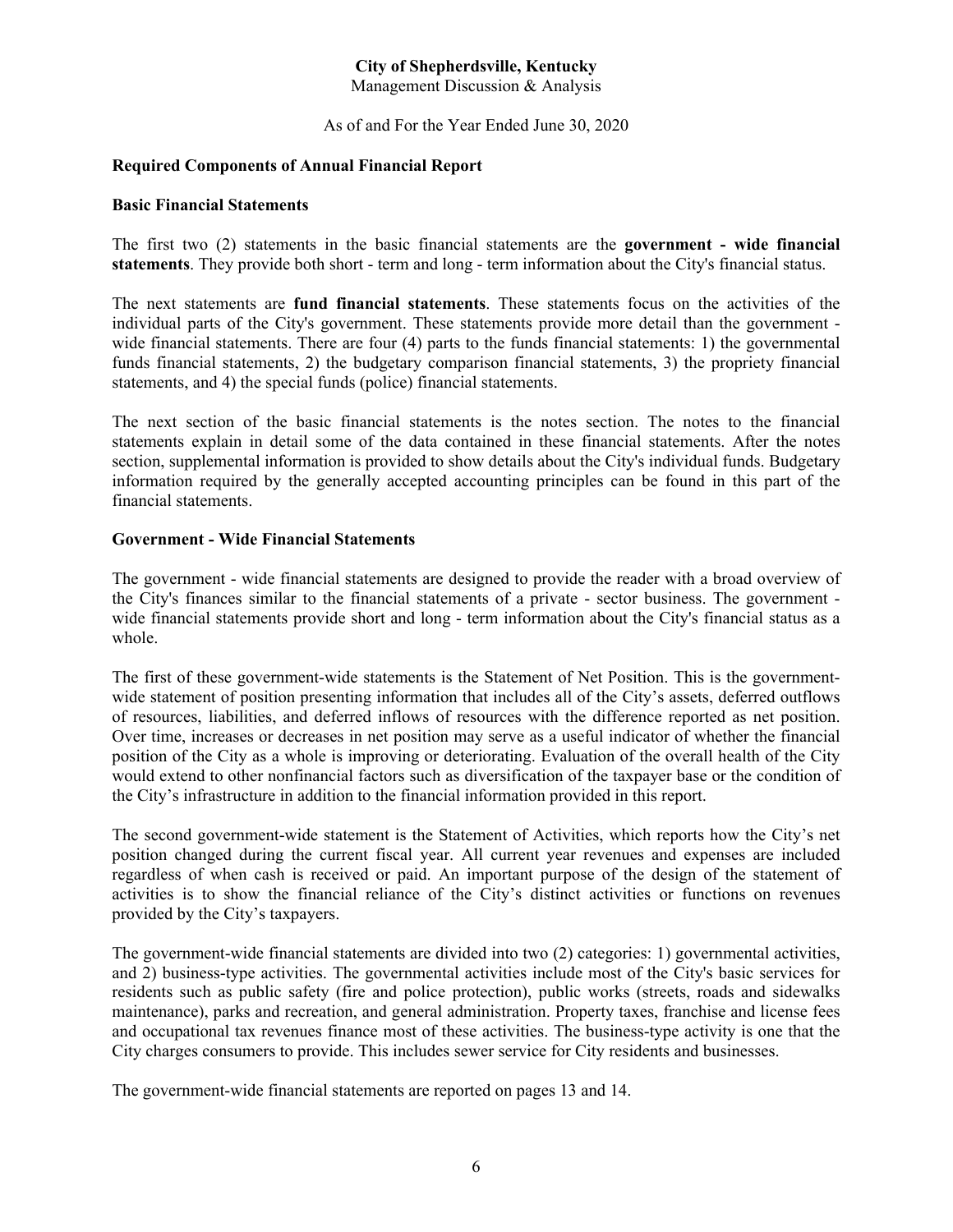Management Discussion & Analysis

As of and For the Year Ended June 30, 2020

### **Fund Financial Statements**

The fund financial statements provide a more detailed look at the City's most significant activities. A fund is a grouping of related accounts that is used to maintain control over resources that have been segregated for specific activities or objectives. The City of Shepherdsville, Kentucky, like all other governmental entities in Kentucky, used fund accounting to ensure and reflect compliance with finance related legal requirements, such as the City's general budget ordinances. All of the funds of the City of Shepherdsville, Kentucky can be divided into three (3) categories: governmental funds, proprietary fund, and special (police) fund.

**Governmental Fund** - Governmental funds are used to account for those functions reported as governmental activities in the government-wide financial statements. Most of the City's basic services are accounted in the governmental funds. These funds focus on how assets can readily be converted into cash flow in and out, and what monies are left over at year-end that will be available for spending in the next fiscal year. Governmental funds are reported using an accounting method called *modified accrual accounting* which gives the reader a short - term spending focus. As a result, the governmental fund financial statements give the reader a detailed short - term view that helps determine if there are more or less financial resources available to finance City programs. The relationship between the City's governmental activities (as reported in the statement of net position and the statement of activities) and governmental funds is described in a reconciliation that is a part of the fund financial statements.

The City of Shepherdsville, Kentucky adopts an annual budget for its general fund as required by Kentucky Revised Statutes (KRS). The budget is a legally adopted document that incorporates input from the residents of the City, the management of the City and the decisions of the City Council about which services to provide and how to pay for the services. It also authorizes the City to obtain funds from other sources to finance these correct period items. The budgetary financial statement provided for the general fund demonstrates how well the City complied with the budget ordinance and whether or not the City succeeded in providing the services as planned when the budget was adopted. The budgetary comparison financial statement uses budgetary basis of accounting and is presented using the same format, language and classifications as the legal budget documents. The financial statement shows four (4) columns: 1) the original budget as adopted by the council, 2) the final budget as amended by the city council, 3) the actual resources, charges to appropriations and ending balances of the general fund, and 4) the differences or variance between the final budget and the actual resources and charges.

**Proprietary Funds** - The City of Shepherdsville, Kentucky has one proprietary fund. The *Sewer Fund* is used to report the same functions presented as business-type activities in the government-wide financial statements. The City of Shepherdsville, Kentucky uses the enterprise fund to account for sewer operations. These funds are the same as those functions shown in the business-type activities in the statement of net position and statement of activities.

**Notes to the Financial Statements** - The notes to the financial statements provide additional information to the reader that is essential for a full understanding of the data provided in the government-wide and the fund financial statements. The notes to the financial statements begin on page 22 of this report.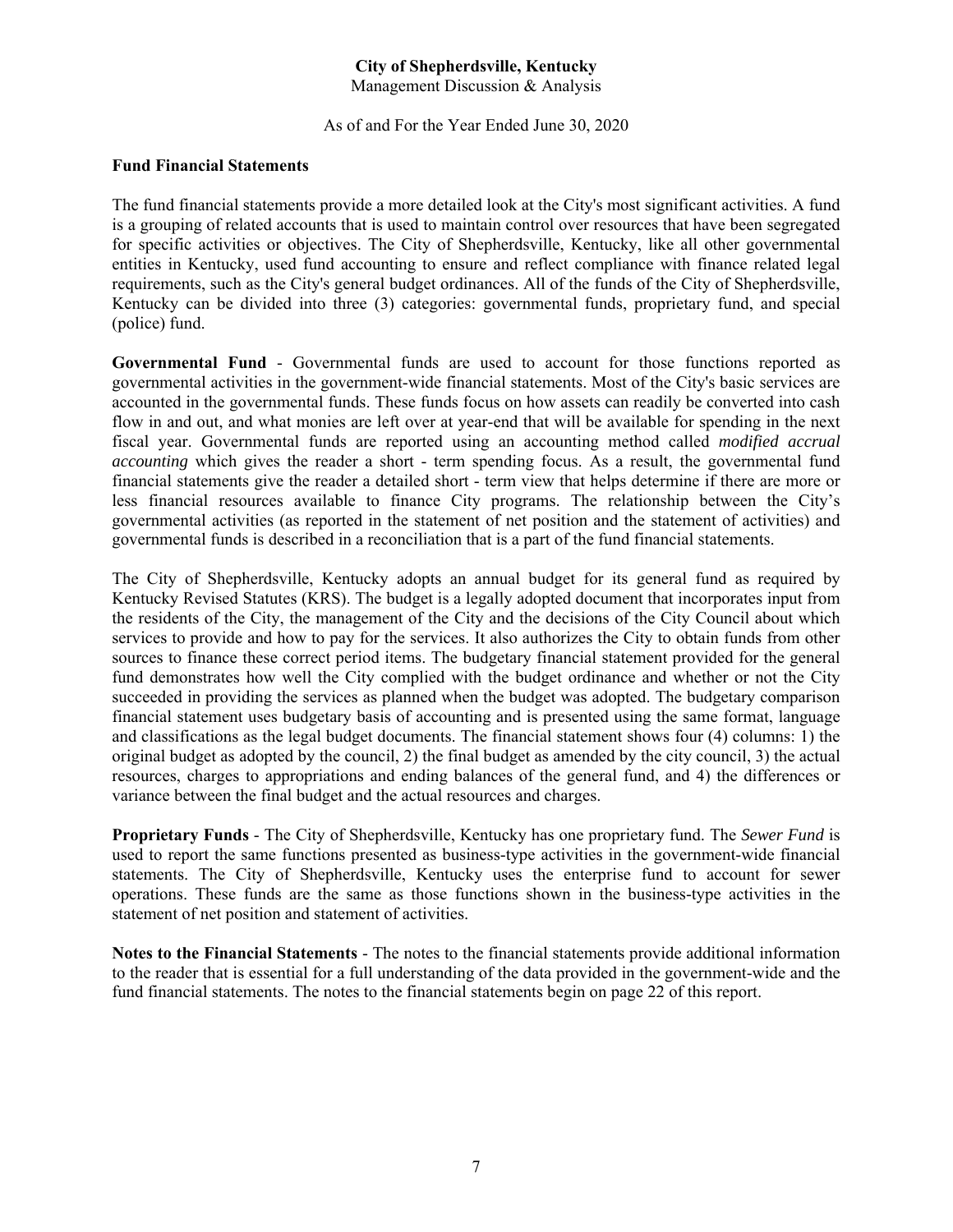Management Discussion & Analysis

As of and For the Year Ended June 30, 2020

**Independence with Other Entities** - The City receives financial assistance (resources) from both the federal government and the Commonwealth of Kentucky. Because of this the City is subject to changes in specific flows of intergovernmental revenues based upon modifications to federal and state laws and federal and state appropriations.

#### **Government-Wide Financial Analysis**

#### **Net Position**

|                                  |                  | Governmental Activities | <b>Business-type Activities</b> |                 |                  | Totals           |  |  |
|----------------------------------|------------------|-------------------------|---------------------------------|-----------------|------------------|------------------|--|--|
|                                  | 2020             | 2019                    | 2020                            | 2019            | 2020             | 2019             |  |  |
| Current and Other Assets         | 5,738,489<br>S   | S.<br>8,206,375         | 9,831,912<br>S                  | 7,541,282<br>S. | 15,570,401<br>S. | 15,747,657<br>\$ |  |  |
| Capital Assets                   | 18,168,825       | 15,681,850              | 39,888,649                      | 41,079,848      | 58,057,474       | 56,761,698       |  |  |
| <b>Total Assets</b>              | 23,907,314       | 23,888,225              | 49,720,561                      | 48,621,130      | 73,627,875<br>S  | 72,509,355<br>S  |  |  |
| Deferred outflows of resources   | 7,411,137<br>N.  | 6,621,673<br>S          | 444,990                         | 374,177<br>S    | S<br>7,856,127   | 6,995,850<br>S   |  |  |
| Current Liabilities              | S<br>2,329,404   | S.<br>2.379.180         | S<br>1,536,526                  | 1,525,901<br>S. | \$<br>3,865,930  | S<br>3,905,081   |  |  |
| Long-term Liabilities            | 27,614,666       | 23,812,008              | 18,824,913                      | 19,800,639      | 46,439,579       | 43,612,647       |  |  |
| <b>Total Liabilities</b>         | 29,944,070       | 26, 191, 188            | 20,361,439                      | 21,326,540      | 50,305,509       | 47,517,728       |  |  |
| Deferred inflows of resources    | 1,839,638        | S<br>1,665,699          | 155,204                         | 126,969<br>S    | S<br>1,994,842   | 1,792,668<br>S   |  |  |
| Net Position:                    |                  |                         |                                 |                 |                  |                  |  |  |
| Net Investment in Capital Assets | 12,533,211<br>\$ | 10,309,912<br>S.        | \$21,379,782                    | \$21,364,052    | 33,912,993<br>S. | S<br>31,673,964  |  |  |
| Restricted                       | 19,737           | 684,570                 | 524,861                         | 524,335         | 544,598          | 1,208,905        |  |  |
| Unrestricted                     | 13,018,205       | (8,341,471)             | 7,744,265                       | 5,653,411       | (5,273,940)      | (2,688,060)      |  |  |
|                                  | (465, 257)<br>S  | S<br>2,653,011          | 29,648,908                      | 27,541,798      | \$<br>29,183,651 | 30,194,809       |  |  |

As noted earlier, net position may serve over time as one of the useful indicators of a government's financial condition. The combined assets and deferred outflows of resources of the City exceeded the liabilities and deferred inflows of resources by approximately \$29.18 million as of June 30, 2020. The City's net position decreased by approximately \$1 million for the fiscal year ended June 30, 2020. Capital assets of the City increased by approximately \$1.296 million, primarily due to capital additions of \$3.8 million offset by depreciation of \$2.5 million. The City uses capital assets to provide services (fire and police protection, City parks, street, roads and sidewalks maintenance) for residents of the City. Therefore, these assets are not available for future spending. Although the City of Shepherdsville, Kentucky's net investment in capital assets is reported net of the outstanding related debt, the resources needed to repay the debt must be provided by other sources, since capital assets cannot be used to liquidate these liabilities. Long-term debt liabilities (excluding compensated absences and the net pension / OPEB liabilities) decreased by approximately \$941 thousand during fiscal year ended June 30, 2020.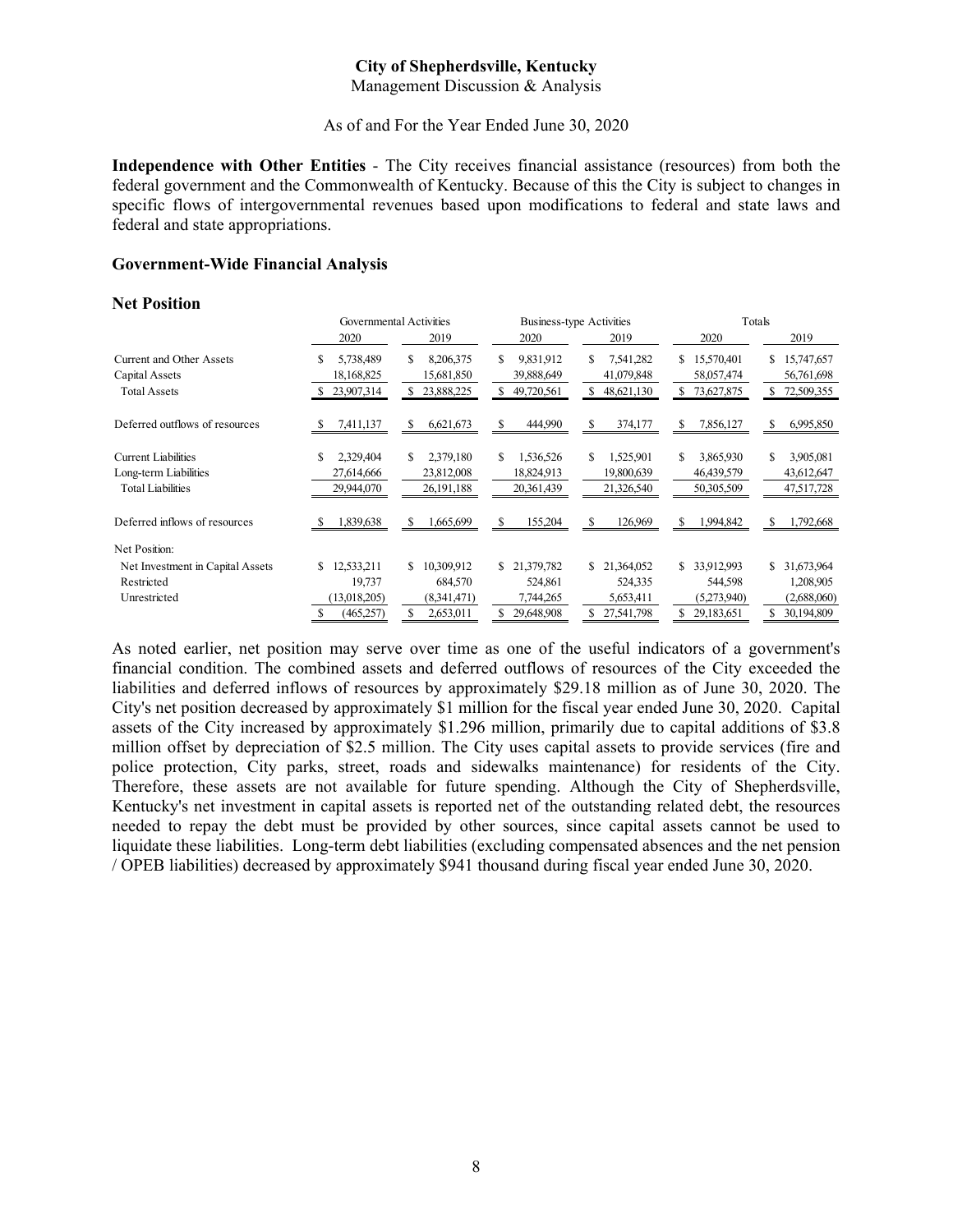Management Discussion & Analysis

#### As of and For the Year Ended June 30, 2020

#### **Changes in Net Position**

|                                         | Governmental Activities |                  | <b>Business-type Activities</b> |                 | Totals            |                          |  |
|-----------------------------------------|-------------------------|------------------|---------------------------------|-----------------|-------------------|--------------------------|--|
|                                         | 2020                    | 2019             | 2020                            | 2019            | 2020              | 2019                     |  |
| Program Revenue                         |                         |                  |                                 |                 |                   |                          |  |
| Charges for Services                    | S<br>2,446              | \$<br>39,143     | \$<br>7,001,317                 | \$<br>6,649,483 | \$<br>7,003,763   | S<br>6,688,626           |  |
| Operating Grants and Contributions      | 749,020                 | 371,457          |                                 |                 | 749,020           | 371,457                  |  |
| Capital Grants and Contributions        | 233,638                 | 244,260          |                                 |                 | 233,638           | 244,260                  |  |
| <b>General Revenues</b>                 |                         |                  |                                 |                 |                   |                          |  |
| <b>Property Taxes</b>                   | 2,236,609               | 2,126,592        |                                 |                 | 2,236,609         | 2,126,592                |  |
| Occupational Taxes                      | 7,287,050               | 7,332,838        |                                 |                 | 7,287,050         | 7,332,838                |  |
| Fees, Licenses and Permits              | 448,418                 | 198,394          |                                 |                 | 448,418           | 198,394                  |  |
| Insurance Premium Tax                   | 1,176,561               | 1,143,769        |                                 |                 | 1,176,561         | 1,143,769                |  |
| Motor Vehicle Taxes                     | 117,866                 | 121,588          |                                 |                 | 117,866           | 121,588                  |  |
| Telecommunications Tax                  | 76,905                  | 76,564           |                                 |                 | 76,905            | 76,564                   |  |
| <b>Franchise Taxes</b>                  | 94,352                  | 89,747           |                                 |                 | 94,352            | 89,747                   |  |
| Rent Income                             | 25,161                  | 58,501           |                                 |                 | 25,161            | 58,501                   |  |
| Other Income                            | 105,170                 | 244,657          | 131,299                         | 1,123           | 236,469           | 245,780                  |  |
| Interest Income                         | 59,022                  | 16,048           | 12,278                          | 10,444          | 71,300            | 26,492                   |  |
| Gain (loss) on Sale or Disposal of Capi | 90,881                  |                  | $\overline{\phantom{a}}$        |                 | 90,881            | $\overline{\phantom{0}}$ |  |
| <b>Total Revenues</b>                   | 12,703,099              | 12,063,558       | 7,144,894                       | 6,661,050       | 19,847,993        | 18,724,608               |  |
| Expenses                                |                         |                  |                                 |                 |                   |                          |  |
| General Government                      | (2,081,804)             | (1,720,793)      |                                 |                 | (2,081,804)       | (1,720,793)              |  |
| Fire Department                         | (5,571,049)             | (4,472,909)      |                                 |                 | (5,571,049)       | (4,472,909)              |  |
| Police Department                       | (6,384,824)             | (5,654,820)      |                                 |                 | (6,384,824)       | (5,654,820)              |  |
| Public Works Department                 | (1,027,820)             | (1,021,459)      |                                 |                 | (1,027,820)       | (1,021,459)              |  |
| Municipal Aid - Streets                 | (638,772)               | (484, 686)       |                                 |                 | (638,772)         | (484, 686)               |  |
| Interest on Long-Term Debt              | (117,098)               | (142, 405)       |                                 |                 | (117,098)         | (142, 405)               |  |
| <b>Sewer Services</b>                   |                         |                  | (5,037,784)                     | (4,728,139)     | (5,037,784)       | (4,728,139)              |  |
| <b>Total Expenses</b>                   | (15,821,367)            | (13,497,072)     | (5,037,784)                     | (4,728,139)     | (20, 859, 151)    | (18, 225, 211)           |  |
| Change in Net Position                  | (3,118,268)<br>S        | S<br>(1,433,514) | 2.107.110<br>\$                 | 1,932,911<br>\$ | (1,011,158)<br>\$ | S<br>499,397             |  |

### **Governmental Activities**

Total revenue increased approximately \$600 thousand or 5.0% for governmental activities. Overall revenue changed slightly there were increases for interest on bank accounts, building permits, property taxes and a \$360,000 donation for the park. The increases were offset by decreases in Occupational licenses, Tow Lot, rental revenue due to COVID, and a reduction in miscellaneous expense reimbursement. City departments experienced increases in operating expenses of approximately \$2.32 million (17.22%). Approximately \$3.4 million in additional expenses is related to pension expense and OPEB expenses for changes in deferred inflows, deferred outflows, and net pension and OPEB liabilities related to amounts reported by the County Employees' Retirement System (CERS).

#### **Business-type Activities**

Operating revenue related to sewer charges for services offered by the City increased approximately \$484.thousand (7.26%) for fiscal year ended June 30, 2020. Primarily due to increases in service revenue (5.29%) Expenses for sewer services increased approximately \$309 thousand (6.55%). As a result additional expenses related to the net pension and OPEB expenses for changes in deferred inflows, deferred outflows, and net pension liability related to amounts reported by the County Employees' Retirement System (CERS).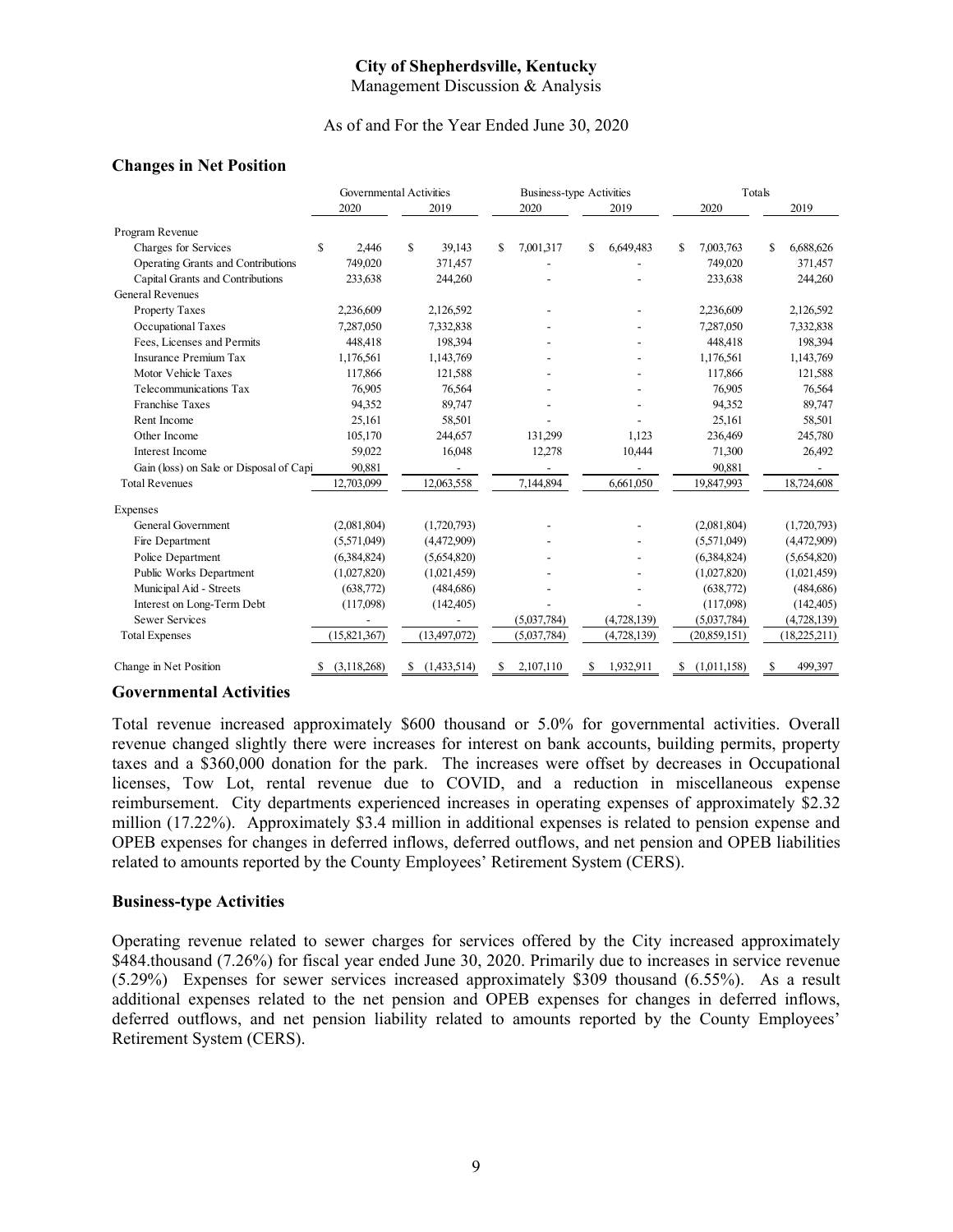Management Discussion & Analysis

As of and For the Year Ended June 30, 2020

### **Capital Asset and Debt Administration**

### **Capital Assets**

The City of Shepherdsville, Kentucky's total investment in capital assets for its governmental and business-type activities as of June 30, 2020 totals approximately \$58.06 million (net of depreciation). These assets include buildings, infrastructure (streets, roads, sewer lines/system, and sidewalks) land, machinery and equipment, park facilities and vehicles.

Major capital asset transactions during the fiscal year include the following:

- 1. Construction in process for the following projects:
	- a. Park Improvements
- 2. Jim Beam sewer line rehab project for approximately \$1.47 million
- 3. Keystone Project- \$900 thousand
- 4. New Fire House \$2.975 million
- 5. POE Project completed \$336 thousand
- 6. Additional information on the City's capital assets can be found in the notes to the financial statements.

### **Long-term Debt**

#### **Governmental Activities**

As of June 30, 2020 the City of Shepherdsville, Kentucky had a total debt outstanding of \$5,635,614 reported for governmental activities. During fiscal year 2020, the City drew on an existing general obligation note for \$1,349,311. During the fiscal year, \$1,085,635 of debt was retired.

The City of Shepherdsville is required by Government Accounting Standards Board Statement No. 68 and No. 75 to begin reporting in its financial statements the City's proportionate share of the unfunded pension and OPEB liabilities of the City related to the City participation in CERS. See notes of these financial statements. The amount of the unfunded pension liability allocated to the City of Shepherdsville by the Kentucky Retirement System is \$19,560,390. The amount of the unfunded OPEB liability allocated to the City of Shepherdsville by the Kentucky Retirement System is \$5,140,477. The City of Shepherdsville has paid all amounts required to be paid to the Kentucky Retirement System as of June 30, 2020.

The net pension and OPEB liabilities are presented as non-current liabilities as of June 30, 2020 and represents an allocation of the unfunded pension and OPEB liabilities, respectively, of the Kentucky Retirement System measured as of June 30, 2019.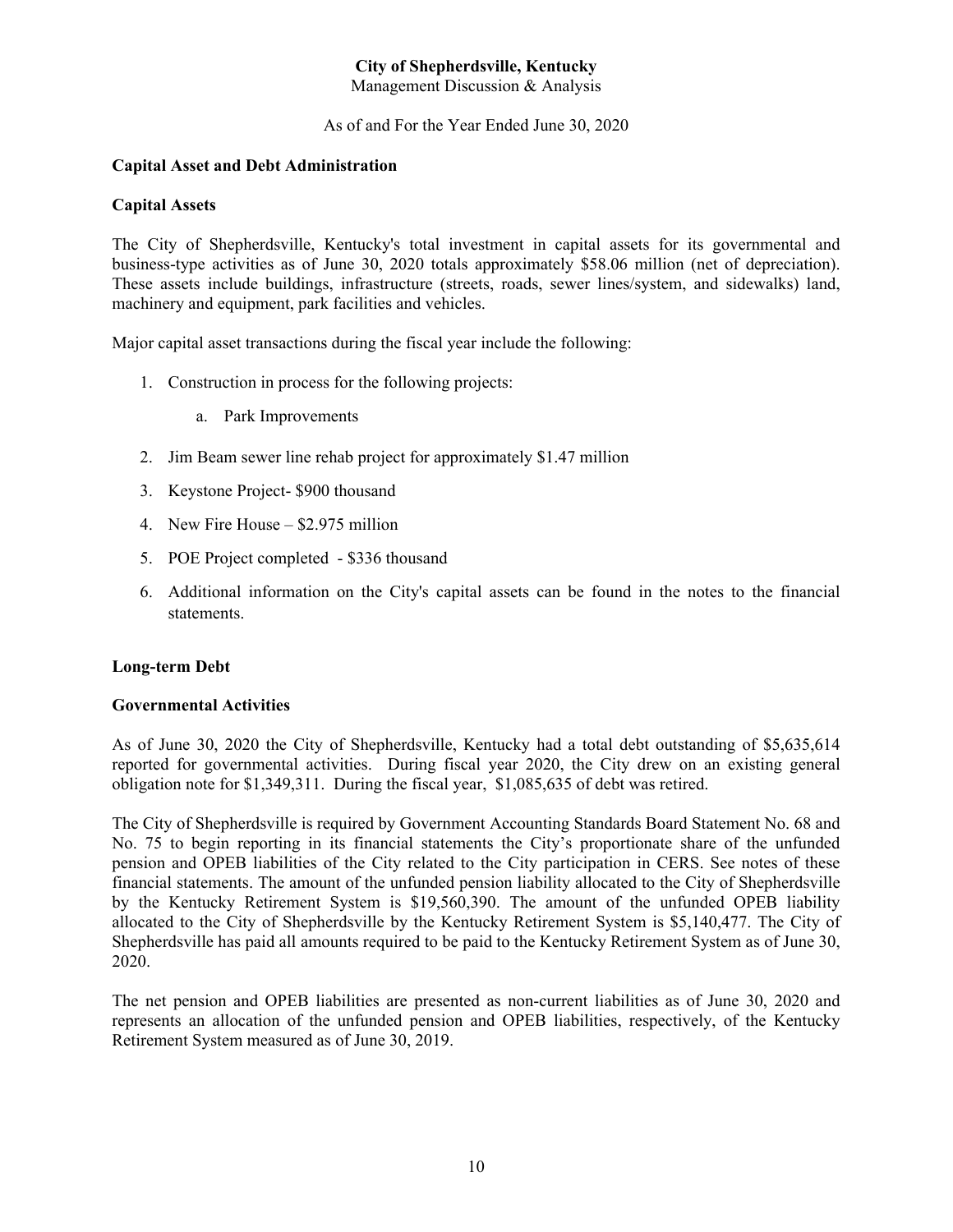Management Discussion & Analysis

As of and For the Year Ended June 30, 2020

### **Business-type Activities**

As of June 30, 2020 the City of Shepherdsville, Kentucky had \$18,508,867 long-term debt for the Sewer Fund. The City is prohibited from making early payments to retire the debts.

The reserve and replacement sinking funds required by three (3) of the bonds are fully funded as of June 30, 2020.

The sewer fund did not acquire any new debt during fiscal year end June 30, 2020.

### **Economic Factors, Next Year's Budget and Tax Rates**

The following key economic indicators reflect the growth and prosperity of the City of Shepherdsville, Kentucky:

- 1. Future job growth over the next ten years is expected to be 38.9%.
- 2. Unemployment rate: The unemployment rate for the Commonwealth of Kentucky June 2020 was 5.7%. June's unemployment was down significantly from April (16.9%) and May (10.9%) due to the shutdown caused by COVID 19. The unemployment rate for Bullitt County July 2020 was back to 4.3%
- 3. Median household income is \$52,488.
- 4. Interstate 65 is a major highway that runs north and south through the City of Shepherdsville, Kentucky. There are two (2) exits off the interstate into the City. Large industrial parks have been developed around these exits. The City partnered with the Kentucky Department of Transportation to construct major improvements at Exit 116 on I-65 in Shepherdsville. The improvements to the exit ramps and the addition of another road will improve traffic flow on and off the ramps at Exit 116. A much needed improvement to Highway 61 (Preston Highway) is nearing completion. This new four lane highway will give the City residences and businesses easier access to the City and lessen traffic on Interstate 65.
- 5. The City is 17 miles from the Louisville International Airport which is a major transportation hub for United Parcel Service (UPS) and FedEx.
- 6. The cost of living in Shepherdsville, Kentucky is slightly more than the Kentucky and less than national average (90 vs. 100).
- 7. The real estate property tax for 2020 (due November 1, 2020) was \$0.133 per \$100 of assessed value.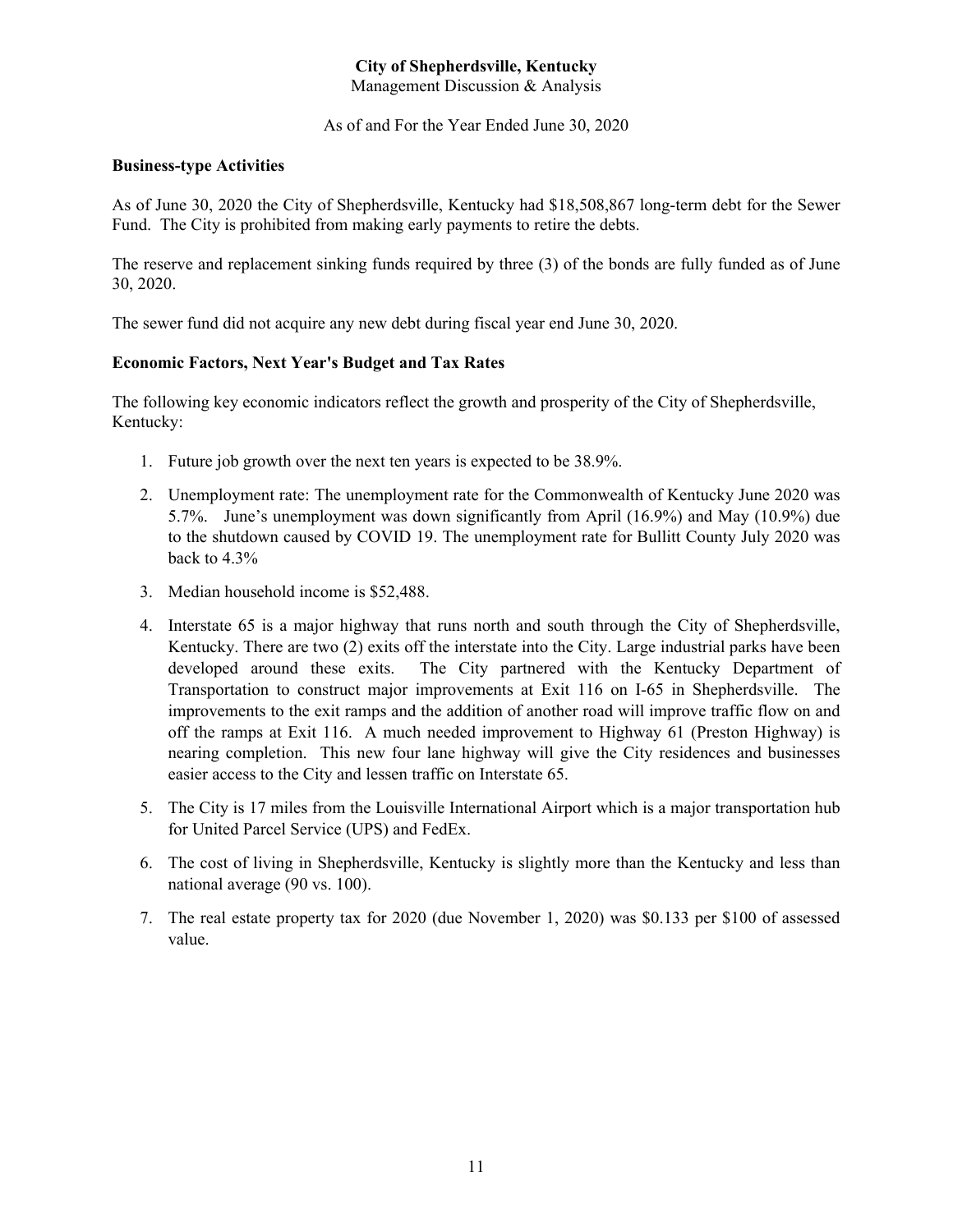Management Discussion & Analysis

As of and For the Year Ended June 30, 2020

### **Budget Highlights for the Fiscal Year Ending June 30, 2020**

### **Governmental Activities**

The City did not amend its original annual budgets (General Fund, Sewer Fund and Municipal Aid Fund), with the exception of Police, for fiscal year ended June 30, 2020. Generally, if required, budget amendments fall into one of three (3) categories: 1) amendments made to adjust the estimates that are used to prepare the original budget ordinance once exact information is available, 2) amendments made to recognize new funding amounts from external sources, such as federal and state grants, and 3) increases in appropriations that become necessary to maintain services.

The City is expecting a reduction in tax revenue due to COVID 19. Property tax revenue should stay consistent but Occupational license and withholding tax are expected to come in lower as business are closed or working from home. At this time the impact of COVID 19 is unknown, and the budgeted revenue increase may not be realized.

### **Request for Information**

This report is designed to provide an overview of the City's finances for those with an interest in this area. Questions concerning any of the information contained herein or request for additional information should be directed to the City Controller, Post Office Box 400, Shepherdsville, KY 40165 or at City Hall, located at 634 Conestoga Parkway, Shepherdsville, Kentucky. One can also call (502) 215-1529 and request to speak with the Controller.

Please visit our website at www.Shepherdsville.net.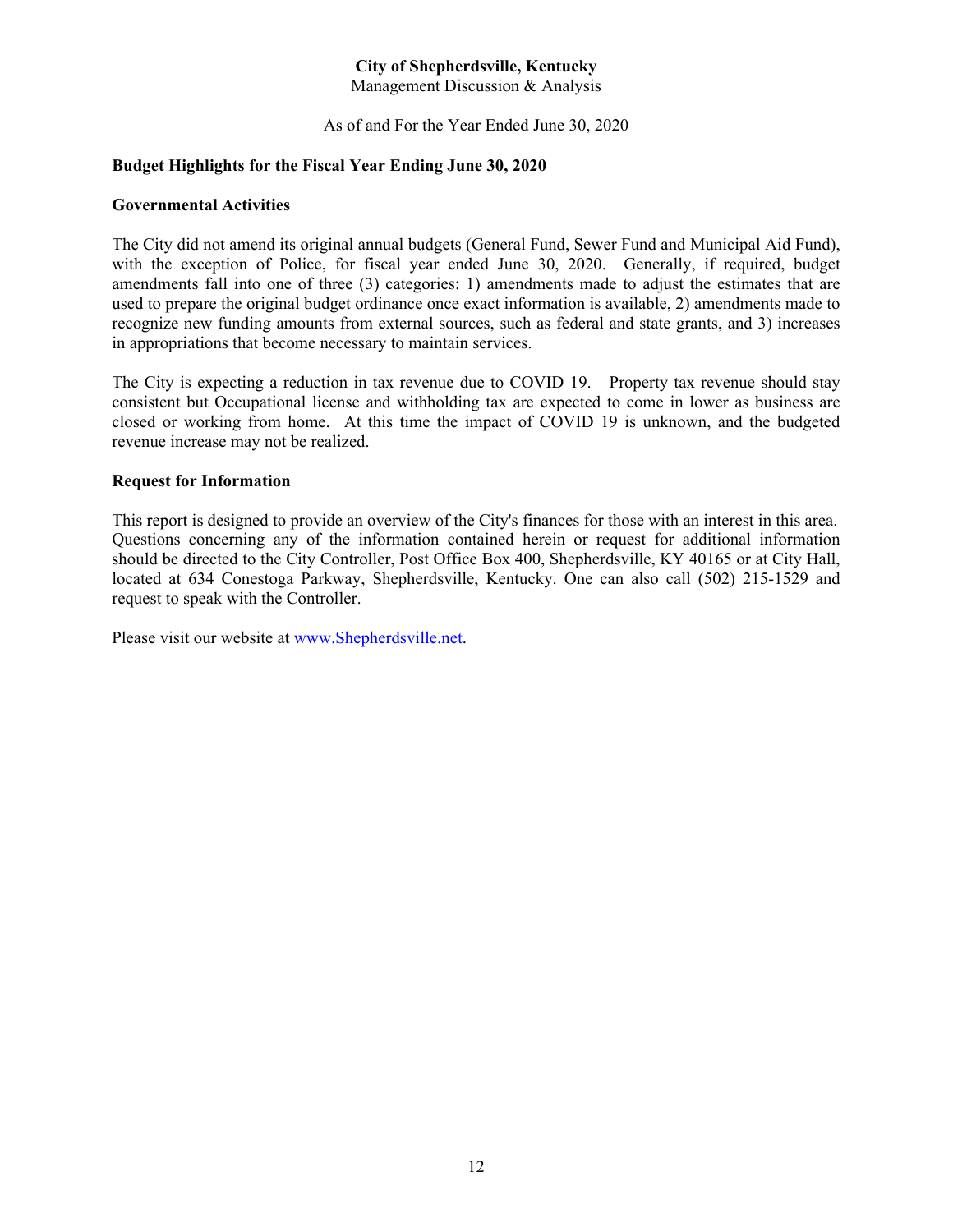Statement of Net Position

June 30, 2020

|                                            | <b>Governmental</b><br><b>Activities</b> | Business-<br>Type<br><b>Activities</b> | Totals             |
|--------------------------------------------|------------------------------------------|----------------------------------------|--------------------|
| Assets                                     |                                          |                                        |                    |
| <b>Current Assets</b>                      |                                          |                                        |                    |
| Cash and Cash Equivalents                  | \$<br>3,728,287                          | 7,920,760<br>\$                        | \$<br>11,649,047   |
| Receivables, net                           | 2,036,454                                | 777,436                                | 2,813,890          |
| Unbilled Receivables, net                  |                                          | 412,489                                | 412,489            |
| Internal balances                          | (28, 452)                                | 28,452                                 |                    |
| Due From Louisville Water Company          |                                          | 166,814                                | 166,814            |
| Prepaid Expenses                           |                                          | 1,100                                  | 1,100              |
| Restricted Cash and Cash Equivalents       | 2,200                                    | 524,861                                | 527,061            |
| <b>Total Current Assets</b>                | 5,738,489                                | 9,831,912                              | 15,570,401         |
| Non - current Assets                       |                                          |                                        |                    |
| Non-Depreciable Capital Assets             | 2,495,753                                | 592,054                                | 3,087,807          |
| Depreciable Capital Assets, Net            | 15,673,072                               | 39,296,595                             | 54,969,667         |
| <b>Total Non - current Assets</b>          | 18,168,825                               | 39,888,649                             | 58,057,474         |
| <b>Total Assets</b>                        | \$<br>23,907,314                         | \$<br>49,720,561                       | \$<br>73,627,875   |
| <b>Deferred Outflow of Resources</b>       |                                          |                                        |                    |
| CERS - Pension - Non-Hazardous             | \$<br>565,274                            | \$<br>320,255                          | \$<br>885,529      |
| CERS - Pension - Hazardous                 | 4,601,026                                |                                        | 4,601,026          |
| CERS - OPEB - Non-Hazardous                | 220,167                                  | 124,735                                | 344,902            |
| CERS - OPEB - Hazardous                    | 2,024,670                                |                                        | 2,024,670          |
| <b>Total Deferred Outflows</b>             | \$<br>7,411,137                          | $\boldsymbol{\mathsf{S}}$<br>444,990   | \$<br>7,856,127    |
| <b>Liabilities</b>                         |                                          |                                        |                    |
| <b>Current Liabilities</b>                 |                                          |                                        |                    |
| Accounts Payable                           | \$<br>494,476                            | \$<br>175,374                          | \$<br>669,850      |
| Accrued Expenses                           | 421,737                                  | 51,551                                 | 473,288            |
| Accrued Interest                           |                                          | 56,361                                 | 56,361             |
| Deposits                                   | 12,150                                   | $\overline{a}$                         | 12,150             |
| <b>Accrued Compensated Absences</b>        | 33,138                                   | 6,898                                  | 40,036             |
| Bonds Payable - Due in One Year            | $\overline{\phantom{a}}$                 | 210,000                                | 210,000            |
| Capital Leases Payable - Due in One Year   |                                          | 585,486                                | 585,486            |
| Notes Payable - Due in One Year            | 1,367,903                                | 450,856                                | 1,818,759          |
| <b>Total Current Liabilities</b>           | 2,329,404                                | 1,536,526                              | 3,865,930          |
| Long - term Liabilities                    |                                          |                                        |                    |
| <b>Accrued Compensated Absences</b>        | 187,781                                  | 20,694                                 | 208,475            |
| Bonds Payable - Non-current                |                                          | 3,070,000                              | 3,070,000          |
| Capital Leases Payable - Non-current       |                                          | 12,659,606                             | 12,659,606         |
| Notes Payable - Non-current                | 4,267,711                                | 1,532,919                              | 5,800,630          |
| Net pension liability - CERS Non-Hazardous | 2,196,136                                | 1,244,218                              | 3,440,354          |
| Net pension liability - CERS Hazardous     | 16,120,037                               |                                        | 16,120,037         |
| Net OPEB liability - CERS Non-Hazardous    | 525,067                                  | 297,476                                | 822,543            |
| Net OPEB liability - CERS Hazardous        | 4,317,934                                |                                        | 4,317,934          |
| <b>Total Long - term Liabilities</b>       | 27,614,666                               | 18,824,913                             | 46,439,579         |
| <b>Total Liabilities</b>                   | 29,944,070<br>S                          | \$<br>20,361,439                       | \$<br>50,305,509   |
| <b>Deferred Inflows of Resources</b>       |                                          |                                        |                    |
| CERS - Pension - Non-Hazardous             | \$<br>86,839                             | \$<br>49,199                           | \$<br>136,038      |
| CERS - Pension - Hazardous                 | 476,120                                  |                                        | 476,120            |
| CERS - OPEB - Non-Hazardous                | 187,106                                  | 106,005                                | 293,111            |
| CERS - OPEB - Hazardous                    | 1,089,573                                |                                        | 1,089,573          |
| <b>Total Deferred Inflows</b>              | 1,839,638<br>S                           | \$<br>155,204                          | \$<br>1,994,842    |
| <b>Net Position</b>                        |                                          |                                        |                    |
| Net Investment in Capital Assets           | \$<br>12,533,211                         | \$<br>21,379,782                       | 33,912,993<br>\$   |
| Restricted for:                            |                                          |                                        |                    |
| Municipal Street Fund                      | 19,737                                   |                                        | 19,737             |
| Debt Service                               |                                          | 221,180                                | 221,180            |
| Construction                               |                                          | 303,681                                | 303,681            |
| Unrestricted                               | (13,018,205)                             | 7,744,265                              | (5,273,940)        |
| <b>Total Net Position</b>                  | \$<br>(465,257)                          | \$<br>29,648,908                       | \$<br>29, 183, 651 |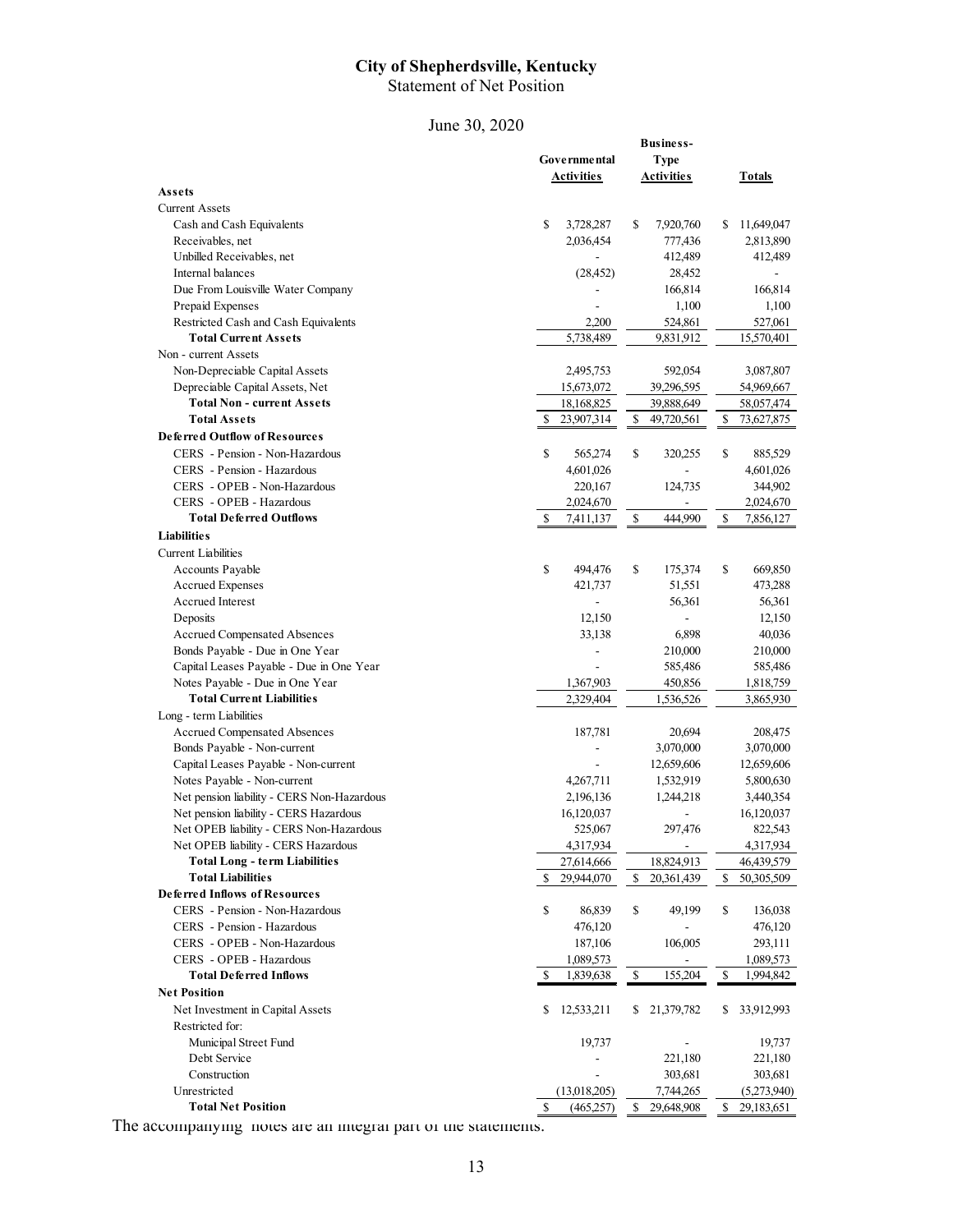Statement of Activities

#### For the Year Ended June 30, 2020

|                                      |                     |                                |                                                   |                   | Net Revenue (Expense) and |                                |                  |
|--------------------------------------|---------------------|--------------------------------|---------------------------------------------------|-------------------|---------------------------|--------------------------------|------------------|
|                                      |                     |                                |                                                   |                   |                           | <b>Changes in Net Position</b> |                  |
|                                      |                     | <b>Program Revenues</b>        | Operating                                         | Capital           | Primary                   | Government                     |                  |
| <b>Functions/Programs</b>            |                     | <b>Charges</b> for             | <b>Grants</b> and                                 | <b>Grants</b> and | Governmental              | <b>Business-type</b>           |                  |
| <b>Governmental Activities:</b>      | <b>Expenses</b>     | <b>Services</b>                | Contributions                                     | Contributions     | <b>Activities</b>         | <b>Activities</b>              | <b>Totals</b>    |
| General Government                   |                     |                                |                                                   |                   |                           |                                |                  |
| General Government                   | (2,081,804)         | 61                             | 412,390                                           |                   | \$<br>(1,669,353)         | \$                             | (1,669,353)<br>S |
| Fire Department                      | (5,571,049)         |                                | 151,909                                           |                   | (5,419,140)               |                                | (5,419,140)      |
| Police Department                    | (6,384,824)         | 2,385                          | 184,721                                           |                   | (6,197,718)               |                                | (6,197,718)      |
| Public Works Department              | (1,027,820)         |                                |                                                   |                   | (1,027,820)               |                                | (1,027,820)      |
| Municipal Aid - Streets              | (638,772)           |                                |                                                   | 233,638           | (405, 134)                |                                | (405, 134)       |
| Interest on Long-Term Debt           | (117,098)           |                                |                                                   |                   | (117,098)                 |                                | (117,098)        |
| <b>Total Governmental Activities</b> | (15,821,367)        | 2,446                          | 749,020                                           | 233,638           | (14,836,263)              | $\overline{\phantom{a}}$       | (14,836,263)     |
| <b>Business-type Activities:</b>     |                     |                                |                                                   |                   |                           |                                |                  |
| <b>Sewer Services</b>                | (5,037,784)<br>- \$ | 7,001,317<br>\$                | \$                                                | \$                |                           | 1,963,533                      | 1,963,533        |
|                                      |                     | <b>General Revenues</b>        |                                                   |                   |                           |                                |                  |
|                                      |                     | Property Taxes                 |                                                   |                   | 2,236,609                 |                                | 2,236,609        |
|                                      |                     | Occupational Taxes             |                                                   |                   | 7,287,050                 |                                | 7,287,050        |
|                                      |                     | Fees, Licenses and Permits     |                                                   |                   | 448,418                   |                                | 448,418          |
|                                      |                     | <b>Insurance Premium Tax</b>   |                                                   |                   | 1,176,561                 |                                | 1,176,561        |
|                                      |                     | Motor Vehicle Taxes            |                                                   |                   | 117,866                   |                                | 117,866          |
|                                      |                     | Telecommunications Tax         |                                                   |                   | 76,905                    |                                | 76,905           |
|                                      |                     | Franchise Taxes                |                                                   |                   | 94,352                    |                                | 94,352           |
|                                      |                     | Rent Income                    |                                                   |                   | 25,161                    |                                | 25,161           |
|                                      |                     | Other Income                   |                                                   |                   | 105,170                   | 131,299                        | 236,469          |
|                                      |                     | Interest Income                |                                                   |                   | 59,022                    | 12,278                         | 71,300           |
|                                      |                     |                                | Gain (loss) on Sale or Disposal of Capital Assets |                   | 90,881                    |                                | 90,881           |
|                                      |                     | <b>Total General Revenues</b>  |                                                   |                   | 11,717,995                | 143,577                        | 11,861,572       |
|                                      |                     | <b>Change in Net Position</b>  |                                                   |                   | (3,118,268)               | 2,107,110                      | (1,011,158)      |
|                                      |                     | <b>Net Position, Beginning</b> |                                                   |                   | 2,653,011                 | 27,541,798                     | 30,194,809       |
|                                      |                     | <b>Net Position, Ending</b>    |                                                   |                   | \$<br>(465, 257)          | \$<br>29,648,908               | \$<br>29,183,651 |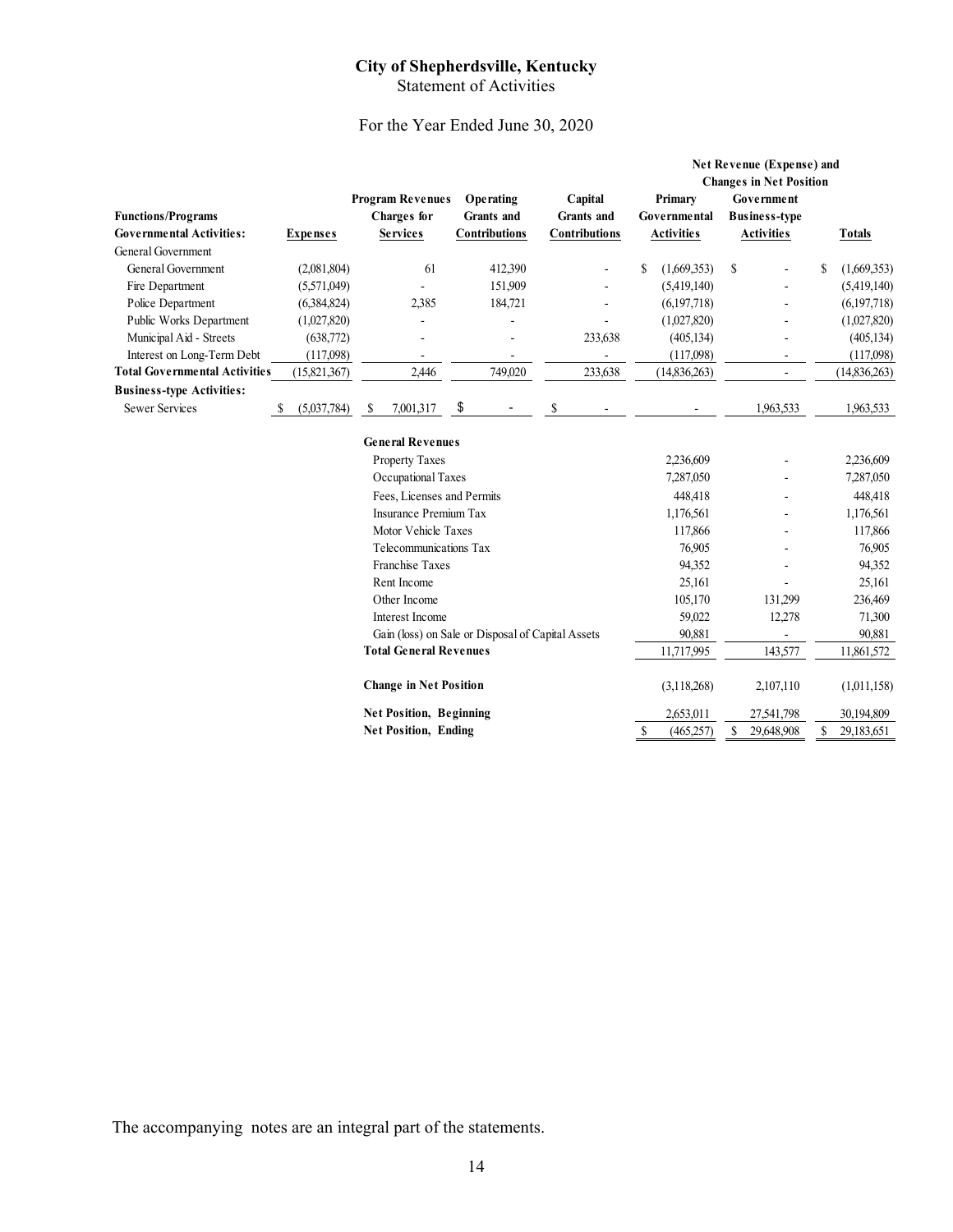Balance Sheet

June 30, 2020

|                                            | General         |               | Municipal   |    |               |  |
|--------------------------------------------|-----------------|---------------|-------------|----|---------------|--|
|                                            | Government      |               | Aid         |    |               |  |
|                                            | <b>Fund</b>     |               | <b>Fund</b> |    | <b>Totals</b> |  |
| Assets                                     |                 |               |             |    |               |  |
| Cash and Cash Equivalents                  |                 |               |             |    |               |  |
| Cash                                       | 3,728,287<br>\$ | $\mathbb{S}$  |             | \$ | 3,728,287     |  |
| Cash, Restricted                           |                 |               | 2,200       |    | 2,200         |  |
| Receivables, Net                           | 2,018,917       |               | 17,537      |    | 2,036,454     |  |
| Due from Sewer Fund                        |                 |               |             |    |               |  |
| <b>Total Assets</b>                        | 5,747,204<br>S. | \$            | 19,737      |    | \$5,766,941   |  |
| <b>Liabilities</b>                         |                 |               |             |    |               |  |
| <b>Accounts Payable</b>                    | \$              | \$<br>494,476 |             | \$ | 494,476       |  |
| <b>Accrued Expenses</b>                    |                 | 421,737       |             |    | 421,737       |  |
| Deposits                                   |                 | 12,150        |             |    | 12,150        |  |
| Due to Sewer Fund                          |                 | 28,452        |             |    | 28,452        |  |
| <b>Total Liabilities</b>                   |                 | 956,815       |             |    | 956,815       |  |
| <b>Fund Balance</b>                        |                 |               |             |    |               |  |
| Spendable:                                 |                 |               |             |    |               |  |
| <b>Restricted For:</b>                     |                 |               |             |    |               |  |
| Municipal Aid Fund                         |                 |               | 19,737      |    | 19,737        |  |
| Unassigned Fund Balance                    | 4,790,389       |               |             |    | 4,790,389     |  |
| <b>Total Fund Balances</b>                 | 4,790,389       |               | 19,737      |    | 4,810,126     |  |
| <b>Total Liabilities and Fund Balances</b> | 5,747,204<br>\$ | \$            | 19,737      | \$ | 5,766,941     |  |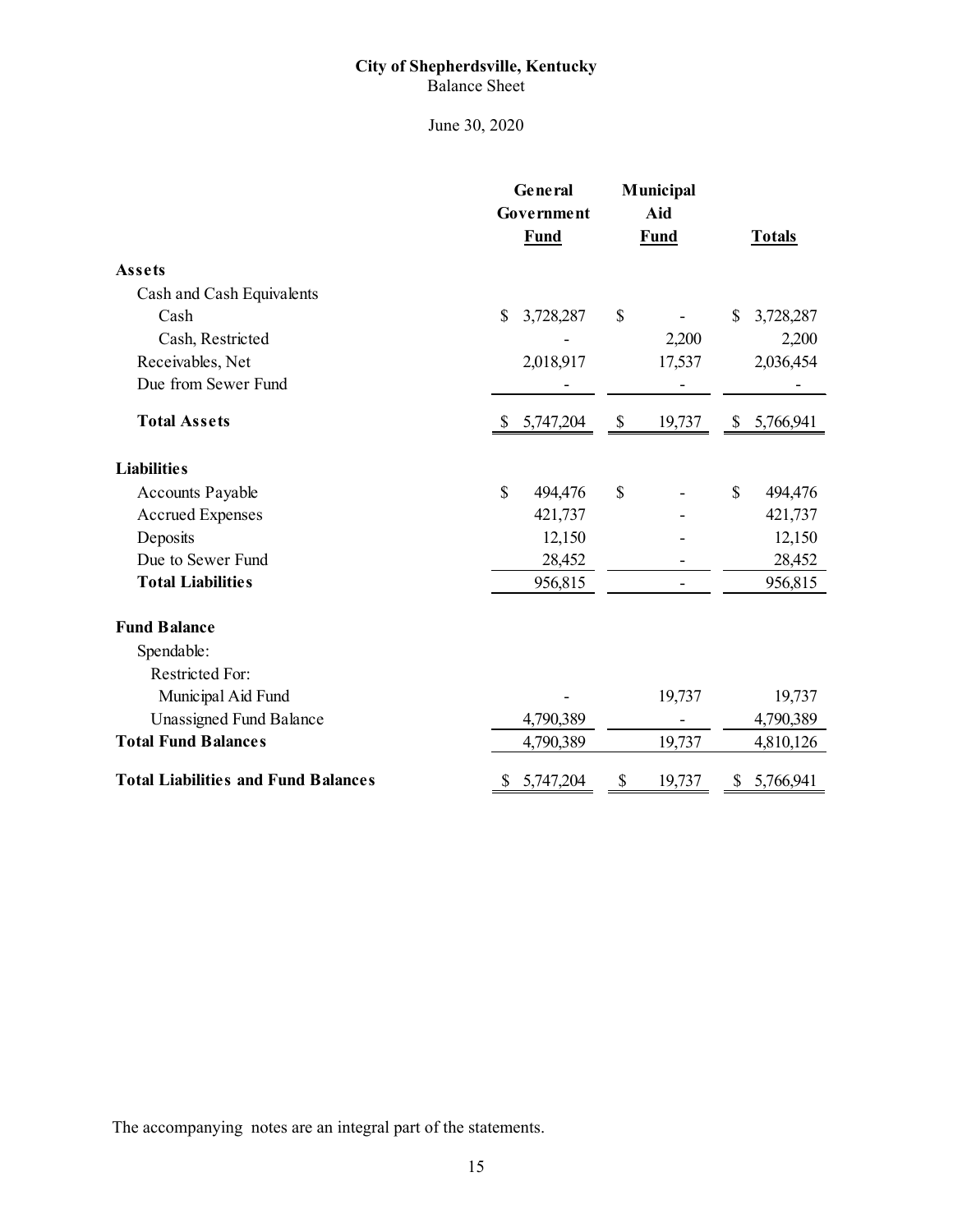### **City of Shepherdsville, Kentucky**  Reconciliation of the Balance Sheet – Governmental Funds

To the Statement of Net Position

June 30, 2020

| <b>Fund Balances - Total Governmental Funds</b>                                                                                                                                                            |                                 | \$<br>4,810,126  |
|------------------------------------------------------------------------------------------------------------------------------------------------------------------------------------------------------------|---------------------------------|------------------|
| Amounts reported for Governmental Activities in the Statement<br>of Net Position are different because:                                                                                                    |                                 |                  |
| Capital assets used in governmental activities are not financial resources,<br>and therefore, are not reported in the governmental funds.<br>Governmental capital assets<br>Less: accumulated depreciation | 28,058,862<br>S.<br>(9,890,037) | 18,168,825       |
| Deferred outflows of resources and deferred inflows of resources related to<br>the City's proportionate share of CERS:                                                                                     |                                 |                  |
| Deferred outflows of resources - CERS                                                                                                                                                                      | 7,411,137                       |                  |
| Deferred inflows of resources - CERS                                                                                                                                                                       | (1,839,638)                     | 5,571,499        |
| Long-term liabilities are not due and payable in the current period, and therefore,<br>are not reported in the governmental funds.                                                                         |                                 |                  |
| Governmental notes and capital leases payable                                                                                                                                                              | (5,635,614)                     |                  |
| Net pension liability                                                                                                                                                                                      | (18,316,173)                    |                  |
| Net OPEB liability                                                                                                                                                                                         | (4,843,001)                     |                  |
| <b>Compensated Absences</b>                                                                                                                                                                                | (220, 919)                      | (29,015,707)     |
| <b>Net Position of Government Activities</b>                                                                                                                                                               |                                 | (465, 257)<br>S. |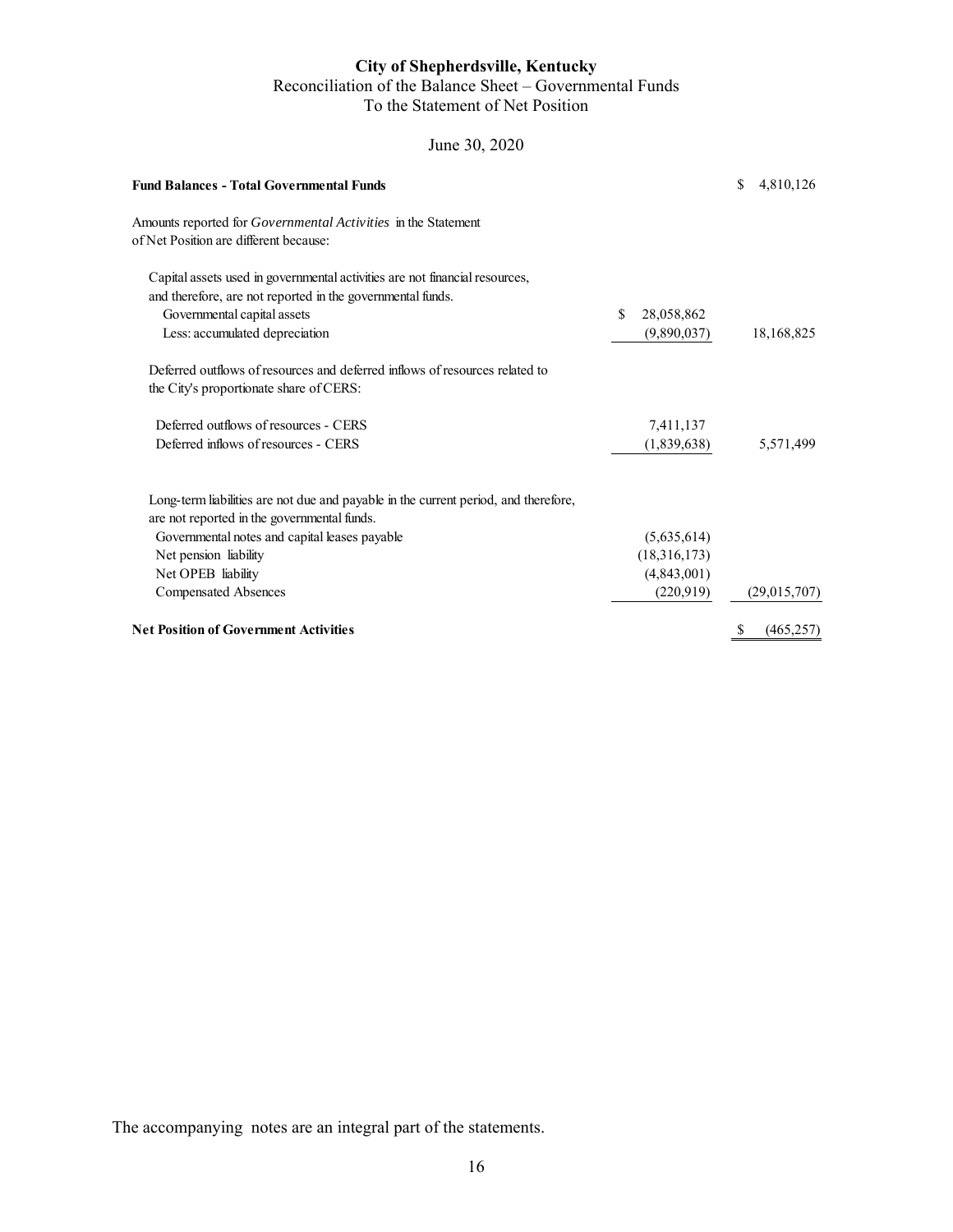Statement of Revenues, Expenditures, and Changes in Fund Balances – Governmental Funds

For the Year Ended June 30, 2020

|                                                       | General                                     |              |               | Municipal   |                                                                       |               |
|-------------------------------------------------------|---------------------------------------------|--------------|---------------|-------------|-----------------------------------------------------------------------|---------------|
|                                                       | Government                                  |              |               | Aid         |                                                                       |               |
|                                                       |                                             | Fund         |               | Fund        |                                                                       | <b>Totals</b> |
| Revenues                                              |                                             |              |               |             |                                                                       |               |
| Property Taxes                                        | \$                                          | 2,236,609    | \$            |             | \$                                                                    | 2,236,609     |
| Occupational Taxes                                    |                                             | 7,287,050    |               |             |                                                                       | 7,287,050     |
| Fees, Licenses and Permits                            |                                             | 448,418      |               |             |                                                                       | 448,418       |
| Insurance Premium Tax                                 |                                             | 1,176,561    |               |             |                                                                       | 1,176,561     |
| Motor Vehicle Taxes                                   |                                             | 117,866      |               |             |                                                                       | 117,866       |
| Telecommunications Tax                                |                                             | 76,905       |               |             |                                                                       | 76,905        |
| Franchise Taxes                                       |                                             | 94,352       |               |             |                                                                       | 94,352        |
| Charges for Services                                  |                                             | 2,446        |               |             |                                                                       | 2,446         |
| Rent Income                                           |                                             | 25,161       |               |             |                                                                       | 25,161        |
| Other Income                                          |                                             | 105,169      |               |             |                                                                       | 105,169       |
| <b>Intergovernmental Revenues</b>                     |                                             | 749,020      |               | 233,638     |                                                                       | 982,658       |
| Interest Income                                       |                                             | 59,022       |               |             |                                                                       | 59,022        |
| <b>Total Revenues</b>                                 |                                             | 12,378,579   |               | 233,638     |                                                                       | 12,612,217    |
| <b>Expenditures</b>                                   |                                             |              |               |             |                                                                       |               |
| General Government                                    |                                             | (1,338,768)  |               |             |                                                                       | (1,338,768)   |
| Public Safety, Fire Department                        |                                             | (3,812,417)  |               |             |                                                                       | (3,812,417)   |
| Public Safety, Police Department                      |                                             | (4,509,784)  |               |             |                                                                       | (4,509,784)   |
| Public Works                                          |                                             | (1,466,715)  |               |             |                                                                       | (1,466,715)   |
| Municipal Road Aid Expense                            |                                             |              |               | (223,749)   |                                                                       | (223,749)     |
| Capital Outlay                                        |                                             | (2,464,012)  |               | (1,066,627) |                                                                       | (3,530,639)   |
| Debt Service:                                         |                                             |              |               |             |                                                                       |               |
| Principal                                             |                                             | (1,085,635)  |               |             |                                                                       | (1,085,635)   |
| Interest                                              |                                             | (117,098)    |               |             |                                                                       | (117,098)     |
| <b>Total Expenditures</b>                             |                                             | (14,794,429) |               | (1,290,376) |                                                                       | (16,084,805)  |
| <b>Excess (Deficit) of Revenues Over Expenditures</b> |                                             | (2,415,850)  |               | (1,056,738) |                                                                       | (3,472,588)   |
| <b>Other Financing Sources (Uses)</b>                 |                                             |              |               |             |                                                                       |               |
| Transfers from Other Funds                            |                                             |              |               | 391,905     |                                                                       | 391,905       |
| Transfers to Other Funds                              |                                             | (391,905)    |               |             |                                                                       | (391,905)     |
| Note Payable Proceeds                                 |                                             | 1,349,311    |               |             |                                                                       | 1,349,311     |
| Proceeds From Sale of Capital Assets                  |                                             | 90,881       |               |             |                                                                       | 90,881        |
| Insurance recovery                                    |                                             | 29,721       |               |             |                                                                       | 29,721        |
| <b>Total Other Financing Sources (Uses)</b>           |                                             | 1,078,008    |               | 391,905     |                                                                       | 1,469,913     |
| <b>Net Change in Fund Balances</b>                    |                                             | (1,337,842)  |               | (664, 833)  |                                                                       | (2,002,675)   |
| <b>Fund Balances, Beginning</b>                       |                                             | 6,128,231    |               | 684,570     |                                                                       | 6,812,801     |
| <b>Fund Balances, Ending</b>                          | $\mathbb{S}% _{n}^{X\rightarrow\mathbb{R}}$ | 4,790,389    | ${\mathbb S}$ | 19,737      | $\mathbb{S}% _{t}\left( t\right) \equiv\mathbb{S}_{t}\left( t\right)$ | 4,810,126     |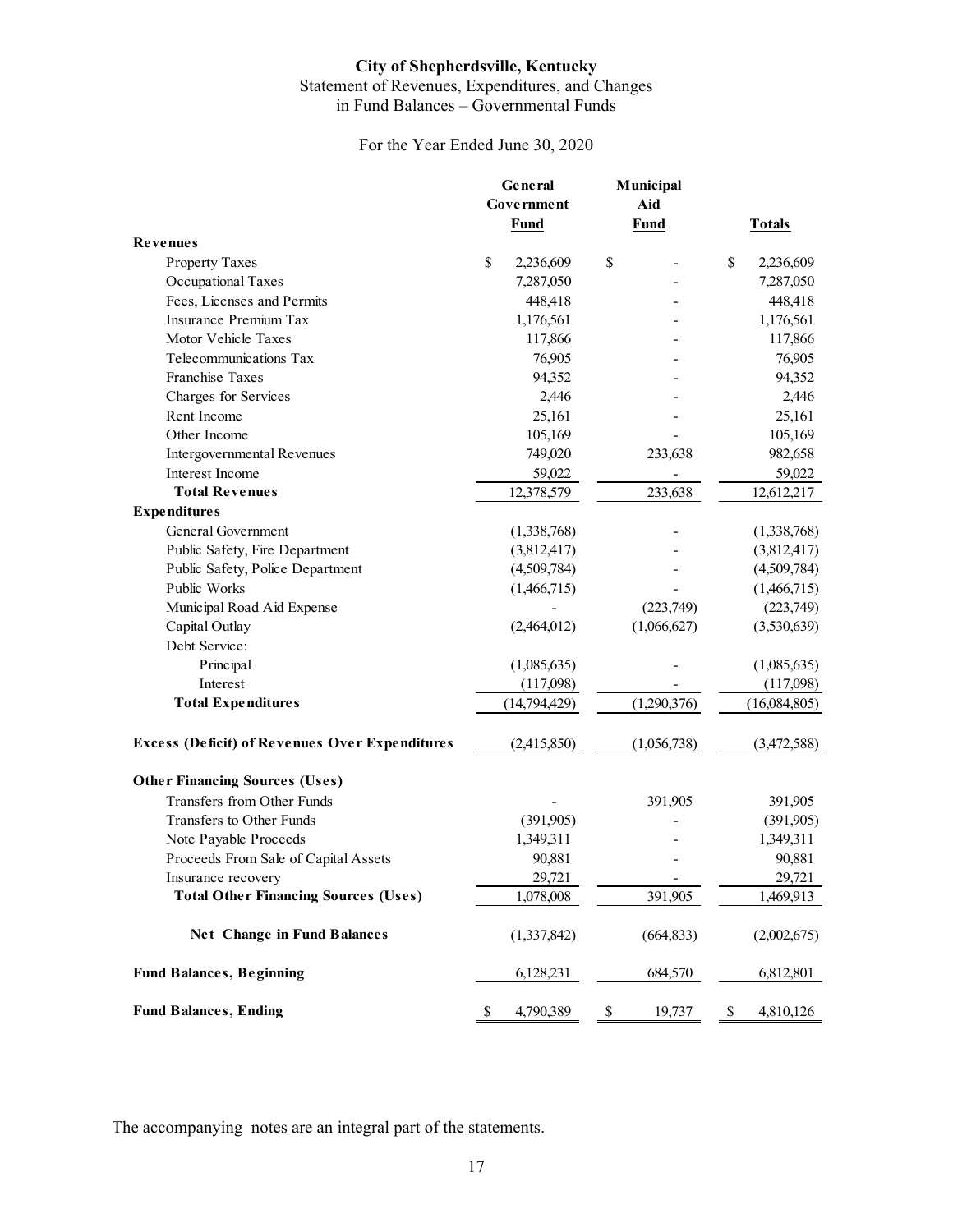### **City of Shepherdsville, Kentucky**  Reconciliation of Statement of Revenues, Expenditures, and Changes in Fund Balances – Governmental Funds To the Statement of Activities

# For the Year Ended June 30, 2020

| Net change in fund balance- total governmental funds                                                                                                                                                                                                                                                                                                                                                                |                                | (2,002,675)     |
|---------------------------------------------------------------------------------------------------------------------------------------------------------------------------------------------------------------------------------------------------------------------------------------------------------------------------------------------------------------------------------------------------------------------|--------------------------------|-----------------|
| Amounts reported for <i>governmental activities</i> in the statement of<br>activities are different because:                                                                                                                                                                                                                                                                                                        |                                |                 |
| Governmental funds report capital outlays as expenditures. However,<br>in the statement of activities, the cost of those assets are depreciated<br>over their estimated useful lives. This is the amount capital outlays<br>exceeded depreciation expense in the current fiscal year.<br>Expenditures for capital assets<br>Current year's depreciation                                                             | \$<br>3,530,639<br>(1,013,946) | 2,516,693       |
| In the statement of activities, the net gain (loss) on the sale/disposal<br>of capital assets is reported, whereas in the governmental funds, only<br>the proceeds from the sale of capital assets is recorded as a financial<br>resource. Therefore, the change in net position differs from the<br>change in fund balance by the cost of the assets sold / disposed less<br>the related accumulated depreciation. |                                | (29,721)        |
| Note payable proceeds are reported as revenues in the fund statements<br>because they create current financial resources, but they are reported as<br>long-term debt on the statement of net position.                                                                                                                                                                                                              |                                | (1,349,311)     |
| Repayment of long-term debt principal is considered an expenditure in the<br>governmental funds, but their repayment reduces long-term liabilities in the<br>statement of net position.                                                                                                                                                                                                                             |                                | 1,085,635       |
| Some items reported in the Statement of Activities do not involve current<br>financial resources and, therefore, are not reported as expenditures in the<br>governmental funds.<br>These activities include:                                                                                                                                                                                                        |                                |                 |
| Pension expense related to changes in the net pension liability and the<br>net changes in deferred inflows and deferred outflows related to CERS<br>Changes in compensated absences                                                                                                                                                                                                                                 | (3,405,166)<br>66,277          | (3,338,889)     |
| Total change in net position of governmental activities                                                                                                                                                                                                                                                                                                                                                             |                                | $$$ (3,118,268) |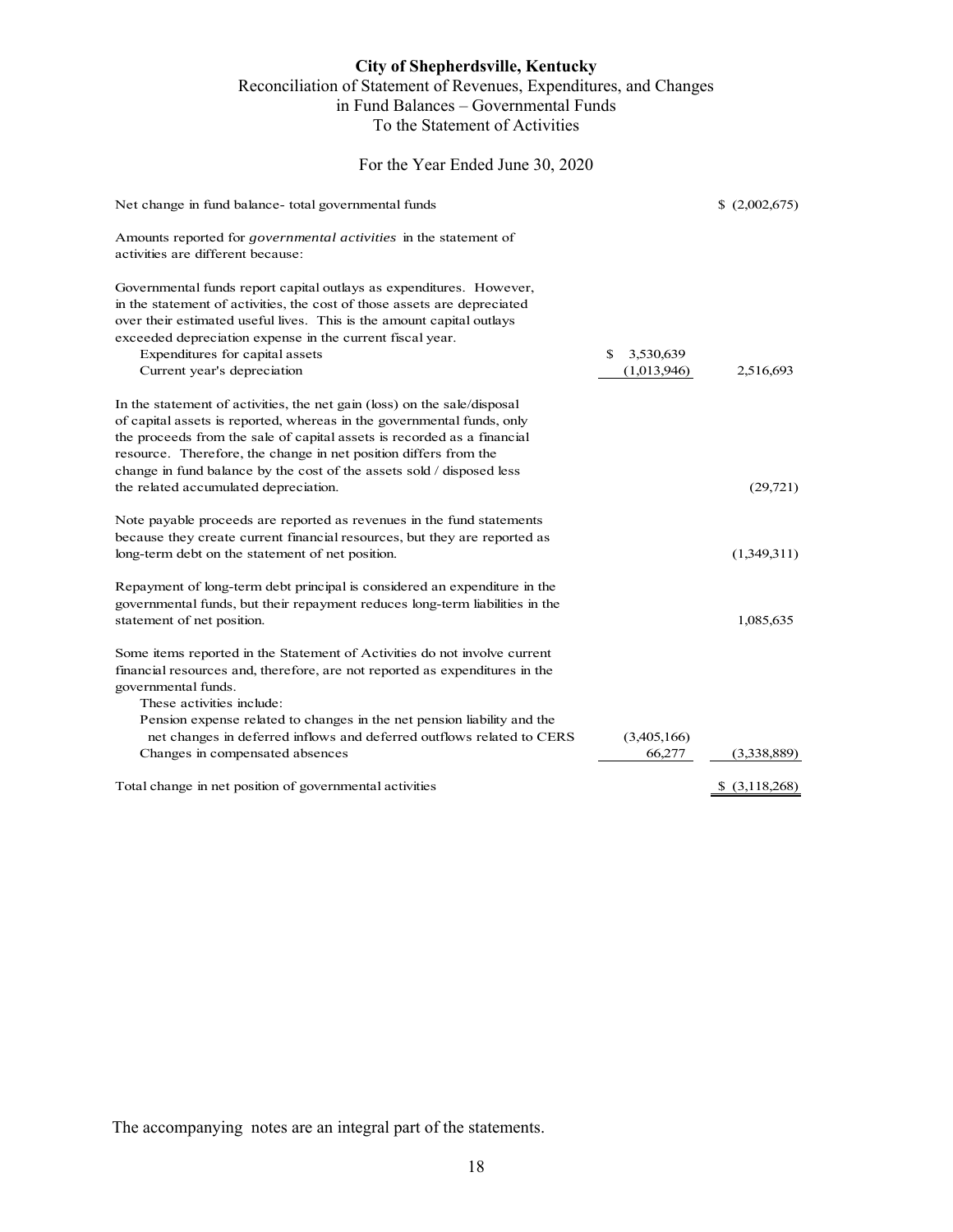# Statement of Net Position – Proprietary Fund

# June 30, 2020

|                                             |               | <b>Sewer</b> |
|---------------------------------------------|---------------|--------------|
| Assets                                      |               | Fund         |
| <b>Current Assets:</b>                      |               |              |
| Cash and Cash Equivalents                   | \$            | 7,920,760    |
| Accounts Receivable, net                    |               | 777,436      |
| Unbilled Receivables, net                   |               | 412,489      |
| Due from General Fund                       |               | 28,452       |
| Due from Louisville Water Company           |               | 166,814      |
| Prepaid Expenses                            |               | 1,100        |
| Restricted Cash and Cash Equivalents        |               | 524,861      |
| <b>Total Current Assets</b>                 |               | 9,831,912    |
| <b>Non-current Assets</b>                   |               |              |
| Non-Depreciable Capital Assets              |               | 592,054      |
| Depreciable Capital Assets, Net             |               | 39,296,595   |
| <b>Total Non-current Assets</b>             |               | 39,888,649   |
| <b>Total Assets</b>                         | \$            | 49,720,561   |
| <b>Deferred Outflow of Resources</b>        |               |              |
| CERS - Pension - Non-Hazardous              | \$            | 320,255      |
| CERS - OPEB - Non-Hazardous                 |               | 124,735      |
| <b>Total Deferred Outflows of Resources</b> | \$            | 444,990      |
| <b>Liabilities</b>                          |               |              |
| <b>Current Liabilities</b>                  |               |              |
| Accounts Payable                            | \$            | 175,374      |
| <b>Accrued Expenses</b>                     |               | 51,551       |
| <b>Accrued Interest</b>                     |               | 56,361       |
| Accrued Compensated Absences                |               | 6,898        |
| Bonds Payable - Due in One Year             |               | 210,000      |
| Capital Leases Payable - Due in One Year    |               | 585,486      |
| Notes Payable - Due in One Year             |               | 450,856      |
| <b>Total Current Liabilities</b>            |               | 1,536,526    |
| <b>Non-current Liabilities</b>              |               |              |
| Accrued Compensated Absences                | \$            | 20,694       |
| Net pension liability - CERS                |               | 1,244,218    |
| Net OPEB liability - CERS                   |               | 297,476      |
| Bonds Payable - Non-current                 |               | 3,070,000    |
| Capital Leases Payable - Non-current        |               | 12,659,606   |
| Notes Payable - Non-current                 |               | 1,532,919    |
| Total Non-current Liabilities               |               | 18,824,913   |
|                                             |               |              |
| <b>Total Liabilities</b>                    |               | 20,361,439   |
| <b>Deferred Inflow of Resources</b>         |               |              |
| CERS - Pension - Non-Hazardous              | \$            | 49,199       |
| CERS - OPEB - Non-Hazardous                 |               | 106,005      |
| <b>Total Deferred Inflows of Resources</b>  | $\mathcal{S}$ | 155,204      |
| <b>Net Position</b>                         |               |              |
| Net Investment in Capital Assets            |               | 21,379,782   |
| Restricted for Debt Service                 |               | 221,180      |
| Restricted for Construction                 |               | 303,681      |
| Unrestricted                                |               | 7,744,265    |
| <b>Total Net Position</b>                   | \$            | 29,648,908   |
|                                             |               |              |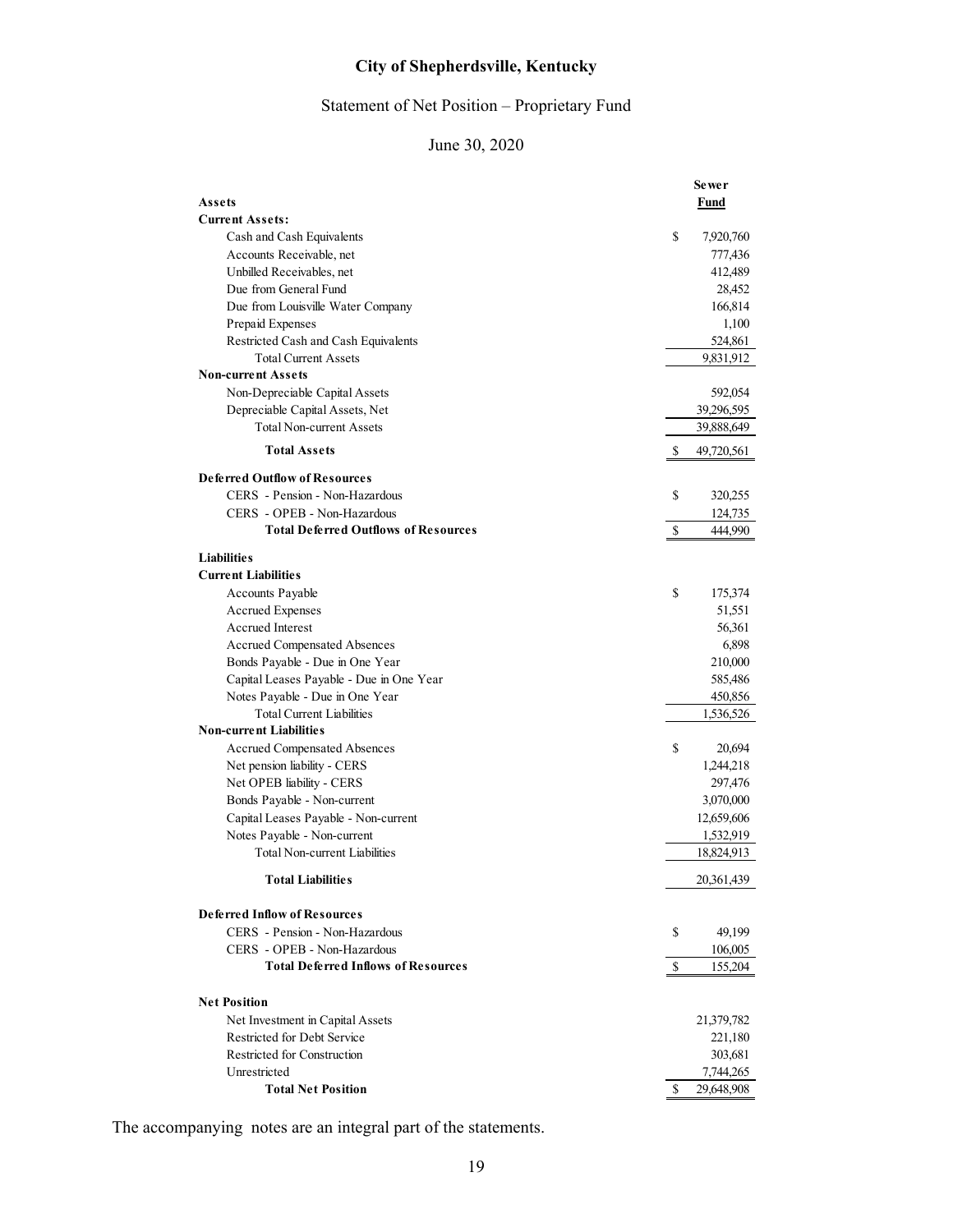# Statement of Revenues, Expenses and Changes In Net Position – Proprietary Fund

# For the Year Ended June 30, 2020

|                                                 |                           | <b>Sewer</b> |
|-------------------------------------------------|---------------------------|--------------|
|                                                 |                           | Fund         |
| <b>Operating Revenues</b>                       |                           |              |
| Sewer Service                                   | \$                        | 3,991,289    |
| Jim Beam Service                                |                           | 2,589,077    |
| <b>Sewer Connection</b>                         |                           | 415,311      |
| Other Fees                                      |                           | 5,640        |
| <b>Total Operating Revenues</b>                 |                           | 7,001,317    |
| <b>Operating Expenses</b>                       |                           |              |
| Personnel Expenses                              | \$                        | 604,671      |
| <b>Personnel Benefits</b>                       |                           | 497,897      |
| Sewer Plant Operating Expenses                  |                           | 595,037      |
| Repairs and Maintenance                         |                           | 659,916      |
| Training and Travel                             |                           | 7,050        |
| General Administrative and Supplies             |                           | 162,822      |
| Professional Fees                               |                           | 149,025      |
| Insurance                                       |                           | 69,728       |
| Other                                           |                           | 545          |
| Depreciation and Amortization                   |                           | 1,499,635    |
| <b>Total Operating and Maintenance Expenses</b> |                           | 4,246,326    |
| <b>Operating Income</b>                         |                           | 2,754,991    |
| <b>Non-operating Revenues (Expenses)</b>        |                           |              |
| <b>Interest Expense</b>                         | \$                        | (791, 458)   |
| Interest Income                                 |                           | 12,278       |
| Other Income                                    |                           | 131,299      |
| <b>Total Non-operating Income (Expenses)</b>    |                           | (647, 881)   |
| <b>Change in Net Position</b>                   |                           | 2,107,110    |
| <b>Net Position, Beginning</b>                  |                           | 27,541,798   |
| <b>Net Position, Ending</b>                     | $\boldsymbol{\mathsf{S}}$ | 29,648,908   |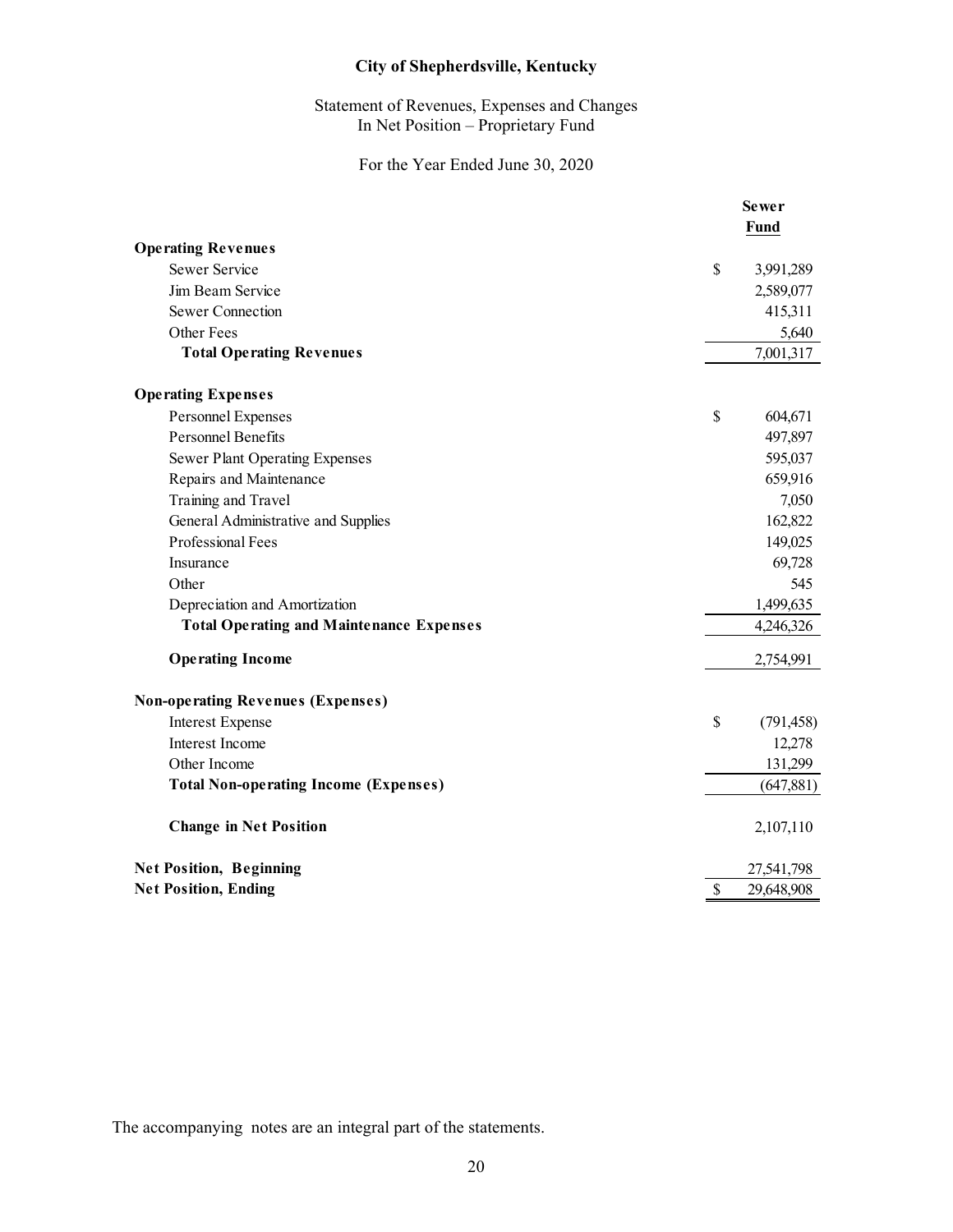# Statement of Cash Flows – Proprietary Fund

# For the Year Ended June 30, 2020

|                                                                               |               | <b>Sewer</b><br>Fund |
|-------------------------------------------------------------------------------|---------------|----------------------|
| <b>Cash Flow from Operating Activities:</b>                                   |               |                      |
| Cash Received from Customers                                                  | \$            | 7,015,377            |
| Cash Payments made to Suppliers for Goods and Services                        |               | (1,597,773)          |
| Cash Payments made to Employees and Professional                              |               |                      |
| Contractors for Services                                                      |               | (849, 856)           |
| <b>Net Cash Provided by Operating Activities</b>                              |               | 4,567,748            |
| <b>Cash Flows from Non-Capital Financing Activities:</b>                      |               |                      |
| Other Miscellaneous Income                                                    |               | 131,299              |
| <b>Net Cash Provided by Non-Capital Financing Activities</b>                  |               | 131,299              |
| <b>Cash Flows from Capital and Related Financing Activities:</b>              |               |                      |
| Acquisition and Construction of Capital Assets                                |               | (308, 436)           |
| Principal Paid on Long-term Debt                                              |               | (1,206,929)          |
| Interest Paid on Long-term Debt                                               |               | (794, 543)           |
| <b>Net Cash Used By Capital and Related Financing Activities</b>              |               | (2,309,908)          |
| <b>Cash Flows from Investing Activities</b>                                   |               |                      |
| Interest Income                                                               |               | 12,278               |
| Net Increase in Cash and Cash Equivalents                                     |               | 2,401,417            |
| Cash and Cash Equivalents, Beginning                                          |               | 6,044,204            |
| <b>Cash and Cash Equivalents, Ending</b>                                      | -S            | 8,445,621            |
| <b>Reconciliation of Operating Income to Net Cash Provided</b>                |               |                      |
| by Operating Activities                                                       |               |                      |
| Operating Income                                                              | \$            | 2,754,991            |
| Adjustments to reconcile operating income to net                              |               |                      |
| cash provided by operating activities:                                        |               |                      |
| Depreciation and Amortization                                                 |               | 1,499,635            |
| Increases (Decreases) In:                                                     |               |                      |
| Receivables (net) Billed                                                      |               | (74,197)             |
| Receivables (net) Unbilled                                                    |               | 88,257               |
| Prepaid Expenses                                                              |               | 89,941               |
| Accounts Payable                                                              |               | (43,591)             |
| <b>Accrued Expenses</b>                                                       |               | 18,763               |
| Accrued Compensated Absences                                                  |               | (3,495)              |
| Net Change in Pension / OPEB Related Items                                    |               | 230,658              |
| Due To / From General Fund, Net                                               |               | 6,786                |
| <b>Net Cash Provided by Operating Activities</b>                              | <sup>\$</sup> | 4,567,748            |
| Reconciliation of Cash and Cash Equivalents to the Statement of Net Position: |               |                      |
| Cash and Cash Equivalents - Unrestricted                                      | \$            | 7,920,760            |
| Cash and Cash Equivalents - Restricted                                        |               | 524,861              |
| <b>Total Cash and Cash Equivalents</b>                                        | S             | 8,445,621            |
| <b>Noncash Transactions:</b>                                                  |               |                      |
| <b>CERS Pension / OPEB</b>                                                    | <u>s</u>      | 230,658              |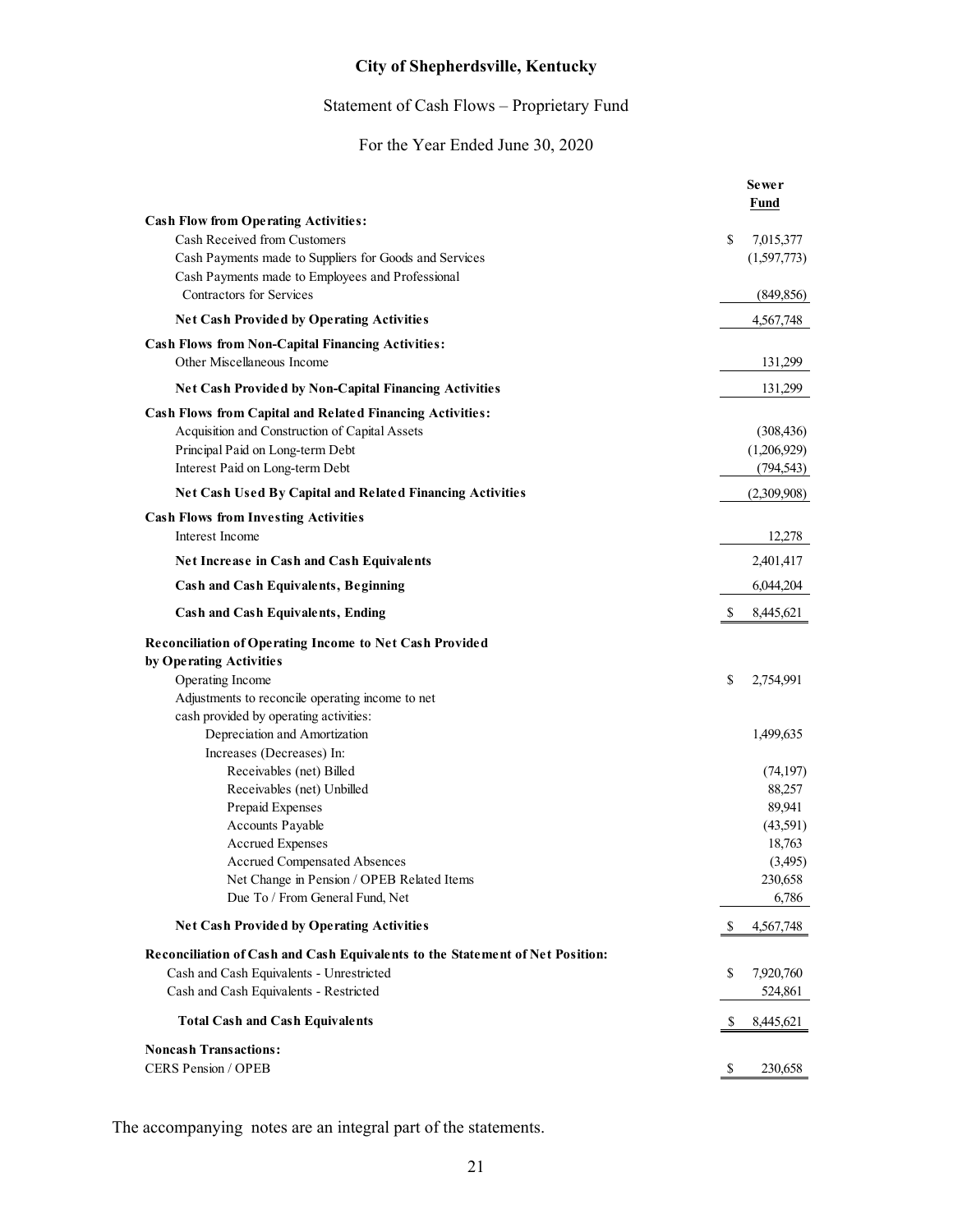### **Note 1 Summary of Significant Accounting Policies**

These financial statements of the City of Shepherdsville, Kentucky (City) were prepared in accordance with accounting principles generally accepted in the United States of America for governmental entities (GAAP). The following summary of the more significant policies of the City is presented to assist the reader in interpreting these financial statements and should be viewed as an integral part of this report.

### **Reporting Entity**

The City of Shepherdsville, Kentucky was incorporated December 11, 1793. The City operates under a Mayor-Council form of government. The City's major operations include fire and police protection, parks and recreation, streets, sidewalks and roads maintenance and general administrative services. In addition, the City operates a sewer system.

The citizens of Shepherdsville elect a mayor and six (6) city council members.

The financial statements of the City of Shepherdsville, Kentucky include the funds, account groups and entities over which the Mayor and Council exercise significant oversight responsibility. Oversight responsibility, as defined by Section 2100 of the Government Accounting Standards Board (GASB) Codification of Governmental Accounting and Financial Reporting Standards, was determined based on the City's ability to significantly influence operations, select the governing body, and participate in fiscal management and the scope of public service.

The accounts of the City are organized on the basis of funds, each of which is considered a separate accounting entity. The operations of each fund are accounted for with a separate set of self-balancing accounts that comprise its assets, liabilities, fund equity, revenues, and expenditures or expenses, as appropriate. Governmental resources are allocated to and accounted for in individual funds based upon the purposes for which they are to be spent and the means by which spending activities are controlled.

#### *Government-wide Financial Statements Measurement Focus and Basis of Accounting*

The City Government-wide Financial Statements include a Statement of Net Position and a Statement of Activities. These statements present summaries of Governmental and Business-type Activities for the City accompanied by a total column.

These statements are presented on an "economic resources" measurement focus and the accrual basis of accounting. Accordingly, all of the City's assets, deferred outflows of resources, liabilities, and deferred inflows of resources, including capital assets as well as infrastructure assets and long-term liabilities, are included in the accompanying Statement of Net Position. The Statement of Activities presents changes in net position. Under the accrual basis of accounting, revenues are recognized in the period in which they are earned while expenses are recognized in the period in which the liability is incurred. The types of transactions reported as program revenues for the City are reported in three (3) categories: 1) charges for services, 2) operating grants and contributions.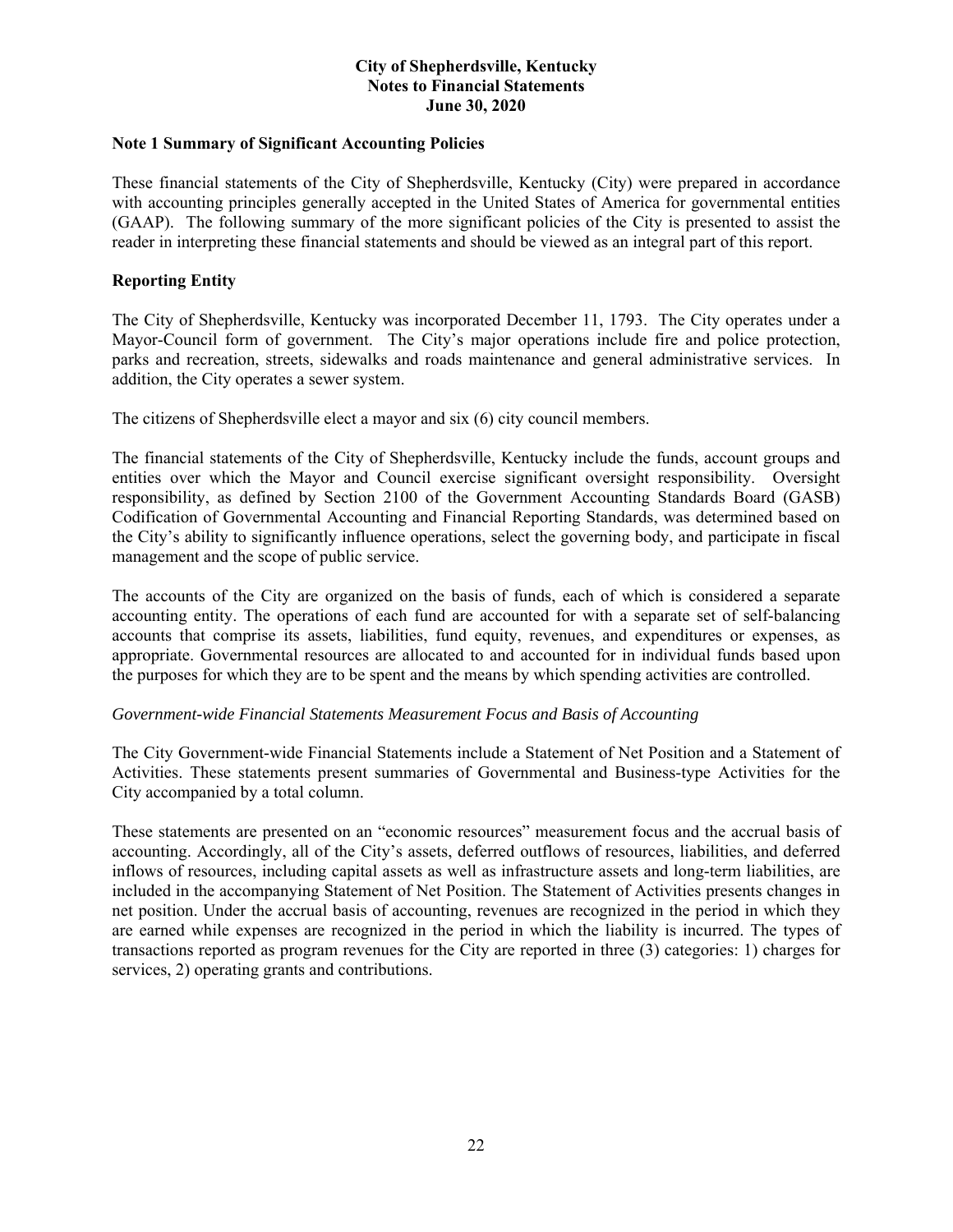### **Note 1 Summary of Significant Accounting Policies (continued)**

Certain eliminations have been made in regards to interfund activities, payables and receivables. All internal balances in the Statement of Net Position have been eliminated except those representing balances between the governmental activities and the business-type activities, which are presented as internal balances and eliminated in the total primary government column. In the Statement of Activities, internal service fund transactions have been eliminated; however, those transactions between governmental and business-type activities have not been eliminated.

The City applies all applicable GASB pronouncements.

### *Governmental Fund Financial Statements Measurement Focus and Basis of Accounting*

Governmental Fund Financial Statements include a Balance Sheet and a Statement of Revenues, Expenditures and Changes in Fund Balances for all major governmental funds and non-major funds aggregated. An accompanying schedule is presented to reconcile and explain the differences in fund balances and changes in fund balances as presented in these statements to the net position and changes in net position presented in the Government-wide financial statements. The City has presented all major funds that met those qualifications.

All governmental funds are accounted for on a spending or "current financial resources" measurement focus and the modified accrual basis of accounting. Accordingly, only current assets and current liabilities are included on the Balance Sheets. The Statement of Revenues, Expenditures and Changes in Fund Balances present increases (revenues and other financing sources) and decreases (expenditures and other financing uses) in net current assets. Under the modified accrual basis of accounting, revenues are recognized in the accounting period in which they become both measurable and available to finance expenditures of the current period. Accordingly, revenues are recorded when received in cash, except that revenues subject to accrual (generally 60 days after year-end) are recognized when due. The primary revenue sources, which have been treated as susceptible to accrual by the City, are property tax, insurance premium tax, occupational tax, intergovernmental revenues and other taxes. Expenditures are recorded in the accounting period in which the related fund liability is incurred.

Fund Balance Classification: The governmental fund financial statements present fund balances based on classifications that comprise a hierarchy that is based primarily on the extent to which the City is bound to honor constraints on the specific purposes for which amounts in the respective governmental funds can be spent. The classifications used in the governmental fund financial statements are as follows:

- Non-spendable: This classification includes amounts that cannot be spent because they are either (a) not in spendable form or (b) are legally or contractually required to be maintained intact. The City has classified receivables as being non-spendable.
- Restricted: This classification includes amounts for which constraints have been placed on the use of the resources either (a) externally imposed by creditors (such as through a debt covenant), grantors, contributors, or laws or regulations of other governments, or (b) imposed by law through constitutional provisions or enabling legislation. The City has classified certain cash accounts as being restricted because their use is restricted by Kentucky Revised Statutes and/or a City Ordinance. Debt service resources are to be used for future servicing of the revenue note and are restricted through debt covenants.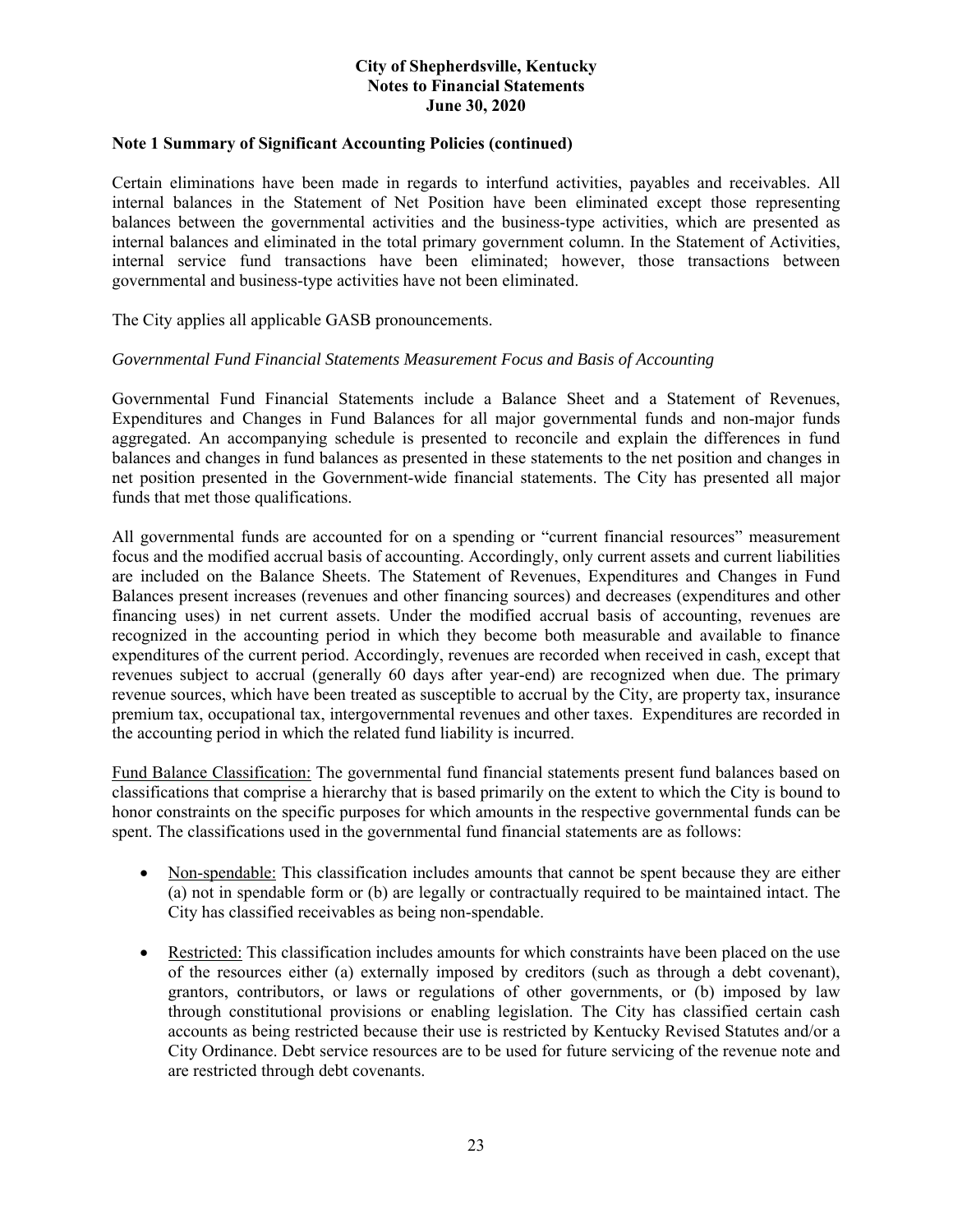### **Note 1 Summary of Significant Accounting Policies (continued)**

- Committed: This classification includes amounts that can be used only for specific purposes pursuant to constraints imposed by formal action of the City Council. These amounts cannot be used for any other purpose unless the City Council removes or changes the specified use by taking the same type of action (ordinance or resolution) that was employed when the funds were initially committed. This classification also includes contractual obligations to the extent that existing resources have been specifically committed for use in satisfying those contractual requirements.
- Assigned: This classification includes amounts that are constrained by the City's intent to be used for a specific purpose but are neither restricted nor committed. This intent can be expressed by the City Council or through the City Council delegating this responsibility to the City Mayor through the budgetary process. This classification also includes the remaining positive fund balance for all governmental funds except for the General Fund. The City has assigned funds for Other Capital Projects that are to be used for the repair and replacement of equipment.
- Unassigned: This classification includes the residual fund balance for the General Fund. The Unassigned classification also includes negative residual fund balance of any other governmental fund that cannot be eliminated by offsetting of assigned fund balance amounts.

The City uses restricted fund balances first, followed by committed resources, and then assigned resources, as appropriate opportunities arise, but reserves the right to selectively spend unassigned resources first to defer the use of these other classified funds. City Council establishes (and modifies or rescinds) fund balance commitments by passage of an ordinance or resolution. This is typically done through adoption and amendment of the budget. A fund balance commitment is further indicated in the budget document as a designation or commitment of the fund (such as for special incentives). Assigned fund balance is established by City Council through adoption or amendment of the budget as intended for specific purpose (such as the purchase of fixed assets, construction, debt service, or for other purposes).

#### *Proprietary Fund Financial Statements Measurement Focus and Basis of Accounting*

Proprietary Fund Financial Statements include a Statement of Net Position, a Statement of Revenues, Expenses and Changes in Fund Net Position, and a Statement of Cash Flows for each major proprietary fund and non-major funds aggregated.

Proprietary funds are accounted for using the "economic resources" measurement focus and the accrual basis of accounting. Accordingly, all assets and liabilities (whether current or non-current) are included on the Statement of Net Position. The Statement of Revenues, Expenses and Changes in Fund Net Position present increases (revenues) and decreases (expenses) in total net assets. Under the accrual basis of accounting, revenues are recognized in the period in which they are earned while expenses are recognized in the period in which the liability is incurred.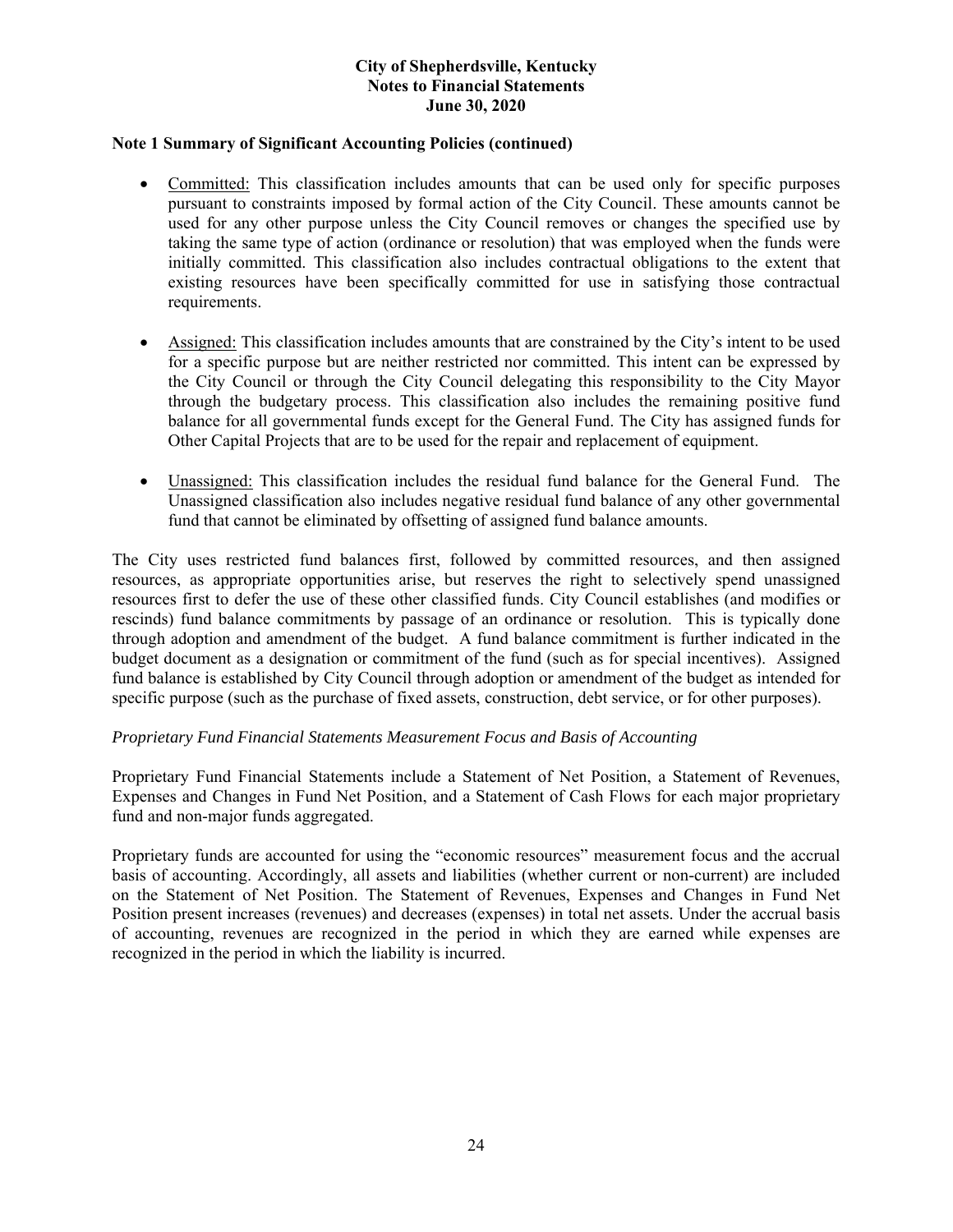#### **Note 1 Summary of Significant Accounting Policies (continued)**

Operating revenues in the proprietary funds are those revenues that are generated from the primary operations of the fund. All other revenues are reported as non-operating revenues. Operating expenses are those expenses that are essential to the primary operations of the fund. All other expenses are reported as non-operating expenses.

### **Component Units**

There are no governmental component units incorporated in the basic government-wide financial statements. A *component unit* is a legally separate entity that is included in the primary government's financial reporting entity using the criteria of Government Standards Accounting Board Statement No. 14.

### **Budgetary Information, Compliance and Accountability**

Annual budgets are adopted on a basis consistent with Section 91A .030 of the Kentucky Revised Statutes (KRS) for the general, enterprise fund and the special revenue fund. Budgets for all government activities and business-type activities are adopted on a basis consistent with generally accepted accounting principles. All annual appropriations lapse at fiscal year-end.

On or before June 30th of each year, the Mayor must present the proposed budget to the City's Council for review. The Council holds public hearings and a final budget must be prepared and adopted no later than July 1st of the new fiscal year.

The appropriated budget is prepared by fund, function and department. Transfers of appropriations can be made within a City department. The general government function of the General Fund is treated as a department for budgetary purposes and its budget is adopted at the object level. Transfers of appropriations between departments require the approval of the governing council. The legal level of budgetary control is the governing council. Certain supplemental budgetary appropriations were made during the year, which were not considered material.

Budgeted amounts, as amended, in the financial statements are as adopted by ordinances of the City.

#### **Encumbrance Accounting**

Encumbrance accounting is a system under which purchase orders, contracts and other commitments for the expenditures of City monies are recorded as a reservation of budget. The City does not use the encumbrance system of accounting to record and track budgeted expenses.

#### **Cash and Cash Equivalents**

For purposes of the statement of cash flows, the City considers all highly liquid investments (including restricted assets) with a maturity when purchased of three months or less and all local government investment pools to be cash equivalents.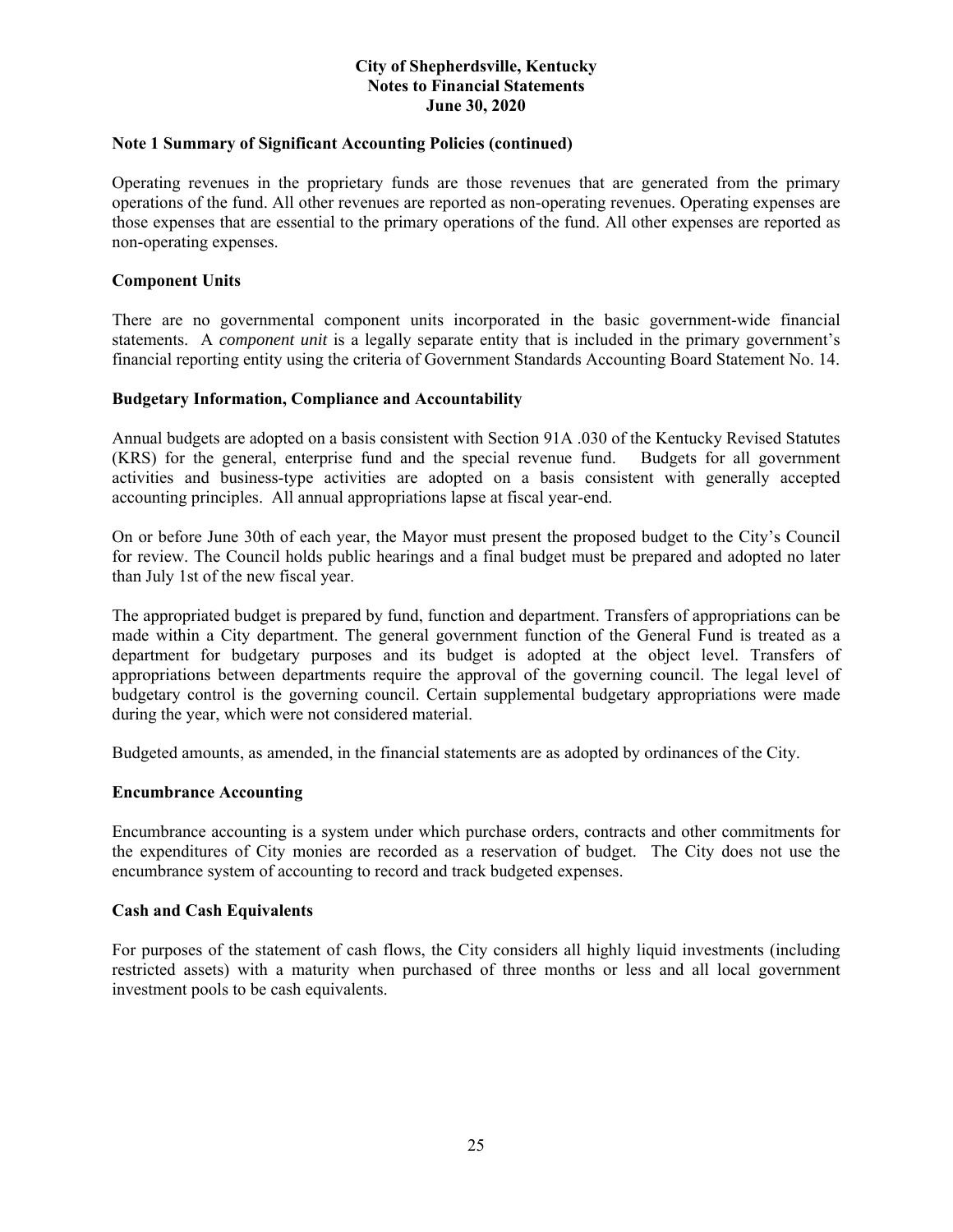### **Note 1 Summary of Significant Accounting Policies (continued)**

### **Accounts Receivable**

Amounts due from private individuals, businesses, organizations or other government entities which pertain to charges for services rendered by the City departments are reported as receivables.

Receivables are reviewed periodically to establish or update the provisions for uncollectible amounts.

These provisions are estimated based on an analysis for the age of the various accounts. The City records the amount of earned but unbilled revenues for the Sewer Utilities System enterprise funds.

#### **Fund Financial Statements**

The fund financial statements provide a more detailed look at the City's most significant activities. A fund is a grouping of related accounts that is used to maintain control over resources that have been segregated for specific activities or objectives. The City of Shepherdsville, Kentucky, like all other governmental entities in Kentucky, uses fund accounting to ensure and reflect compliance with finance - related legal requirements, such as the City's general budget ordinances. All of the funds of the City of Shepherdsville, Kentucky can be divided into two (2) categories: governmental funds and a proprietary fund.

**Governmental Funds** - Governmental funds are used to account for those functions reported as governmental activities in the government-wide financial statements. Most of the City's basic services are accounted in the governmental funds. These funds focus on how assets can readily be converted into cash flow in and out, and what monies are left over at year-end that will be available for spending in the next fiscal year. Governmental funds are reported using an accounting method called *modified accrual accounting* which gives the reader a short-term spending focus. As a result, the governmental fund financial statements give the reader a detailed short-term view that helps to determine if there are more or less financial resources available to finance City programs. The relationship between governments' activities (as reported in the statement of net position and the statement activities) and governmental funds is described in a reconciliation that is a part of the fund financial statements.

The City of Shepherdsville, Kentucky adopts an annual budget for its general fund as required by the Kentucky Revised Statutes (KRS). The budget is a legally adopted document that incorporates input from the residents of the City, the management of the City and the decisions of the City Council about which services to provide and how to pay for the services. It also authorizes the City to obtain funds from other sources to finance these current period items. The budgetary financial statement provided for the general fund demonstrates how well the City complied with the budget ordinance and whether or not the City succeeded in providing the services as planned when the budget was adopted. The budgetary comparison financial statement uses budgetary basis of accounting and is presented using the same format, language and classifications as the legal budget documents. The financial statement shows four (4) columns: 1) the original budget as adopted by the council, 2) the final budget as amended by the city council, 3) the actual resources, charges to appropriations and ending balances of the general fund, and 4) the differences or variance between the final budget and the actual resources and charges.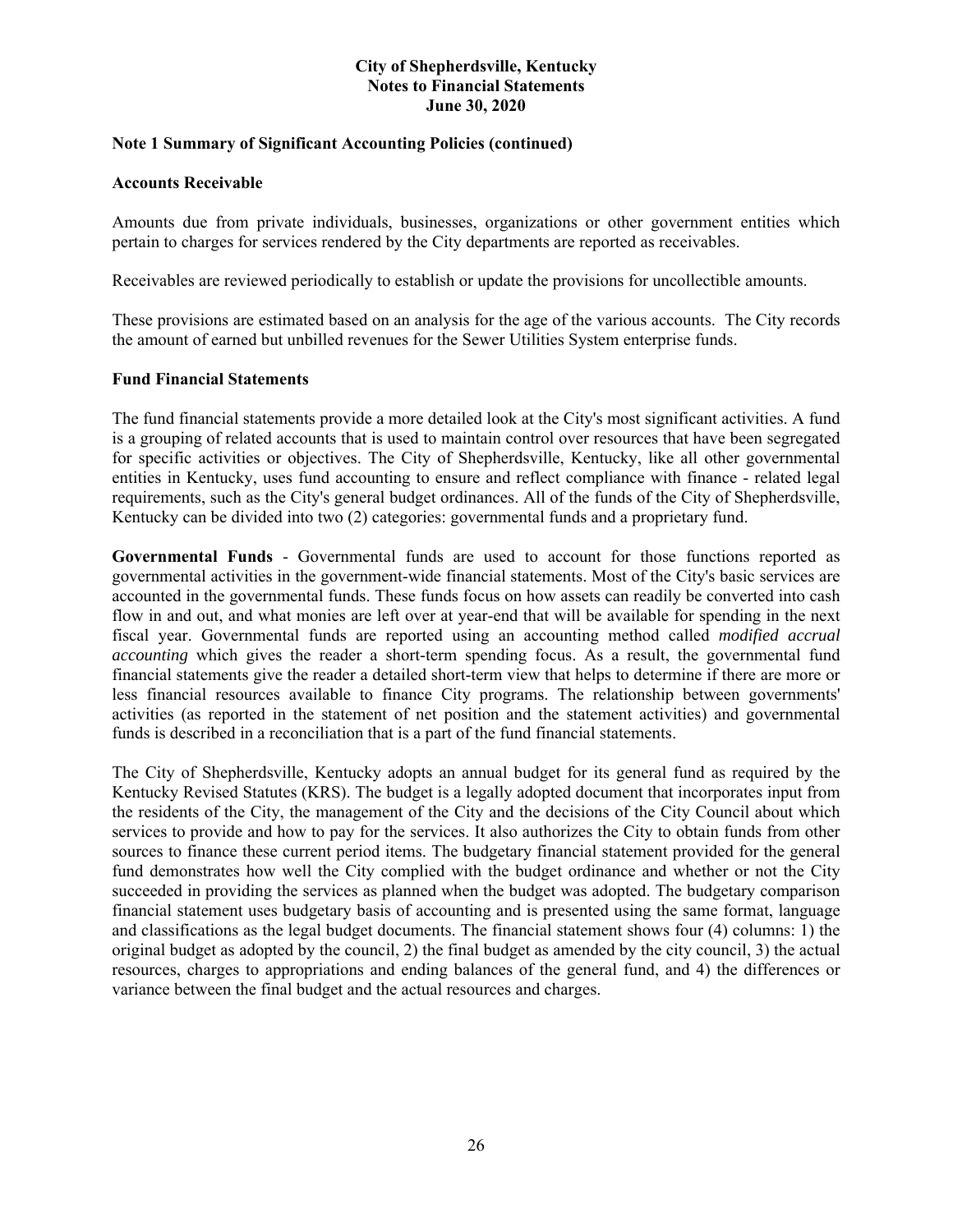### **Note 1 Summary of Significant Accounting Policies (continued)**

The City reports the funds:

Major Governmental Fund: General Fund - accounts for the City's primary operating activities. It is used to account for and report all financial resources except those required to be accounted for in another fund.

Non-major Governmental Fund: Special Revenue Fund (Municipal Road Aid Fund) - used to account for and report the proceeds of specific revenue sources that are restricted or committed to expenditures for specified purposes. This includes revenue received from the State of Kentucky and expenditures from this fund are restricted to additions and improvements to City roads.

**Proprietary Funds** - The City of Shepherdsville, Kentucky has one proprietary fund. The *Sewer Enterprise Fund* is used to report the same functions presented as business-type activities in the government-wide financial statements. The City of Shepherdsville, Kentucky uses the enterprise fund to account for sewer operations. These funds are the same as those functions shown in the business-type activities in the statement of net position and statement of activities. This is a major fund.

### **Inter-fund Transactions**

Inter-fund transactions are reflected as loans, services provided, and reimbursements or transfers. Loans are reported as receivables and payables as appropriate, are subject to elimination upon consolidation and are referred to as either "due to/from other funds" (i.e., the current portion of inter-fund loans) or "advances to/from other funds" (i.e., the non-current portion of inter-fund loans). Any residual balances outstanding between the governmental activities and the business-type activities are reported in the government-wide financial statements as "due to / from other funds." Advances between funds, as reported in the fund financial statements, are offset by a fund balance reserve account in applicable governmental funds to indicate that they are not available for appropriation and are not available financial resources.

Services provided, deemed to be at market or near market rates, are treated as revenues and expenditures / expenses. The City's General Fund charges the Sewer fund a monthly administrative fee of \$10,000 considered to be the market value of personnel and other administrative expenses related to the administration of the Sewer Fund. Reimbursements are when one fund incurs a cost, charges the appropriate benefiting fund and reduces its related cost as a reimbursement. All other inter-fund transactions are treated as transfers. Transfers between governmental or proprietary funds are netted as part of the reconciliation to the government-wide presentation.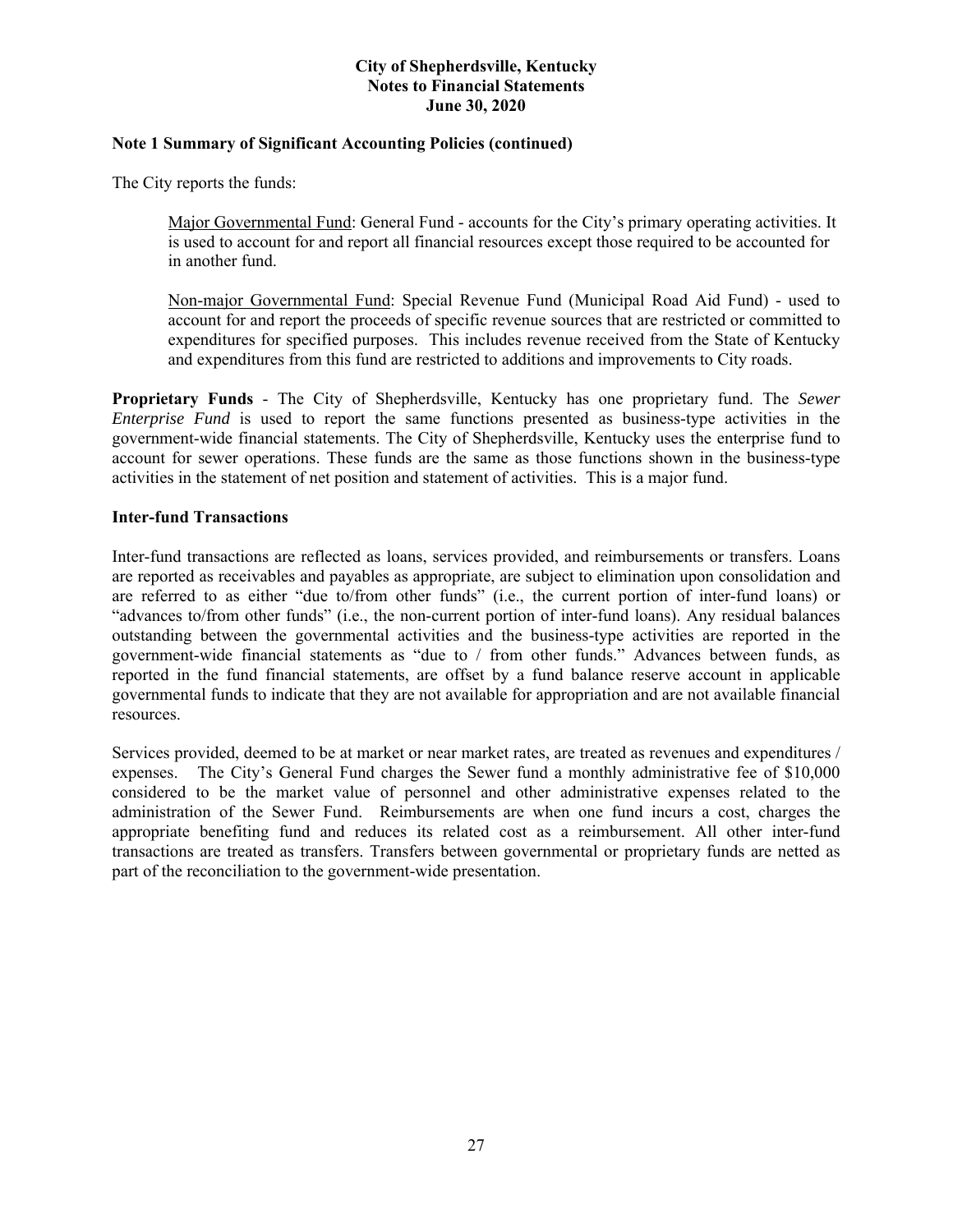### **Note 1 Summary of Significant Accounting Policies (continued)**

Inter-fund receivables and payables as of June 30, 2020, are as follows:

|              |    | Inter-fund  |    | Inter-fund               |  |          |  |
|--------------|----|-------------|----|--------------------------|--|----------|--|
|              |    | Receivables |    |                          |  | Payables |  |
| General Fund | \$ |             | S  | 28,452                   |  |          |  |
| Sewer Fund   |    | 28,452      |    | $\overline{\phantom{0}}$ |  |          |  |
| Total        | S  | 28,452      | J. | 28,452                   |  |          |  |

#### **Inventories**

The City does not maintain inventories for general government operations or the business-type proprietary operations. Materials and goods for operations are purchased and expensed as needed.

#### **Restricted Assets**

The use of certain assets of general government funds and business-type proprietary funds is restricted by specific provisions of City ordinances, Kentucky Revised Statutes and bond resolutions. Assets so designated are identified as restricted assets in the balance sheet. When both restricted and unrestricted resources are available for use, the City's policy is to use restricted resources first, then unrestricted resources as they are needed. Restricted assets are classified as non-current if they are for the acquisition or construction of capital assets, for liquidation of long-term debt or other than current operations.

### **Capital Assets**

Capital assets are reported in the applicable governmental or business-type activities column in the government-wide financial statements. Purchased or constructed assets are recorded at actual cost or estimated historical cost if actual cost is unavailable. Donated capital assets are recorded at estimated fair value at the date of donation. The City has established a threshold of \$5,000 for capitalization of depreciable assets.

Major outlays for capital assets and improvements are capitalized as projects are constructed. The costs of normal maintenance and repairs that do not add to the value of the asset or materially extend asset lives are not capitalized but charged to an expense account in the current year.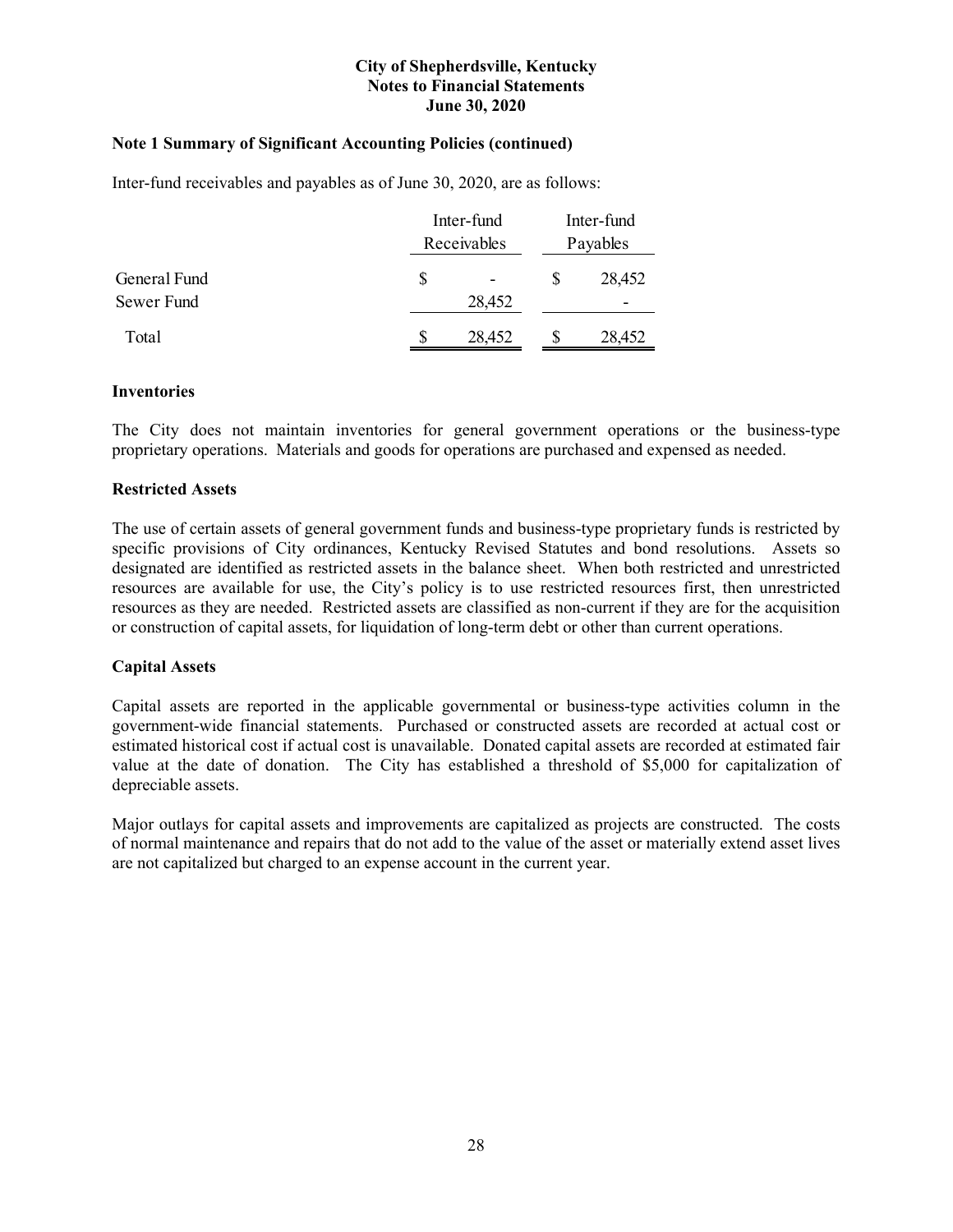### **Note 1 Summary of Significant Accounting Policies (continued)**

Capital assets are depreciated using the straight-line method. Capital assets of the government are depreciated using the straight-line method over the estimated useful lives as follows:

|                                 | <b>Estimated Useful</b> |
|---------------------------------|-------------------------|
| Asset Class                     | Lives (Years)           |
| Public infrastructure           | $15 - 50$               |
| Sewer system infrastructure     | $25 - 39$               |
| Buildings and improvements      | $20 - 39$               |
| General furniture and equipment | $5 - 10$                |
| Sewer system equipment          | $5 - 25$                |
| Vehicles                        | $5 - 10$                |

#### **Impairment Loss**

General Government Activities and Business-type Activities revenues do not include impairment losses due to the elimination of equipment (net of accumulated depreciation) that was no longer of service for City use.

### **Infrastructure**

The City has elected not to use the modified approach in accounting for its street network (pavement, drainage, sidewalks, and curbs). The modified approach allows governments to report as expenses in lieu of depreciation, infrastructure expenditures which maintain the asset but do not add to or improve the asset. Additions and improvements to the street network are capitalized and depreciation is recognized over the estimated life of the capital asset. The City has not used a pavement rating system to rate street condition and quantifies the results of maintenance efforts.

#### **Operating and Non-operating Revenues and Expenses**

The business-type proprietary fund financial statements distinguish operating revenues and expenses from non-operating revenues and expenses. Operating revenues and expenses are those that result from providing services associated with the principal activities of the respective fund. Primary examples of operating revenues are charges for wastewater treatment services of the City's utility system. Operating expenses include the cost of sales and services, administration costs and depreciation expenses.

Non-operating revenues and expenses are all those that do not meet the criteria described previously, and include interest and tax revenues, and debt service expenses.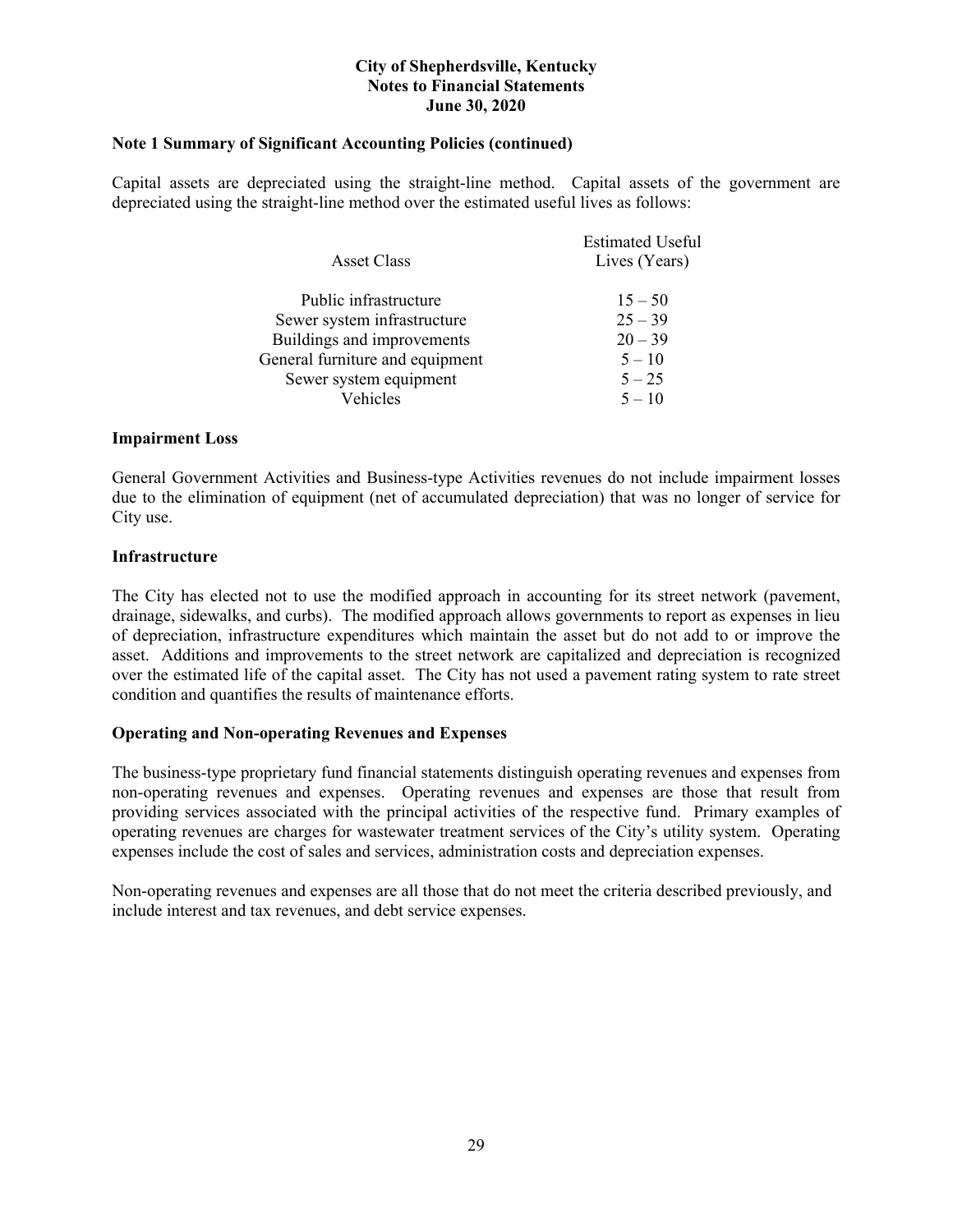### **Note 1 Summary of Significant Accounting Policies (continued)**

#### **Accrued Compensated Absences**

It is the policy of the City to permit City employees to accumulate a limited amount of earned but unused leave benefits which will be paid to City employees upon separation from service. Unpaid compensated absences are recorded as a liability when the benefits are earned. The valuation of accrued leave benefits is calculated in accordance with GASB Statement No. 16, *Accounting for Compensated Absences.* The liability is typically liquidated with resources of the same fund that has paid the applicable employee's regular salary and fringe benefits. In governmental funds, compensated absences are not payable with available and spendable resources, and, therefore, are only recorded when they have matured, for example, as a result of employee resignations and retirements. Changes in the City's obligations related to compensated absences are as follows:

| Compensated Absences:                               | July 1, 2019      | <b>Additions</b>  | Deletions         | June 30, 2020     | Cultur<br>Portion |
|-----------------------------------------------------|-------------------|-------------------|-------------------|-------------------|-------------------|
| Governmental activities<br>Business-type activities | 287,192<br>31,087 | 297,306<br>25.556 | 363,579<br>29,051 | 220.919<br>27,592 | 44,184<br>5,518   |
| Total                                               | 318,279           | 322,862           | 392,630           | 248.511           | 49,702            |

 $C$ <sub>Umpan</sub>t

### **Net Position**

Net positions represent the difference between assets and deferred outflows of resources, and liabilities and deferred inflows of resources on the City-wide financial statements. Net positions are classified in the following categories:

- Net investment in capital assets This amount consists of capital assets net of accumulated depreciation and reduced by outstanding debt that is attributed to the acquisition, construction, or improvement of the assets.
- Restricted net position This amount is restricted by creditors, grantors, contributors, or laws or regulations of other governments.
- Unrestricted net position This amount is the net position that does not meet the definition of "net investment in capital assets" or "restricted net position."

#### **Use of Estimates**

The preparation of financial statements in conformity with accounting principles generally accepted in the United States of America requires management to make estimates and assumptions that affect certain reported amounts and disclosures. Accordingly, actual results could differ from those estimates.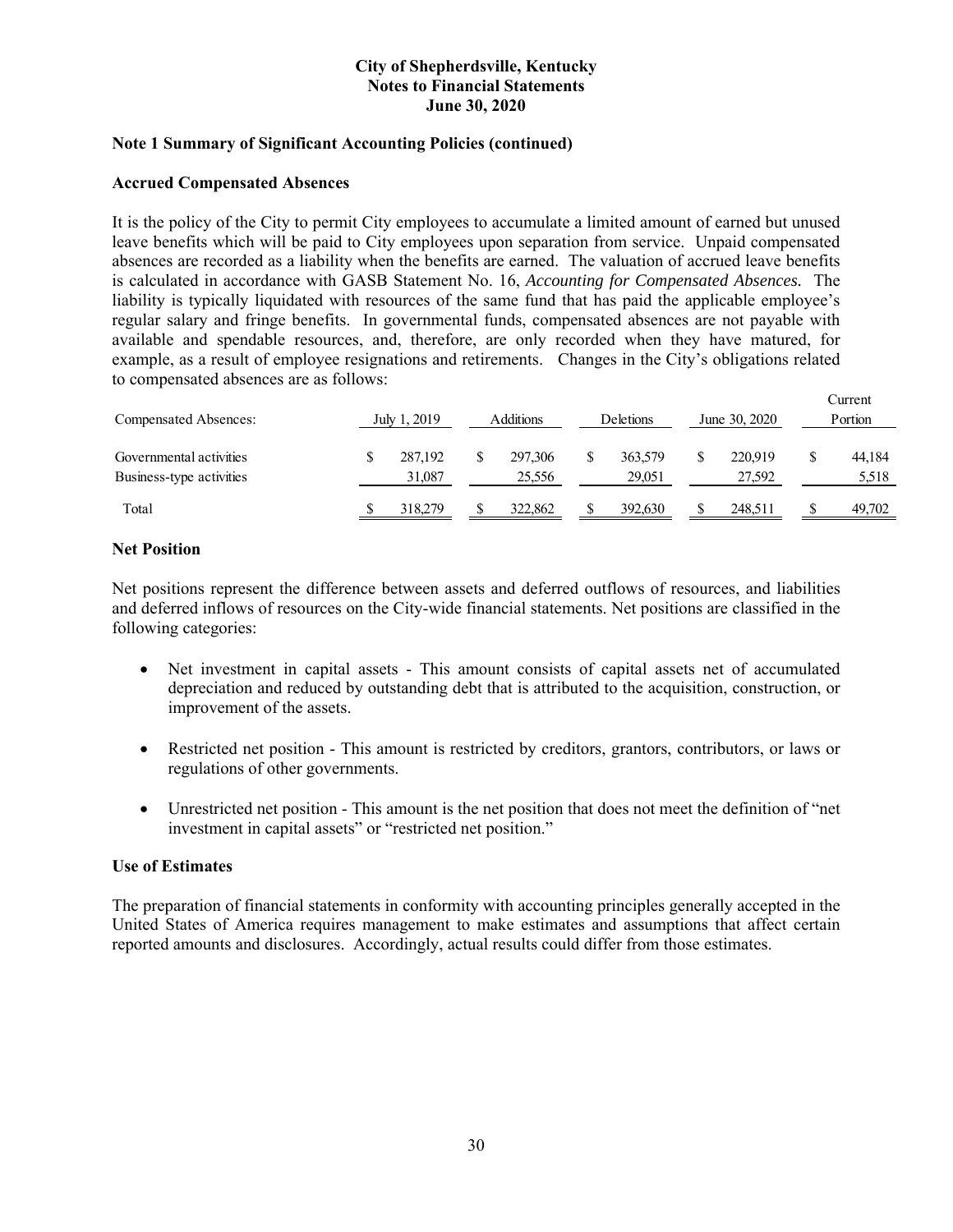### **Note 1 Summary of Significant Accounting Policies (continued)**

### **Property Tax Calendar**

Property tax (real property) rolls are prepared by the Bullitt County Property Tax Assessors office on property assessed as of the preceding January 1. The assessments are determined in accordance with Kentucky Revised Statutes. The property tax rates assessed for the year ended June 30, 2019 to finance the General Fund operations were \$0.139 per \$100 valuation of real property and \$0.136 per \$100 valuation for motor vehicles. The due date collection periods for all taxes exclusive of vehicle taxes are as follows:

| 'escription |  |
|-------------|--|
|             |  |
|             |  |

- Due date for payment Upon receipt
- 2% discount applies To November 30
- Face value payment period To December 31
- Past due date, 10% penalty January 1
- 

Date per KRS 134.015 • Interest charges 1.0% per month effective January 1

Real estate taxes are collected by the Bullitt County Sheriff's Office. Vehicle taxes are collected by the County Clerk of Bullitt County. Vehicle taxes are due in the birth month of the licensee.

### **Pensions and OPEB Plans**

For purposes of measuring the net pension liability, net OPEB liability, deferred outflows of resources and deferred inflows of resources related to pensions and OPEB, and pension and OPEB expense, information about the fiduciary net position of the County Employees Retirement System Non-Hazardous ("CERS Non-Hazardous") and County Employees Retirement System Hazardous ("CERS Hazardous") and additions to/deductions from fiduciary net position have been determined on the same basis as they are reported by the pensions. For this purpose, benefit payments (including refunds of employee contributions) are recognized when due and payable in accordance with the benefit terms. Investments are reported at fair value.

### **Deferred Outflows and Inflows of Resources**

In addition to assets, the statement of net position reports a separate section for deferred outflows of resources. Deferred outflows of resources represent a consumption of net position that applies to a future period and so will not be recognized as an outflow of resources (expense/ expenditure) until that period. The City has one item that qualifies as a deferred outflow of resources for CERS pension and OPEB contributions made subsequent to the pension plan's measurement date.

In addition to liabilities, the statement of net position reports a separate section for deferred inflows of resources. Deferred inflows of resources represent an acquisition of net position that applies to a future period and so will not be recognized as an inflow of resources (revenue) until that time. The City has one item that qualifies for reporting in this category; that item is the proportionate share of CERS amounts reported for the net difference between projected and actual earnings on pension and OPEB plan investments. This item is reported in the governmental balance sheet and on the statement of net position. These amounts are deferred and recognized as an inflow from resources in the period that the amounts become available.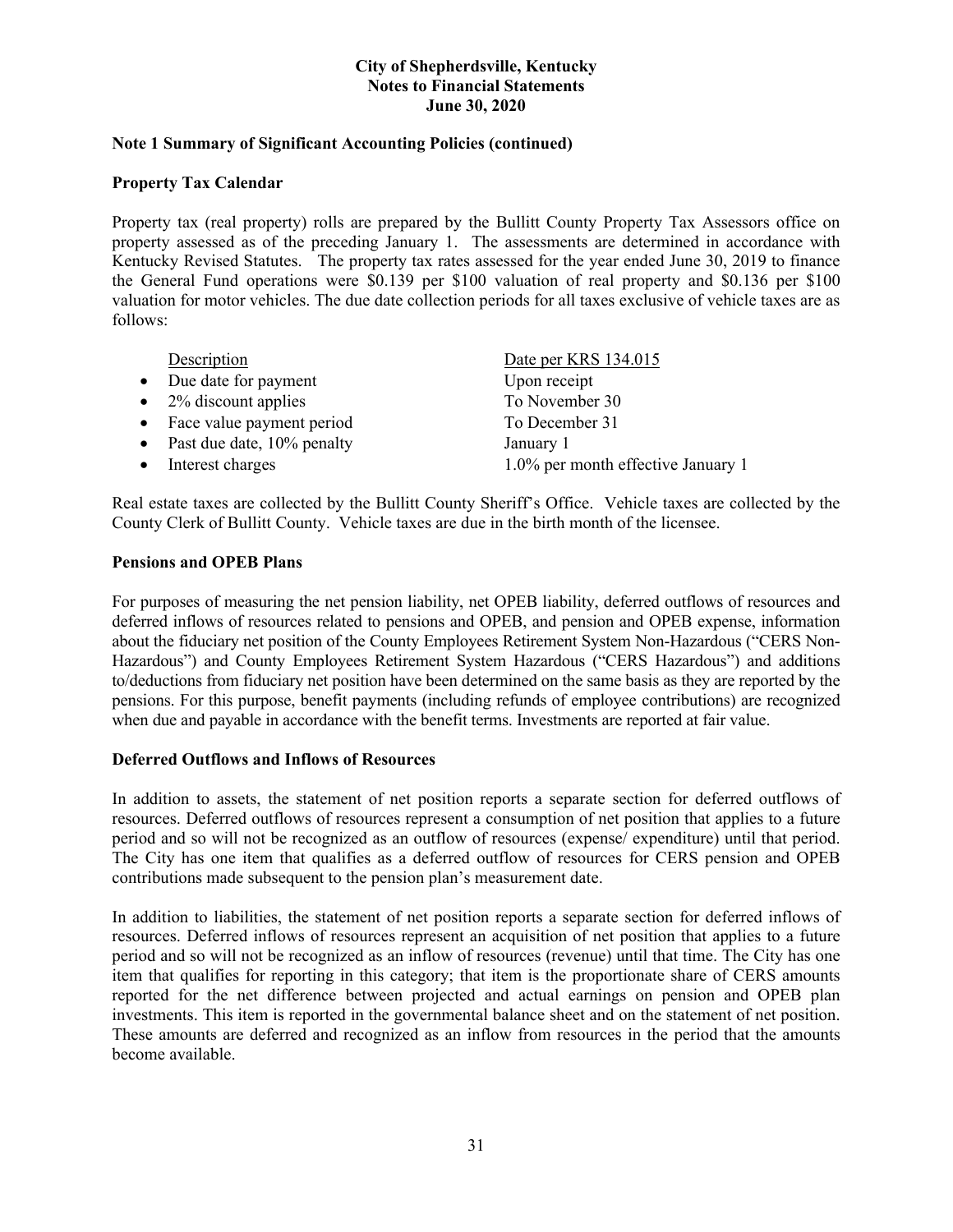#### **Note 1 Summary of Significant Accounting Policies (continued)**

#### IMPACT OF RECENTLY ISSUED ACCOUNTING PRINCIPLES

#### Recently Issued And Adopted Accounting Principles

In May 2020, the GASB issued Statement 95, Postponement of the Effective Dates of Certain Authoritative Guidance. This statement was effective upon issuance. For the postponement dates, see individual standard descriptions below.

#### Recently Issued Accounting Pronouncements

In January 2017, the GASB issued Statement 84, Fiduciary Activities. This statement was effective for periods beginning after December 15, 2018, but was delayed by one year with the issuance of GASB 95. Management is currently evaluating the impact of the adoption of this statement on the District's financial statements.

In June 2017, the GASB issued Statement 87, Leases. This statement is effective for periods beginning after December 15, 2019, but was delayed by eighteen months with the issuance of GASB 95. Management is currently evaluating the impact of the adoption of this statement on the District's financial statements.

In June 2018, the GASB issued Statement 89, Accounting for Interest Cost Incurred Before the End of a Construction Period. This statement is effective for periods beginning after December 15, 2019, but was delayed by one year with the issuance of GASB 95. Management is currently evaluating the impact of the adoption of this statement on the District's financial statements.

In August 2018, the GASB issued Statement 90, Majority Equity Interests – An Amendment of GASB Statements No. 14 and No. 61. This statement is effective for periods beginning after December 15, 2018, but was delayed by one year with the issuance of GASB 95. Management is currently evaluating the impact of the adoption of this statement on the District's financial statements.

In May 2019, the GASB issued Statement 91, Conduit Debt Obligations. This statement is effective for periods beginning after December 15, 2020, but was delayed by one year with the issuance of GASB 95. Management is currently evaluating the impact of the adoption of this statement on the District's financial statements.

In January 2020, the GASB Issued Statement 92, Omnibus 2020. This statement is effective for periods beginning after June 15, 2020, but was delayed by one year with the issuance of GASB 95. Management is currently evaluating the impact of the adoption of this statement on the District's financial statements.

In March 2020, the GASB issued Statement 93, Replacement of Interbank Offered Rates. This statement is effective, except for paragraphs 11b, 13, and 14 for reporting periods beginning after June 15, 2020. The requirement in paragraph 11b is effective for reporting periods ending after December 31, 2021. The requirements in paragraphs 13 and 14 are effective for fiscal years periods beginning after June 15, 2021. These dates were delayed by one year with the issuance of GASB 95. Management is currently evaluating the impact of the adoption of this statement on the District's financial statements.

In March 2020, the GASB issued Statement 94, Public-Private and Public-Public Partnerships and Availability Payment Arrangements. This statement is effective for periods beginning after June 15, 2022. Management is currently evaluating the impact of the adoption of this statement on the District's financial statements.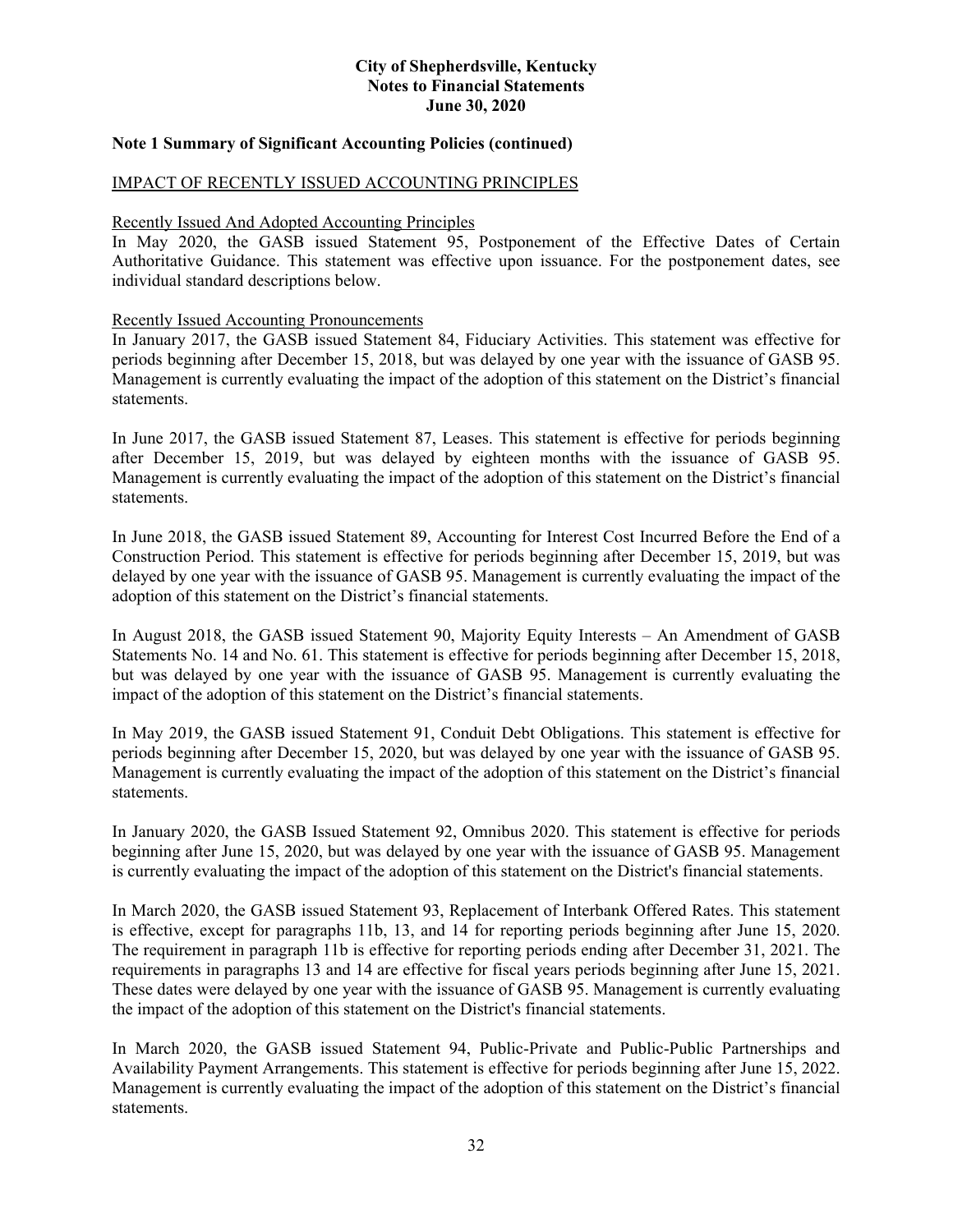#### **Note 1 Summary of Significant Accounting Policies (continued)**

In June 2020, the GASB issued Statement 97, Certain Component Unit Criteria, and Accounting and Financial Reporting for Internal Revenue Code Section 457 Deferred Compensation Plans—an amendment of GASB Statements No. 14 and No. 84, and a supersession of GASB Statement No. 32. The requirements in (1) paragraph 4 of the Statement as it applies to defined contribution pension plans, defined contribution OPEB plans, and other employee benefit plans and (2) paragraph 5 of the Statement are effective immediately. The requirements in paragraphs 6–9 of the Statement are effective for fiscal years beginning after June 15, 2021. All other requirements of the Statement are effective for reporting periods beginning after June 15, 2021. Management is currently evaluating the impact of the adoption of this statement on the District's financial statements.

### **Note 2 Deposits and Investments**

*Custodial Credit Risk—Deposits*. Custodial credit risk is the risk that in the event of a bank failure, the City's deposits may not be returned or that the City will not be able to recover collateral securities in the possession of an outside party. At June 30, 2020, \$11,814,775 of the government's bank balance of \$12,564,773 was exposed to custodial credit risk. Of the amount exposed to custodial credit risk, \$11,167,129 was collateralized by securities held by the pledging financial institution and \$647,645 was uncollateralized.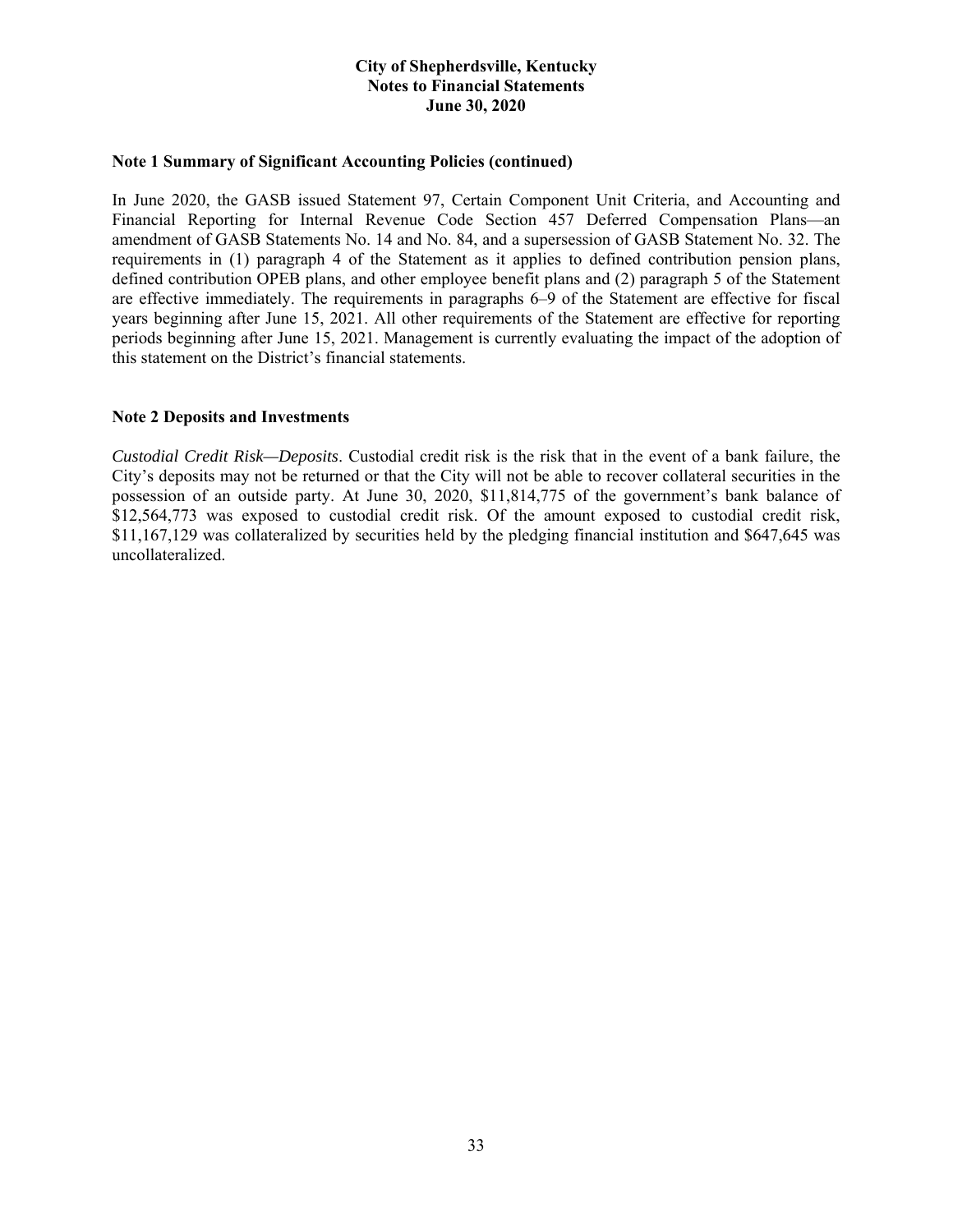# **Note 3 Receivables**

As of June 30, 2020, the receivables due the City consist of the following:

|                                           | Governmental<br>Activities | Business-type<br>Activities |
|-------------------------------------------|----------------------------|-----------------------------|
|                                           |                            |                             |
| Occupational Tax Receivable               | \$<br>1,681,413            | \$                          |
| <b>Property Tax Receivable</b>            | 264                        |                             |
| Vehicle Tax Receivable                    | 8,034                      |                             |
| Insurance Tax Receivable                  | 303,042                    |                             |
| Telecommunications Tax                    | 6,942                      |                             |
| <b>KLEFP</b> Receivable                   | 15,356                     |                             |
| Municipal Aid Receivable                  | 17,537                     |                             |
| Other                                     | 3,866                      |                             |
| <b>Customers Receivable</b>               |                            | 788,844                     |
| Less Provision for Uncollectible Accounts |                            | (11,408)                    |
| <b>Total Net Receivables</b>              | 2,036,454                  | 777,436<br>\$               |

# **Note 4 Capital Assets**

Capital asset activities for the governmental activities for the year ended June 30, 2020 are as follows:

| Governmental Activities          | July 1, 2019<br><b>Additions</b> |                | Deletions<br>June 30, 2020 |               |
|----------------------------------|----------------------------------|----------------|----------------------------|---------------|
| Non-depreciable capital assets:  |                                  |                |                            |               |
| Land                             | \$<br>717,196                    | \$             | \$                         | \$<br>717,196 |
| Construction in process          | 2,559,438                        | 2,194,209      | 2,975,090                  | 1,778,557     |
| Depreciable capital assets:      |                                  |                |                            |               |
| Building and improvements        | 2,501,234                        | 2,975,090      |                            | 5,476,324     |
| City Park                        | 84,090                           |                |                            | 84,090        |
| Furniture and fixtures           | 101,859                          |                |                            | 101,859       |
| Equipment                        | 2,320,749                        | 40,123         |                            | 2,360,872     |
| Vehicles                         | 5,275,550                        | 342,771        | 29,683                     | 5,588,638     |
| Infrastructure                   | 11,018,604                       | 932,722        |                            | 11,951,326    |
| Total capital assets             | 24,578,720                       | 6,484,915      | 3,004,773                  | 28,058,862    |
| Accumulated depreciation         | 8,896,867                        | 1,013,946      | 20,776                     | 9,890,037     |
| Governmental capital assets, net | 15,681,853                       | 5,470,969<br>S | 2,983,997<br>S             | 18,168,825    |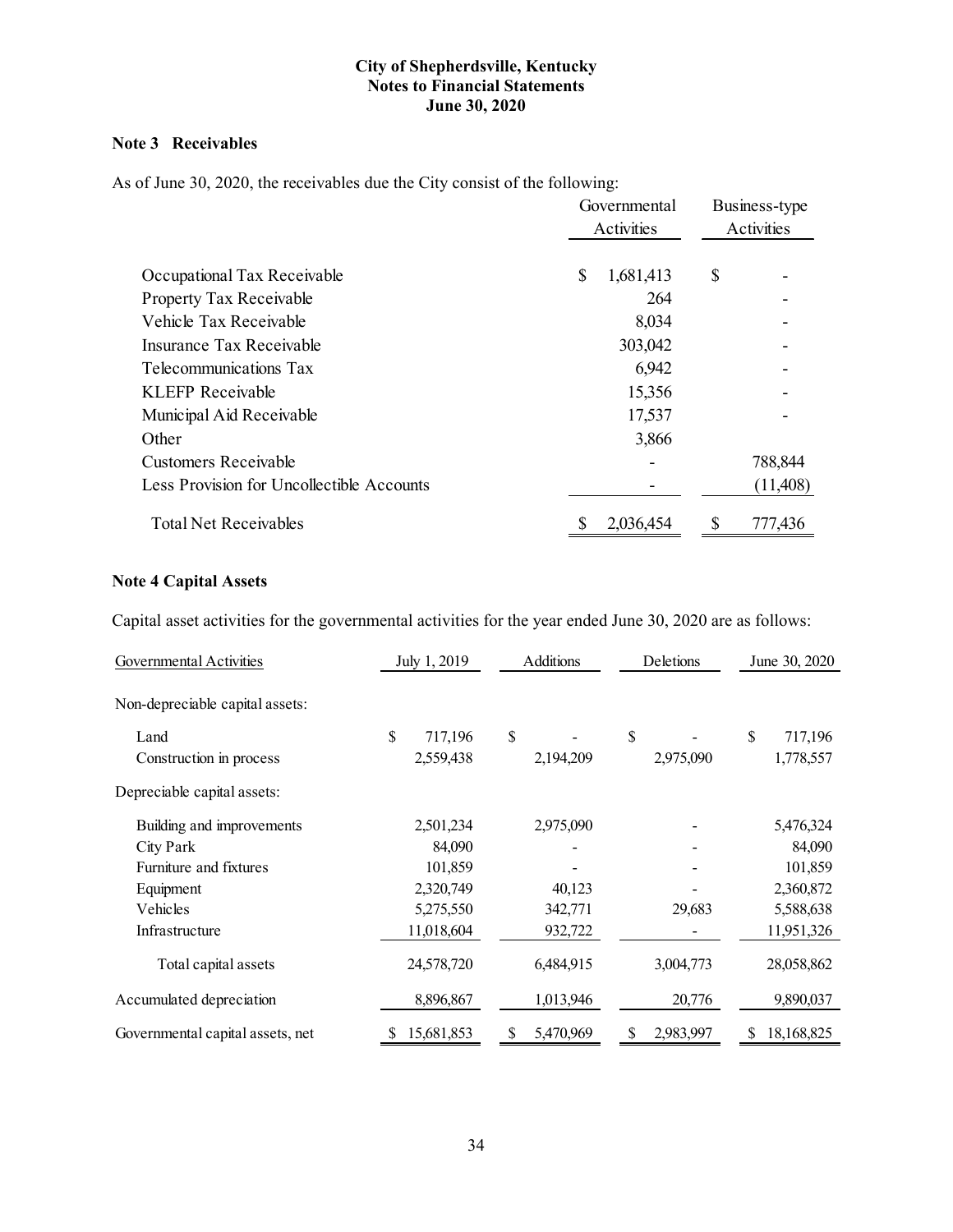# **Note 4 Capital Assets (continued)**

Depreciation expense was charged to governmental functions in the statement of activities as follows:

Governmental Activities

| General Government | S | 72,133    |
|--------------------|---|-----------|
| Fire               |   | 226,237   |
| Police             |   | 211,032   |
| Public Works       |   | 89,521    |
| Infrastructure     |   | 415,023   |
| Total depreciation |   | 1,013,946 |

Capital asset activity for the business-type activity for the year ended June 30, 2020:

| <b>Business-type Activities</b>      | July 1, 2019  | Additions     | Deletions | June 30, 2020 |
|--------------------------------------|---------------|---------------|-----------|---------------|
| Non-depreciable capital assets:      |               |               |           |               |
| Land                                 | \$<br>592,054 | $\mathcal{S}$ | \$        | \$<br>592,054 |
| <b>Construction in Process</b>       | 437,951       | 308,436       |           | 746,387       |
| Depreciable capital assets:          |               |               |           |               |
| Equipment                            | 942,412       |               |           | 942,412       |
| Vehicles                             | 689,903       |               |           | 689,903       |
| Wastewater treatment plant and lines | 32,106,300    |               |           | 32,106,300    |
| <b>Building Improvements</b>         | 227,070       |               |           | 227,070       |
| Pump stations                        | 182,948       |               |           | 182,948       |
| Salt River Interceptor               | 11,173,712    |               |           | 11,173,712    |
| South Bullitt Regional Interceptor   | 10,879,076    |               |           | 10,879,076    |
| Solids processing building           | 3,109,500     |               |           | 3,109,500     |
| Total capital assets                 | 60,340,926    | 308,436       |           | 60,649,362    |
| Accumulated depreciation             | 19,261,078    | 1,499,635     |           | 20,760,713    |
| Business-type capital assets, net    | 41,079,848    | (1,191,199)   |           | 39,888,649    |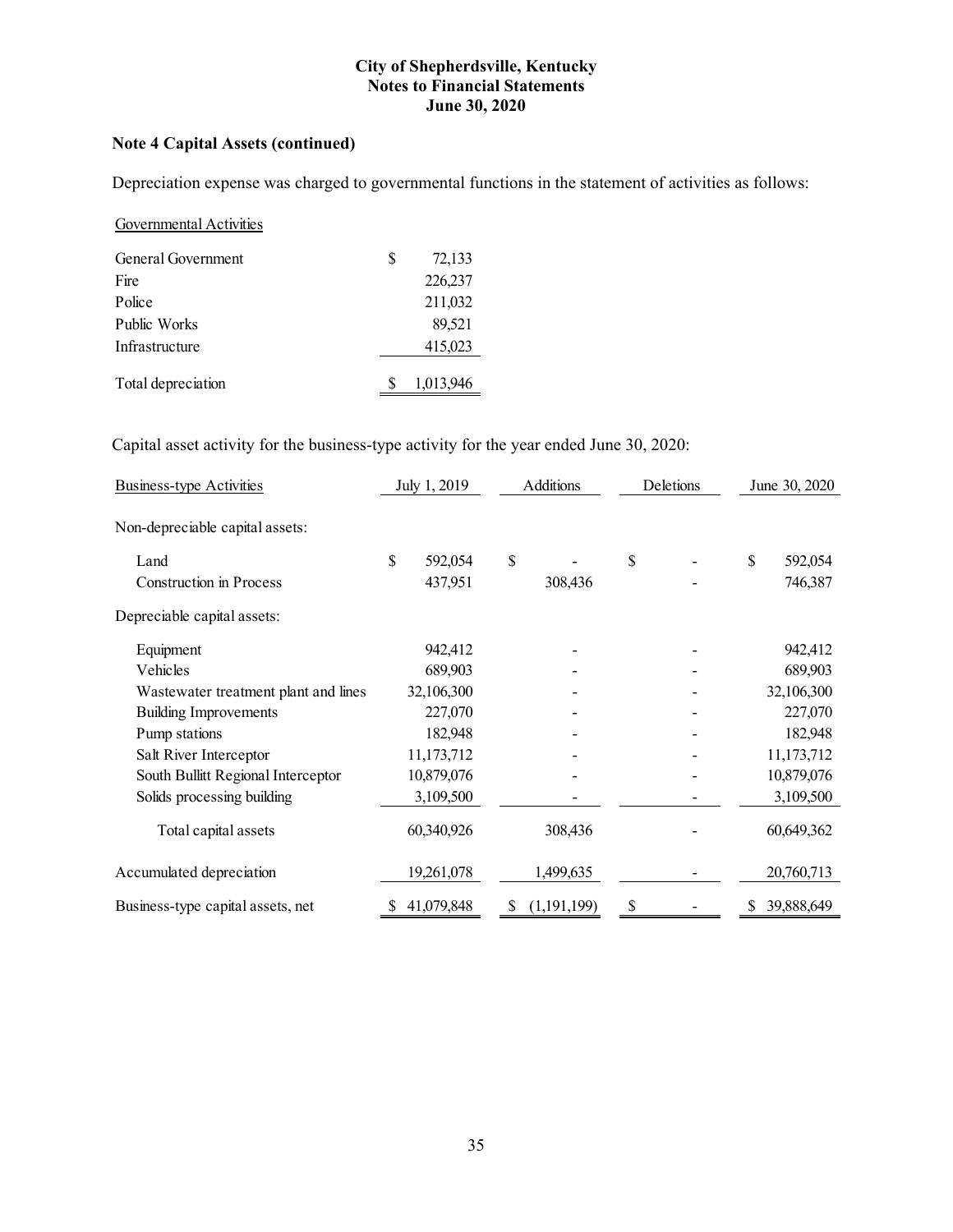# **Note 5 Long-term Liabilities**

As of June 30, 2020, the governmental activities debt of the City of Shepherdsville, Kentucky consisted of the following:

|                                                           |                   |    | Outstanding<br>Principal |
|-----------------------------------------------------------|-------------------|----|--------------------------|
|                                                           | Orginal Principal |    | June 30, 2020            |
| Series 2017 General Obligation Development Revenue        |                   |    |                          |
| Note dated July 31, 2017, annual prinicipal and quarterly |                   |    |                          |
| interest payments at 2.59%, maturing July 30, 2022        | \$<br>3,000,000   | \$ | 1,670,515                |
| Note payable with a local bank dated September 1, 2018,   |                   |    |                          |
| principal and interest payments due monthly bearing       |                   |    |                          |
| interest at 3.55%, maturing August 1, 2023                | 2,350,000         |    | 1,965,670                |
| Note payable with a local bank dated Setptember 1, 2018,  |                   |    |                          |
| principal and interest payments due monthly bearing       |                   |    |                          |
| interest at 3.50%, maturing August 1, 2023                | 2,262,791         |    | 1,999,429                |
|                                                           | 7,913,436         | S  | 5.635.614                |

Long-term liability activity for the year ended June 30, 2020 is as follows:

| Governmental Activities             | July 1, 2019    | <b>Additions</b> | Deletions       | June 30, 2020    | Current<br>Portion |
|-------------------------------------|-----------------|------------------|-----------------|------------------|--------------------|
| Notes payable                       | \$<br>5,371,938 | 1,349,311<br>\$. | \$<br>1,085,635 | 5,635,614<br>\$  | \$<br>1,367,903    |
| Net pension liability               | 14,785,727      | 3,530,446        |                 | 18,316,173       |                    |
| Net OPEB liability                  | 4,352,757       | 490,244          |                 | 4,843,001        |                    |
| Compensated absences                | 287,192         | 43,079           | 109,352         | 220,919          | 33,138             |
| Governmental activities, long-term  |                 |                  |                 |                  |                    |
| liabilities                         | 24,797,614      | 5,413,080<br>\$  | 1,194,987<br>\$ | 29,015,707<br>\$ | 1,401,041<br>S     |
| Business-type Activities            | July 1, 2019    | Additions        | Deletions       | June 30, 2020    | Current<br>Portion |
| <b>Bonds</b>                        | \$<br>3,485,000 | \$               | \$<br>205,000   | 3,280,000<br>\$  | \$<br>210,000      |
| Notes payable                       | 2,429,284       |                  | 445,509         | 1,983,775        | 450,856            |
| Capital lease                       | 13,801,512      |                  | 556,420         | 13,245,092       | 585,486            |
| Net pension liability               | 982,148         | 262,070          |                 | 1,244,218        |                    |
| Net OPEB liability                  | 286,310         | 11,166           |                 | 297,476          |                    |
| Compensated absences                | 31,087          | 1,168            | 4,663           | 27,592           | 6,898              |
| Business-type activities, long-term |                 |                  |                 |                  |                    |
| liabilities                         | 21,015,341      | 274,404          | 1,211,592       | 20,078,153<br>S  | 1,253,240          |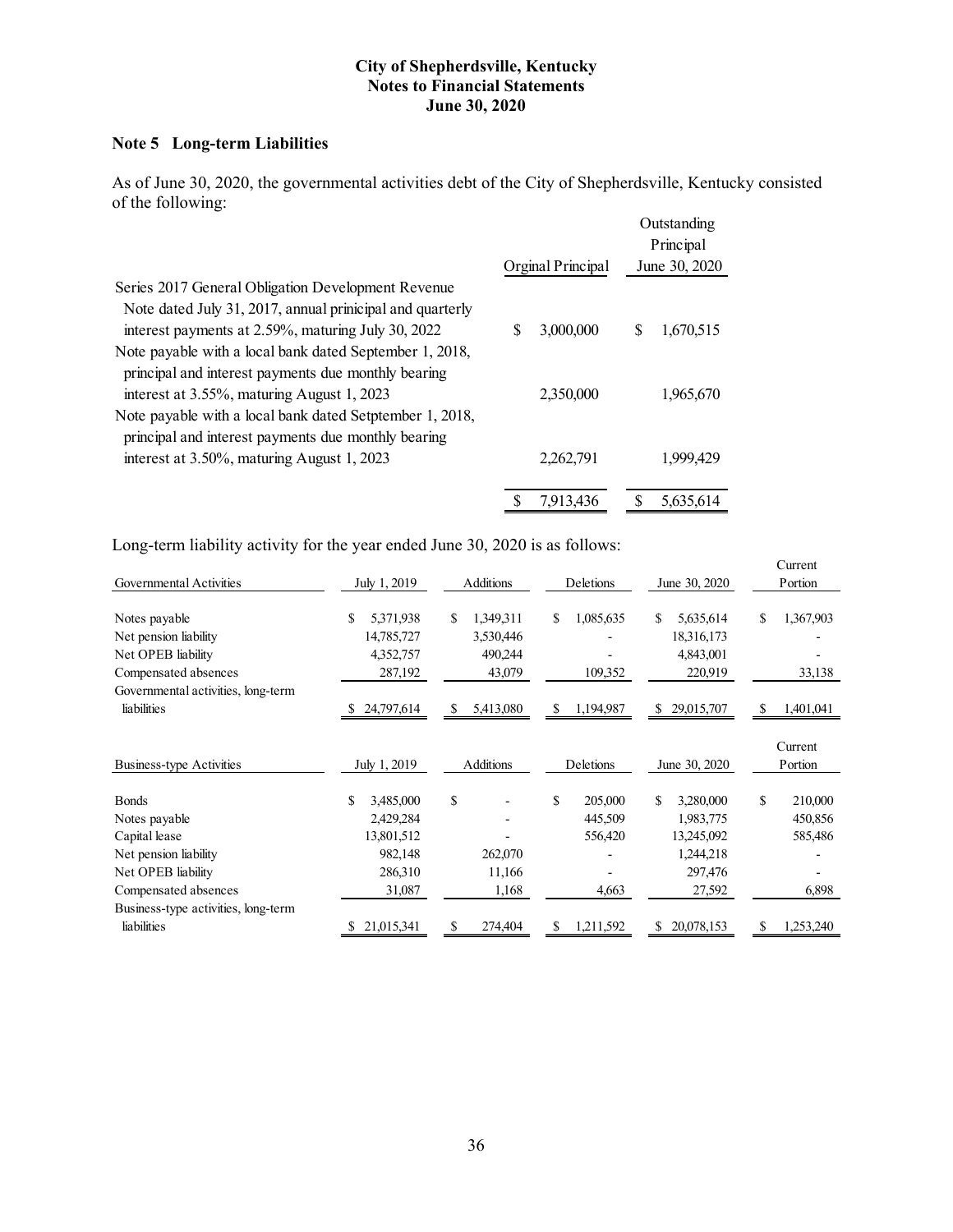### **Note 5 Long-term Liabilities (continued)**

Compensated absences are generally paid through the general and sewer funds. The general fund, the water and sewer fund and gas fund were the funds with reductions in compensated absences during the fiscal year.

The net pension and OPEB liabilities – CERS pension and OPEB are generally paid through the general fund and sewer fund.

Interest expense of \$117,098 is included in governmental activities in the statement of activities.

Principal and interest requirements to retire the City's governmental activities long-term obligations are as follows:

### Governmental Activities - Notes Payable

**Amount to be paid during Fiscal Year Ended June 30,**

|        | Principal |           | Interest |         |  | Totals    |
|--------|-----------|-----------|----------|---------|--|-----------|
| 2021   | S         | 1,367,903 |          | 106,503 |  | 1,474,406 |
| 2022   |           | 1,466,247 |          | 119,729 |  | 1,585,976 |
| 2023   |           | 1,367,797 |          | 70,566  |  | 1,438,363 |
| 2024   |           | 1,433,667 |          | 15,774  |  | 1,449,441 |
| Totals |           | 5,635,614 | S        | 312,572 |  | 5,948,186 |

Principal and interest requirements to retire the City's Business-type activities long-term obligations are as follows:

### Business-type activities – Bonds payable

### **Amount to be paid during Fiscal Year Ended June 30,**

|           | Principal       | Interest      | Totals         |
|-----------|-----------------|---------------|----------------|
| 2021      | \$<br>210,000   | \$<br>146,649 | \$<br>356,649  |
| 2022      | 220,000         | 137,789       | 357,789        |
| 2023      | 230,000         | 127,720       | 357,720        |
| 2024      | 240,000         | 117,054       | 357,054        |
| 2025      | 255,000         | 99,604        | 354,604        |
| 2026-2030 | 1,445,000       | 268,959       | 1,713,959      |
| 2031-2032 | 680,000         | 8,400         | 688,400        |
|           |                 |               |                |
| Totals    | \$<br>3,280,000 | ፍ<br>906,175  | 4,186,175<br>Я |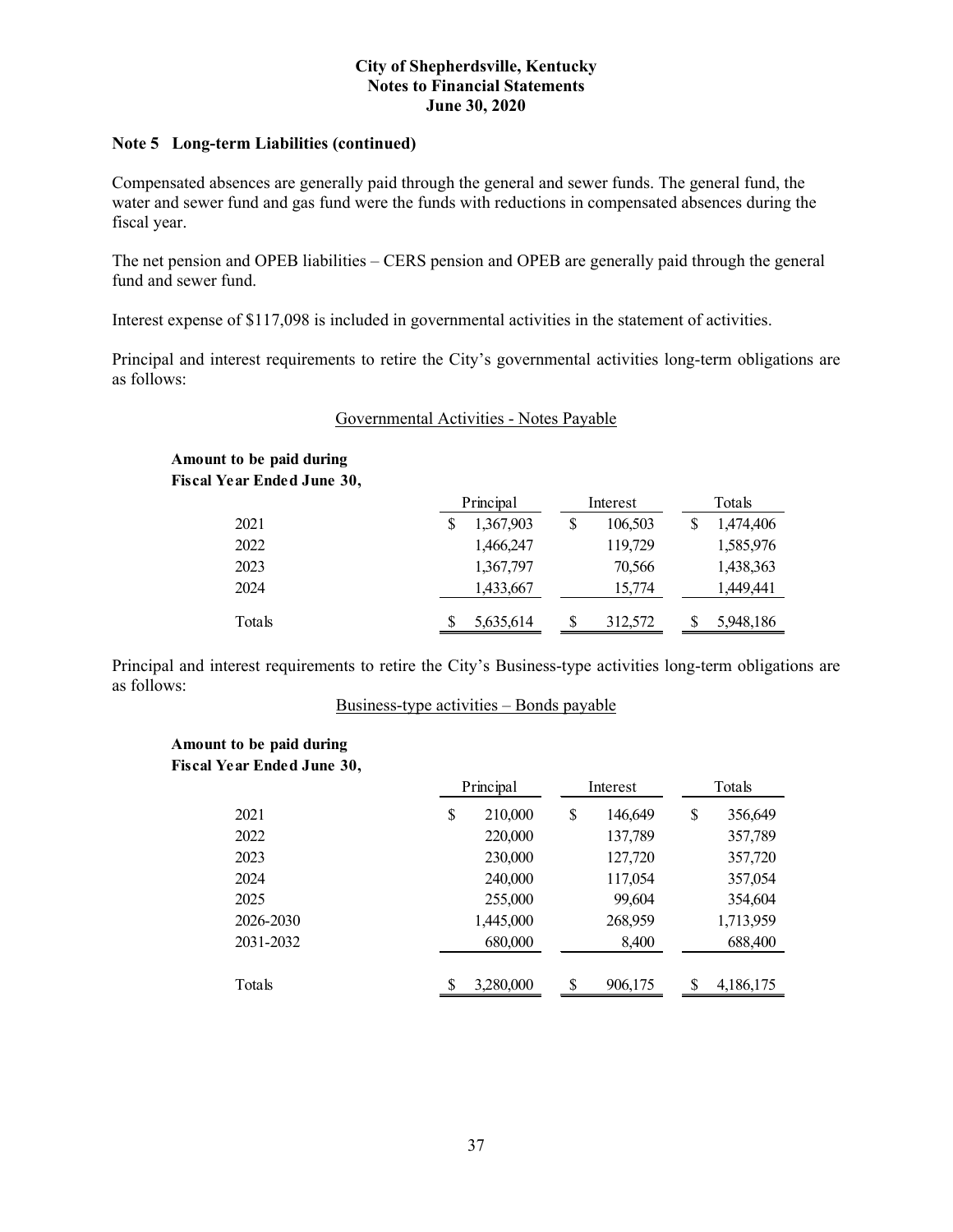#### **Note 5 Long-term Liabilities (continued)**

#### Business-type activities – Notes payable

#### **Amount to be paid during Fiscal Year Ended June 30,**

|           | Principal        | Interest     | Totals         |
|-----------|------------------|--------------|----------------|
| 2021      | 450,856          | 32,006       | S<br>482,862   |
| 2022      | 456,282          | 25,825       | 482,107        |
| 2023      | 461,791          | 19,495       | 481,286        |
| 2024      | 257,700          | 13,073       | 270,773        |
| 2025      | 50,548           | 10,338       | 60,886         |
| 2026-2030 | 276,603          | 27,828       | 304,431        |
| 2031      | 29,995           | 450          | 30,445         |
| Totals    | \$.<br>1,983,775 | S<br>129,015 | S<br>2,112,790 |

#### Business-type activities – Capital lease payable

#### **Amount to be paid during Fiscal Year Ended June 30,**

|           | Principal       | Interest        | Totals         |
|-----------|-----------------|-----------------|----------------|
| 2021      | 585,486         | 569,881         | 1,155,367<br>S |
| 2022      | 612,763         | 544,727         | 1,157,490      |
| 2023      | 642,445         | 517,362         | 1,159,807      |
| 2024      | 672,581         | 489,579         | 1,162,160      |
| 2025      | 706,859         | 457,994         | 1,164,853      |
| 2026-2030 | 4,076,804       | 1,789,827       | 5,866,631      |
| 2031-2035 | 5,162,982       | 788,556         | 5,951,538      |
| 2036      | 785,172         | 15,931          | 801,103        |
| Totals    | 13,245,092<br>S | \$<br>5,173,857 | 18,418,949     |

#### Bond payable

On May 31, 2006, the City entered into an agreement with Kentucky Rural Water Finance Corporation to issue \$5,385,000 in public project revenue bonds. The bonds are to be used to finance the expansion of the City's sewer lines. The bonds are secured by a pledge of the additional revenues generated by this expansion. These bonds begin to mature annually starting August 1, 2007 through August 1, 2031. The bonds carry a variable interest rate from 3.60% to 4.80%, depending on the amount of time to maturity. Interest payments are due semi-annually in February and August of each year. Principal payments are due semi-annually in August. These bonds also require the City to make an annual payment of \$450 in August for trustee fees. There is no collateral assigned to the bonds. The City is required to establish a sinking fund for the segregation of funds to repay the bonds. 1/6 of the required amount to pay interest is to be deposited in the sinking fund by the due date of the interest payment. 1/12 of the required amount to pay principal is to be deposited in the sinking fund by the due date of the principal payment. The City is required to create a depreciation reserve account and segregate funds for the repair and replacement of property associated with the bonds. As of June 30, 2020 the sinking fund was fully funded.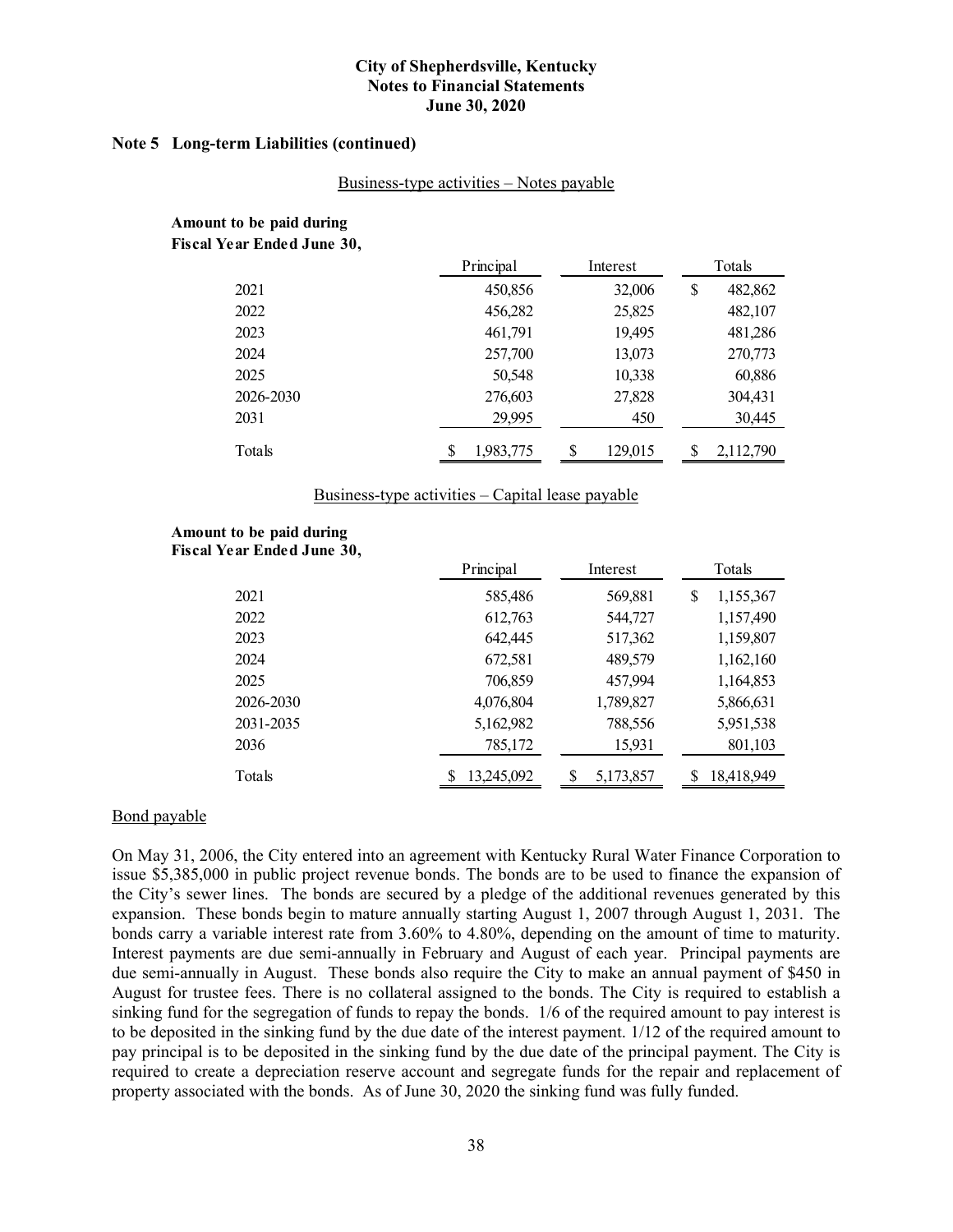#### **Note 5 Long-term Liabilities (continued)**

#### Notes Payable

On June 1, 2002 the City entered into an agreement with Kentucky Infrastructure Authority (KIA) to borrow up to \$8,187,728 for the upgrade and expansion of the City sewer system. Proceeds from this loan were drawn down by the City to cover project construction cost. Upon completion of the project, or upon reaching the maximum amount to be borrowed; the loan will convert to an installment note bearing interest at rate of 1% per annum. Repayment will be semi-annually, (June  $1<sup>st</sup>$  and December  $1<sup>st</sup>$ ) over a period of twenty (20) years. During the fiscal year ended June 30, 2004, the note converted to an installment note. The note is secured by service revenue of the business-type activity. The City is required to establish maintenance and replacement reserve account. \$40,000 is to be deposited in the reserve account by December 1 of each year until the balance in the reserve account is \$400,000. As of June 30, 2020, the reserve account is fully funded.

September 1, 2009 the City entered into an agreement with the Kentucky Infrastructure Authority (KIA) to borrow \$3,000,000 of America Recovery and Reinvestment Act (ARRA) fund for the South Bullitt Regional Interceptor Project. Proceeds from this loan were drawn by the City to cover project cost. Upon completion of the project the loan will convert to an installment note requiring semi-annual payments (June 1 and December 1) of principal. The loan has an interest rate of 3%, and a loan service fee of .20%. The note will be repaid over a twenty (20) year term. The note contains a provision in which 52% (\$1,563,000) of the principal will be forgiven. The note is secured by service revenue of the businesstype activity. The City is to establish a replacement reserve account. \$7,500 is to be deposited in the reserve account by December 1 each year until a balance of \$75,000 is reached. As of June 30, 2020 the reserve account is fully funded.

#### Capital Lease Agreement

On October 28, 2008 the City entered into a 27 ¼ year fixed rate lease agreement with Kentucky League of Cities in the amount of \$18,000,000 to finance the construction of a new interceptor line for the City's sewer system. The lease agreement requires monthly payments in varying amount, including interest at 3.86%, plus related fees. The final payment is due February 1, 2036. Total future minimum payments required by the lease agreement as of June 30, 2020 total \$18,418,949. The lease is secured by property associated with the lease.

### **Note 6 Compliance with Debt Obligations**

The City is required to establish sinking fund accounts, depreciation reserve accounts and repair and replacements accounts in order to be compliant with some of the debt financing agreements. As of June 30, 2020 all required sinking funds were fully funded. The City was not in compliance with an annual requirement to hire an independent consultant to perform an assessment of required financial ratios. The City has requested a waiver for the requirement.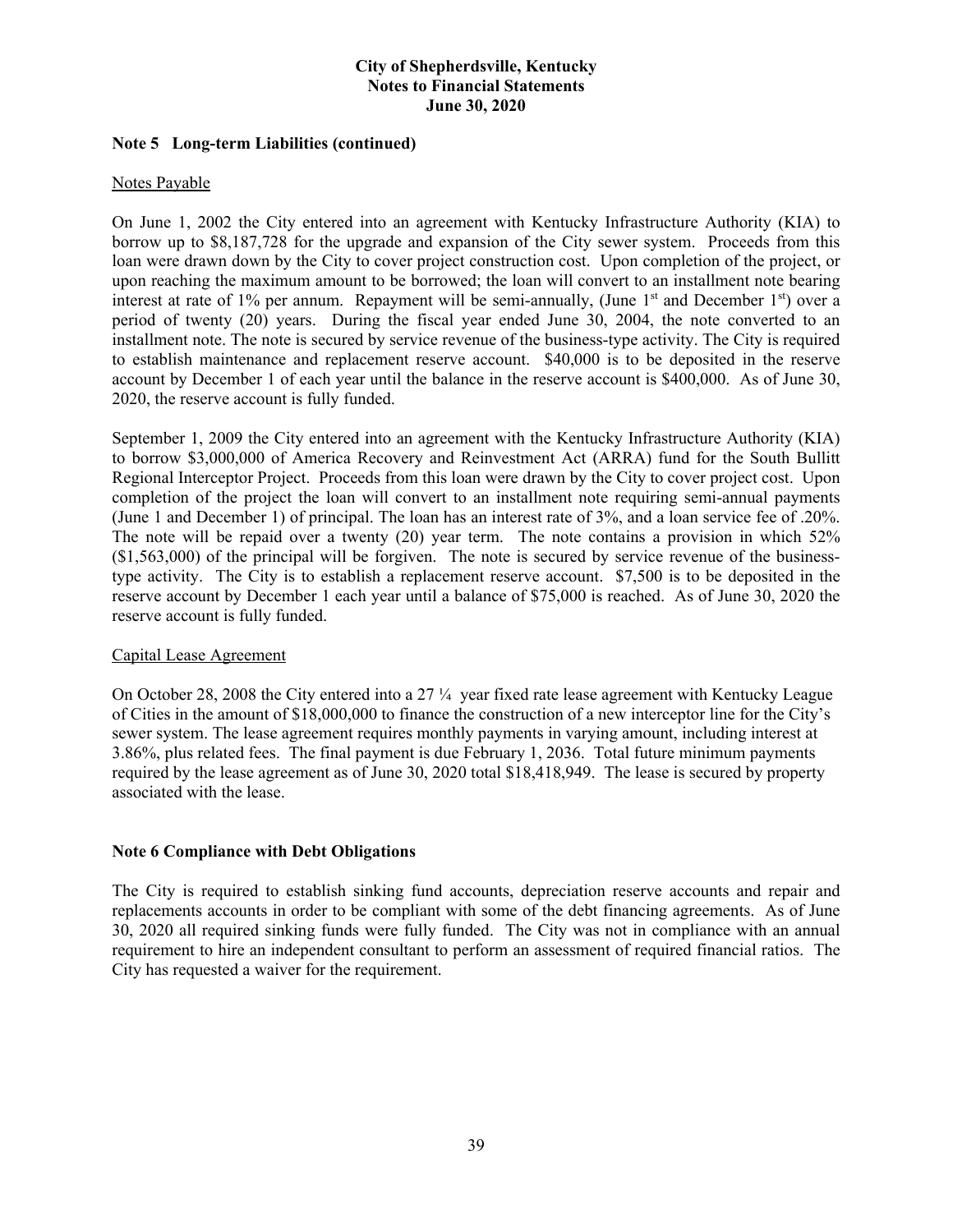#### **Note 7 – Fund Balances**

Nonspendable fund balances are those that cannot be spent on future obligations. At June 30, 2020, there was no nonspendable fund balance.

Restricted fund balances arise when constraints placed on the use of resources are either externally imposed by creditors (such as through debt covenants), grantors, contributors, or laws or regulations of other governments or imposed by law through constitutional provisions or enabling legislation. At June 30, 2020, the City had \$19,737 restricted for the municipal aid fund.

Committed fund balances are those amounts that can only be used for specific purposes pursuant to constraints imposed by formal action of the government's highest level of decision-making authority, which, for the City is the City Council. The Council must approve by majority vote the establishment (and modification or rescinding) of a fund balance commitment. There were no committed fund balances at June 30, 2020.

Assigned fund balances are those amounts that are constrained by the government's *intent* to be used for specific purposes, but are neither restricted nor committed. Assigned fund balance includes (a) all remaining amounts (except for negative balances) that are reported in governmental funds, other than the general fund, that are not classified as nonspendable and are neither restricted nor committed and (b) amounts in the general fund that are intended to be used for a specific purpose. There were no assigned fund balances at June 30, 2020.

Unassigned fund balance is the residual classification for the general fund. This classification represents fund balance that has not been assigned to other funds and that has not been restricted, committed, or assigned to specific purposes within the general fund. At June 30, 2020, the City had \$4,790,389 unassigned fund balance.

The City considers unrestricted amounts to have been spent when an expenditure is incurred for purposes for which both restricted and unrestricted fund balance is available. Also, the City has established the order of assigned, committed and restricted when an expenditure is incurred for purposes for which amounts in any of those unrestricted fund balance classifications could be used.

#### **Note 8 Risk Management**

The City of Shepherdsville is exposed to various risk of loss to torts: theft of, damage to, and destruction of assets; errors and omissions; injuries to employees; natural disasters. In addition to its general liability insurance, the City also carries commercial risk insurance for all risk of loss such as worker's compensation and employee health and accident insurance. Settled claims resulting from these risks have not exceeded commercial insurance coverage in any of the past three (3) years.

The City is a defendant in various pending litigation and administrative proceedings. Management anticipates that any potential claims, if any, against the City would be covered by insurance and would not materially affect the City's financial position.

### **Note 9 Economic Dependency**

The City is not economically dependent on one or more major taxpayers or suppliers.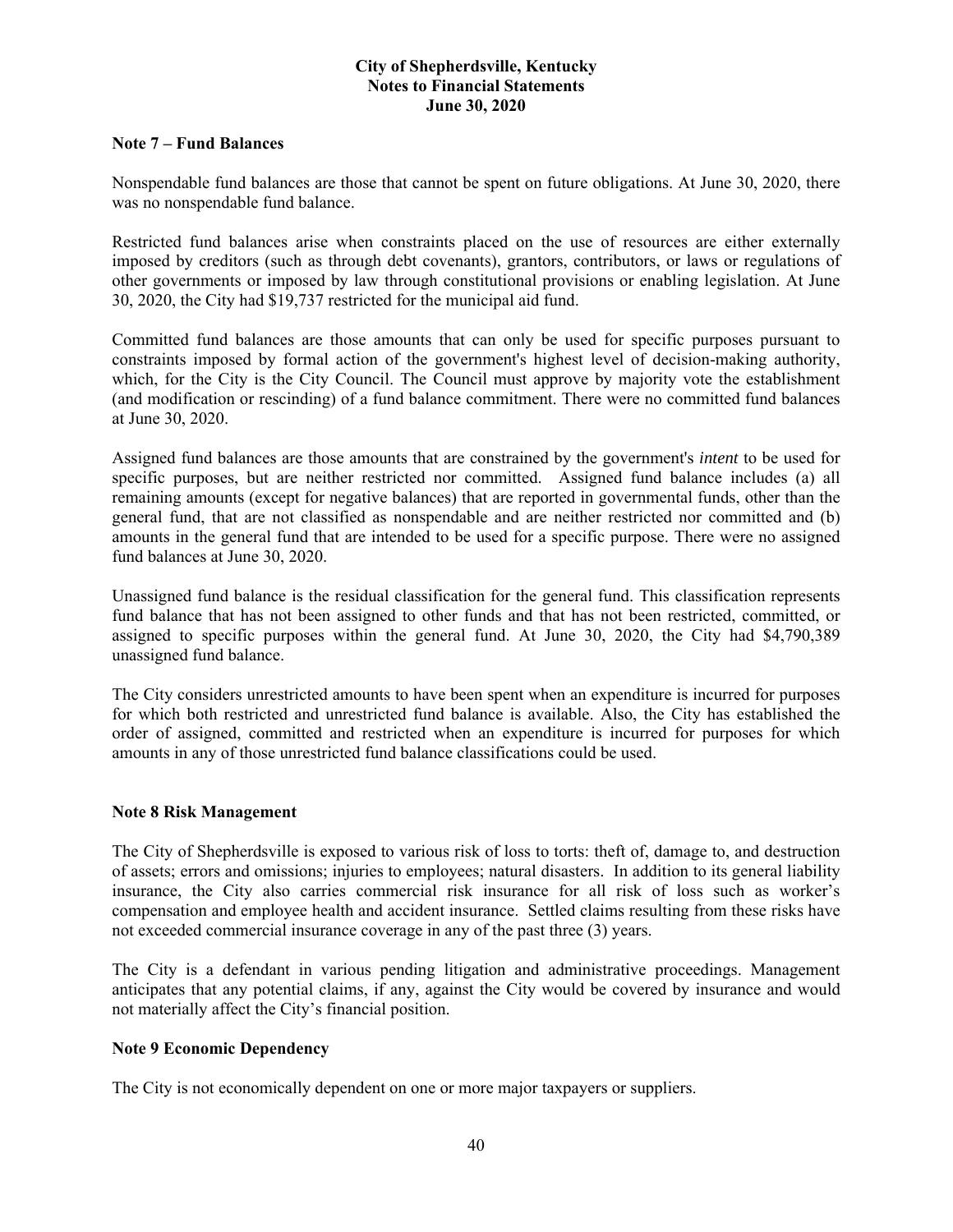### **Note 10 Tax Abatements**

The City enters into occupational tax abatement agreements with local businesses authorized by Kentucky Revised Statutes (KRS) 154.25-010 and 154-24-150. The KRS established the Kentucky Jobs Development Authority (KJDA) for encouraging the development and expansion of the service and technology industries in the Commonwealth of Kentucky.

For the fiscal year ended June 30, 2020, the City abated occupational license fees totaling \$507,698 under this program including the following occupational license fee abatement agreement exceeding 10% of the total amount abated:

- A one-half percent  $(.5%)$  to one percent  $(1%)$  occupational license fee abatement based upon qualifying wages to a distribution company. The amount of the abatement was \$63,016.
- A one-half percent  $(.5%)$  to one percent  $(1%)$  occupational license fee abatement based upon qualifying wages to a manufacturing company. The amount of the abatement was \$373,389.

### **Note 11 Retirement Plans**

The City participates in the County Employees Retirement System (CERS).

Plan Description - The City participates in the County Employees' Retirement System (CERS), a component unit of the Commonwealth of Kentucky, which is a cost-sharing multiple-employer defined benefit plan. CERS provides retirement and disability benefits, annual cost-of-living adjustments, and death benefits to plan members and beneficiaries. Under the provisions of KRS Section 61.645, the Board of Trustees of Kentucky Retirement Systems (KERS) administers CERS. CERS issues a publicly available financial report that includes financial statements and required supplementary information. The report may be obtained at www.kyret.ky.gov.

This system consists of two plans – *Nonhazardous and Hazardous*. Each plan is a cost-sharing multiple employer defined benefit pension plan that covers all regular full-time members employed in nonhazardous positions of each participating county, city, and school board, and any additional eligible local agencies electing to participate in CERS.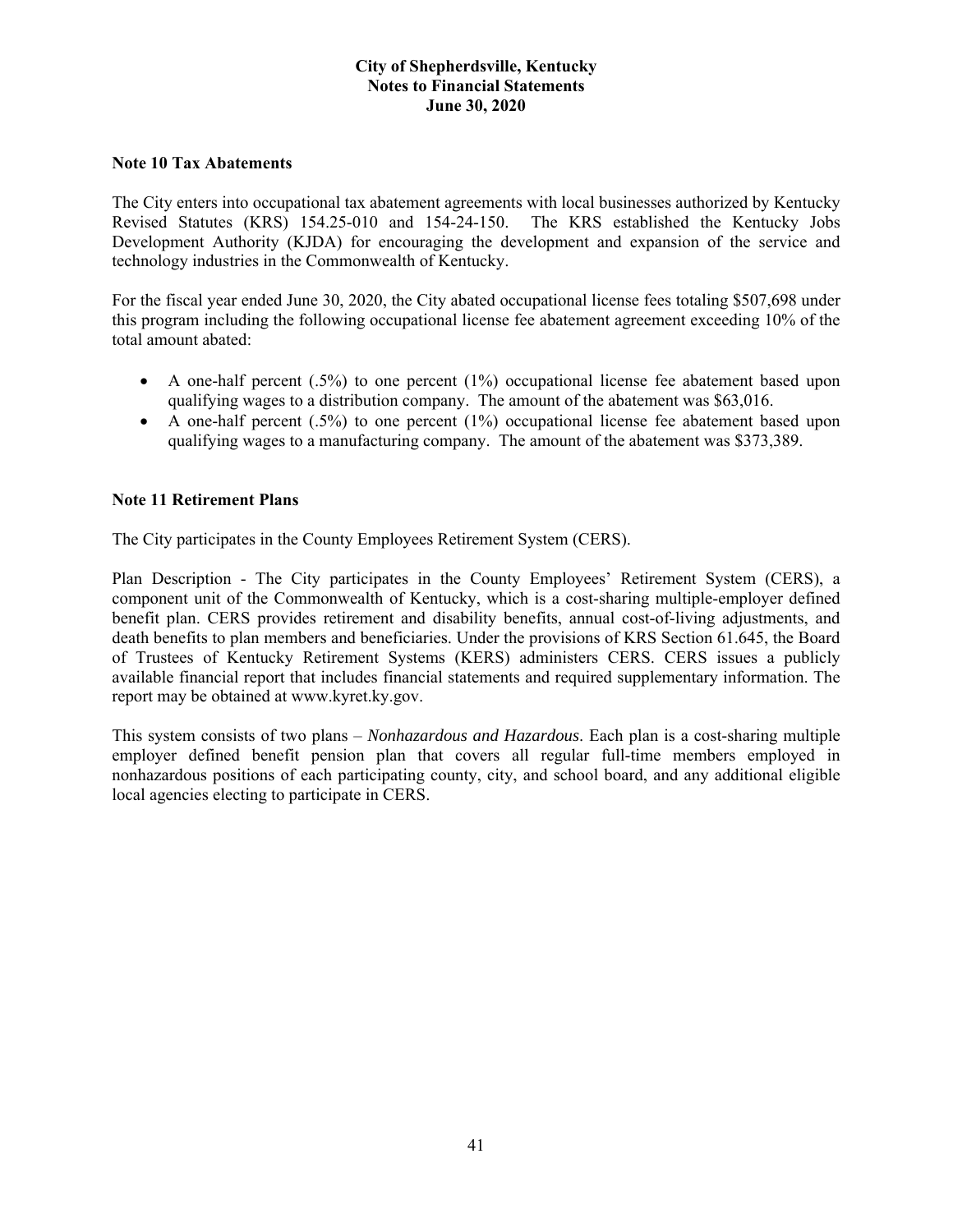#### **Note 11 Retirement Plans (Continued)**

#### Benefits Provided

The system provides for retirement, disability, and death benefits to system members. Retirement benefits may be extended to beneficiaries of members under certain circumstances. Prior to July 1, 2009, cost-ofliving adjustments (COLA) were provided annually equal to the percentage increase in the annual average of the consumer price index for all urban consumers for the most recent calendar year, not to exceed 5% in any plan year. On July 1, 2013, the COLA was not granted. Effective July 1, 2009, and on July 1 of each year thereafter through June 30, 2015, the COLA is limited to 1.5% provided the recipient has been receiving a benefit for at least 12 months prior to the effective date of the COLA. If the recipient has been receiving a benefit for less than 12 months prior to the effective date of the COLA, the increase shall be reduced on a pro-rata basis for each month the recipient has not been receiving benefits in the 12 months preceding the effective date of the COLA. The Kentucky General Assembly reserves the right to suspend or reduce the COLA if, in its judgment, the welfare of the Commonwealth so demands.

### Contributions

For the fiscal year ended June 30, 2020 plan members who began participating prior to September 1, 2008, were required to contribute 5% nonhazardous and 8% hazardous of their annual creditable compensation. Participating employers were required to contribute at an actuarially determined rate for CERS pensions. Per Kentucky Revised Statute Section 78.545(33) CERS normal contribution and past service contribution rates shall be determined by the Board on the basis of an annual valuation last preceding July 1 of a new biennium. The Board may amend contribution rates as of the first day of July of the second year of a biennium, if it is determined on the basis of a subsequent actuarial valuation that amended contribution rates are necessary to satisfy requirements determined in accordance with actuarial bases adopted by the Board.

In accordance with House Bill 1, signed by the Governor on June 27, 2008, plan members who began participating on, or after, September 1, 2008, were required to contribute a total of 6% for nonhazardous and 9% for hazardous of their annual creditable compensation, 5% for nonhazardous and 8% for hazardous of the contribution was deposited to the member's account while the 1% was deposited to an account created for the payment of health insurance benefits under 26 USC Section 401(h) in the Pension Fund (see Kentucky Administrative Regulation 105 KAR 1:420E). Interest is paid each June 30 on members' accounts at a rate of 2.5%. If a member terminates employment and applies to take a refund, the member is entitled to a full refund of contributions and interest; however, the 1% contribution to the 401(h) account is non-refundable and is forfeited. For plan members who began participating prior to September 1, 2008, their contributions remain at 5% for nonhazardous and 8% for hazardous of their annual creditable compensation.

In accordance with Senate Bill 2, signed by the Governor on April 4, 2013, plan members who began participating on, or after, January 1, 2014, were required to contribute to the Cash Balance Plan. The Cash Balance Plan is known as a hybrid plan because it has characteristics of both a defined benefit plan and a defined contribution plan. Members in the plan contribute a set percentage of their salary each month to their own account. Members contribute 5% (nonhazardous) and 8% (hazardous) of their annual creditable compensation and 1% to the health insurance fund which is not credited to the member's account and is not refundable. The employer contribution rate is set annually by the Board based on an actuarial valuation. The employer contributes a set percentage of the member's salary. Each month, when employer contributions are received, an employer pay credit is deposited to the member's account.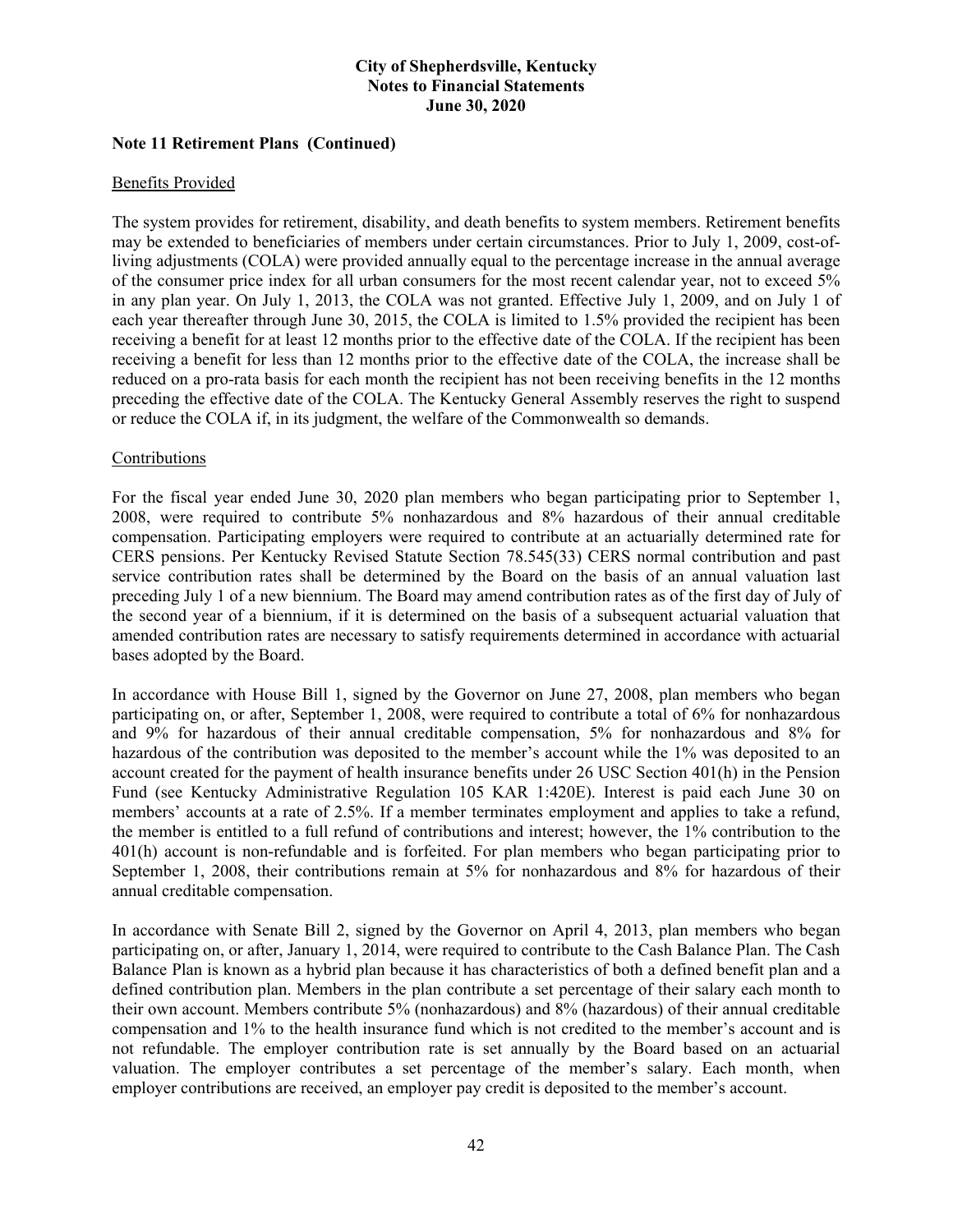### **Note 11 Retirement Plans (Continued)**

A member's account is credited with a 4% (nonhazardous) and 7.5% (hazardous) employer pay credit. The employer pay credit represents a portion of the employer contribution.

The City's contractually required contribution rate for the year ended June 30, 20120 was 19.30 percent of annual creditable compensation for nonhazardous employees and 30.06 percent of annual creditable compensation for hazardous employees. Contributions to the pension plan from the City were \$1,448,835 (\$290,092 for nonhazardous and \$1,158,743 for hazardous).

### Pension Liabilities, Pension Expense, and Deferred Outflows of Resources and Deferred Inflows of Resources Related to Pensions

At June 30, 2020, the City reported a liability of \$19,560,391 for its proportionate share of the net pension liability (\$3,440,354 for nonhazardous and \$16,120,037 for hazardous). The net pension liability was measured as of June 30, 2019, and the total pension liability used to calculate the net pension liability was determined by an actuarial valuation as of that date. The City's proportion of the net pension liability was based on a projection of the City's long-term share of contributions to the pension plan relative to the projected contributions of all participating employers, actuarially determined. At June 30, 2019, the City's proportion was 0.048917 percent for nonhazardous and 0.583574 percent for hazardous which was an increase of 0.001231 percent for nonhazardous and an increase of 0.051679 percent for hazardous from its proportion measured as of June 30, 2018.

For the year ended June 30, 2020, the City recognized pension expense of \$419,017 for nonhazardous and \$2,763,801 for hazardous. At June 30, 2020, the City reported deferred outflows of resources and deferred inflows of resources related to pensions from the following sources:

#### CERS Non-Hazardous:

|                                                                      | Deferred |              |  | Deferred     |  |
|----------------------------------------------------------------------|----------|--------------|--|--------------|--|
|                                                                      |          | Outflows     |  | Inflows      |  |
|                                                                      |          | of Resources |  | of Resources |  |
| Differences between expected and actual economic experience          | \$       | 87,843       |  | 14,537       |  |
| Changes in actuarial assumptions                                     |          | 348,203      |  |              |  |
| Difference between projected and actual investment earnings          |          | 66,041       |  | 121,501      |  |
| Changes in proportion and differences between employer contributions |          |              |  |              |  |
| and proportionate share of contributions                             |          | 93,350       |  |              |  |
| Contributions paid to CERS subsequent to the measurement date        |          | 290,092      |  |              |  |
|                                                                      | \$       | 885,529      |  | 136,038      |  |

The amount reported as deferred outflows for City contributions subsequent to the measurement date of \$290,092 will be recognized as a reduction of the net pension liability in the year ending June 30, 2020. Other amounts reported as deferred outflows of resources and deferred inflows of resources related to pensions will be recognized in pension expense as follows: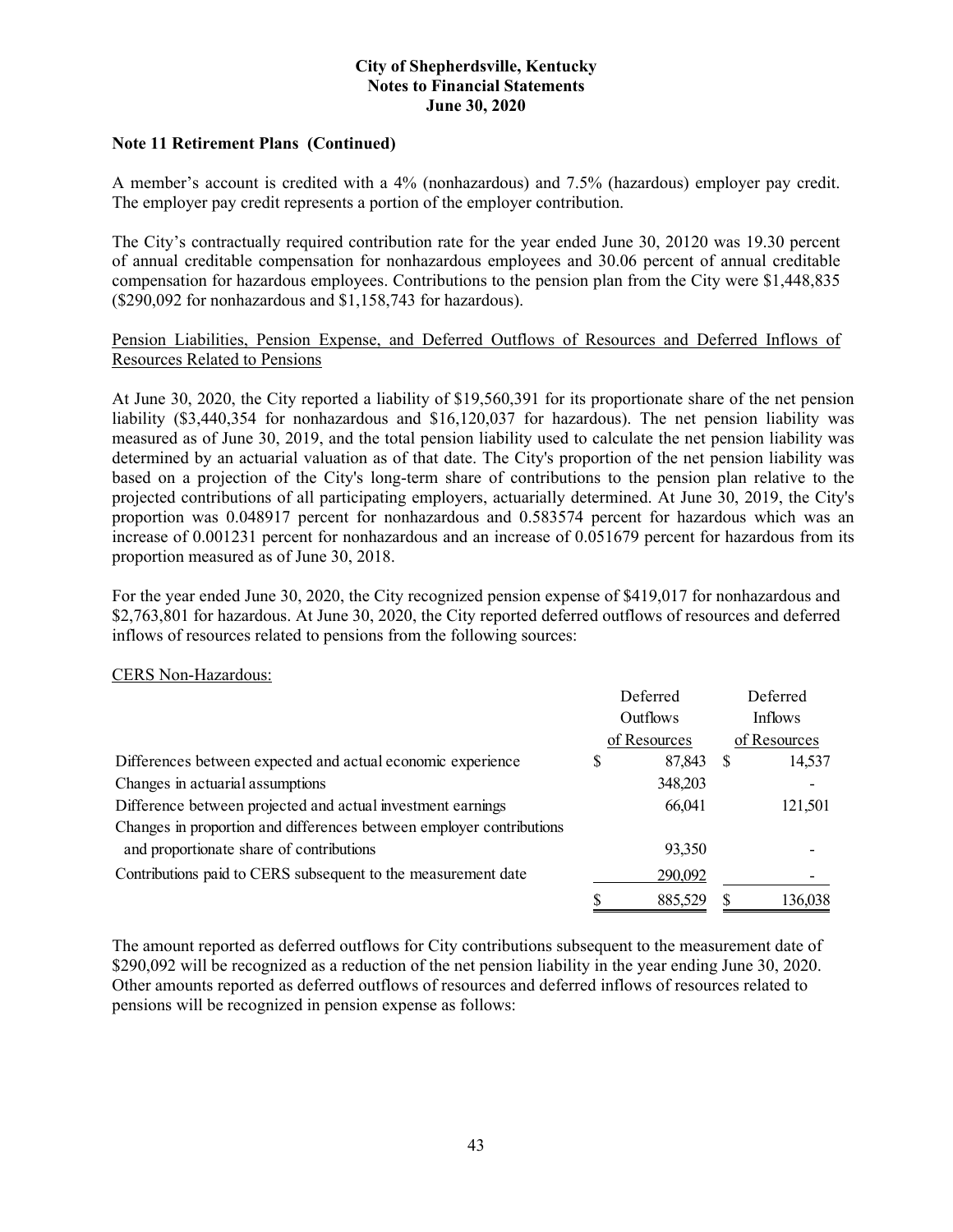### **Note 11 Retirement Plans (Continued)**

| Year    | Pension       |
|---------|---------------|
| Ending  | Expense       |
| June 30 | Amount        |
| 2021    | \$<br>296,378 |
| 2022    | 115,446       |
| 2023    | 43,640        |
| 2024    | 3,935         |
|         | 459,399       |

### CERS Hazardous:

|                                                                      | Deferred<br><b>Outflows</b> |              | Deferred |                |
|----------------------------------------------------------------------|-----------------------------|--------------|----------|----------------|
|                                                                      |                             |              |          | <b>Inflows</b> |
|                                                                      |                             | of Resources |          | of Resources   |
| Differences between expected and actual economic experience          | S                           | 684.903      | <b>S</b> |                |
| Changes in actuarial assumptions                                     |                             | 1,564,759    |          |                |
| Difference between projected and actual investment earnings          |                             | 247,980      |          | 476,120        |
| Changes in proportion and differences between employer contributions |                             |              |          |                |
| and proportionate share of contributions                             |                             | 944.641      |          |                |
| Contributions paid to CERS subsequent to the measurement date        |                             | 1,158,743    |          |                |
|                                                                      | S                           | 4.601.026    |          | 476,120        |

The amount reported as deferred outflows for City contributions subsequent to the measurement date of \$1,158,743 will be recognized as a reduction of the net pension liability in the year ending June 30, 2020. Other amounts reported as deferred outflows of resources and deferred inflows of resources related to pensions will be recognized in pension expense as follows:

| Year    |    | Pension   |
|---------|----|-----------|
| Ending  |    | Expense   |
| June 30 |    | Amount    |
| 2021    | \$ | 1,822,805 |
| 2022    |    | 838,265   |
| 2023    |    | 290,563   |
| 2024    |    | 14,530    |
|         | S  | 2,966,163 |
|         |    |           |

The City also owed \$143,442 to the plan for June 2020.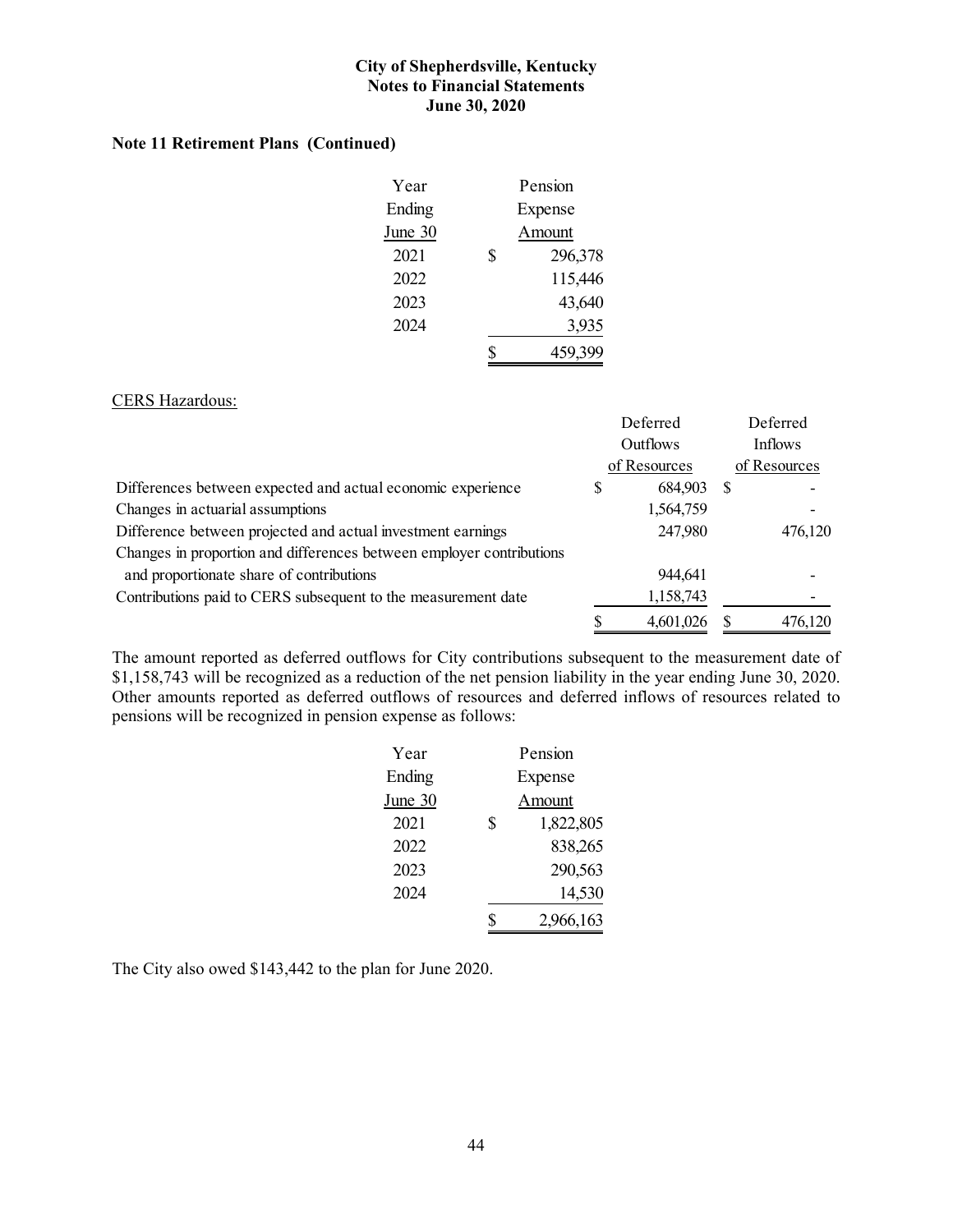#### **Note 11 Retirement Plans (Continued)**

#### Actuarial Assumptions

The total pension liability in the June 30, 2018 actuarial valuation was determined using the following actuarial assumptions, applied to all periods included in the measurement:

| Inflation                 | 2.3 percent                                            |
|---------------------------|--------------------------------------------------------|
| Salary increases          | 3.30% to 10.30% varies by service, including inflation |
| Investment rate of return | 6.25 percent, net of pension plan investment expense,  |
|                           | including inflation                                    |

The mortality table used for active members is a Pub-2010 General Mortality Table projected with the ultimate rates from, the MP-2014 mortality improvement scale using a base year of 2010. The mortality table used for healthy retired members was a system‐specific mortality table based on mortality experience from 2013-2018, projected with the ultimate rates from MP-2014 mortality improvement scale using a base year of 2019. The mortality table used for the disabled members was PUB‐2010 Disabled Mortality table, with a 4‐year set‐forward for both male and female rates, projected with the ultimate rates from the MP‐2014 mortality improvement scale using a base year of 2010.

The actuarial assumptions used in the June 30, 2019 valuation were based on the results of an actuarial experience study for the period July 1, 2013 – June 30, 2018 and adopted by the Board on April 18, 2019.

The long-term expected return on plan assets was determined by using a building-block method in which best-estimate ranges of expected future real rate of returns are developed for each asset class. The ranges are combined by weighting the expected future real rate of return by the target asset allocation percentage.

|                               |            | Long-term            |
|-------------------------------|------------|----------------------|
|                               | Target     | <b>Expected Real</b> |
| Asset Class                   | Allocation | Rate of Return       |
| U.S. Equity                   | 18.75%     | 4.30%                |
| Non-U.S. Equity               | 18.75%     | 4.80%                |
| Private Equity                | 10.00%     | 6.65%                |
| Specialty Credit / High Yield | 15.00%     | 2.60%                |
| Core Bonds                    | 13.50%     | 1.35%                |
| Cash                          | 1.00%      | 0.20%                |
| <b>Real Estate</b>            | 5.00%      | 4.85%                |
| Opportunities                 | $3.00\%$   | 2.97%                |
| Real Return                   | 15.00%     | 4.10%                |
|                               | 100.0%     |                      |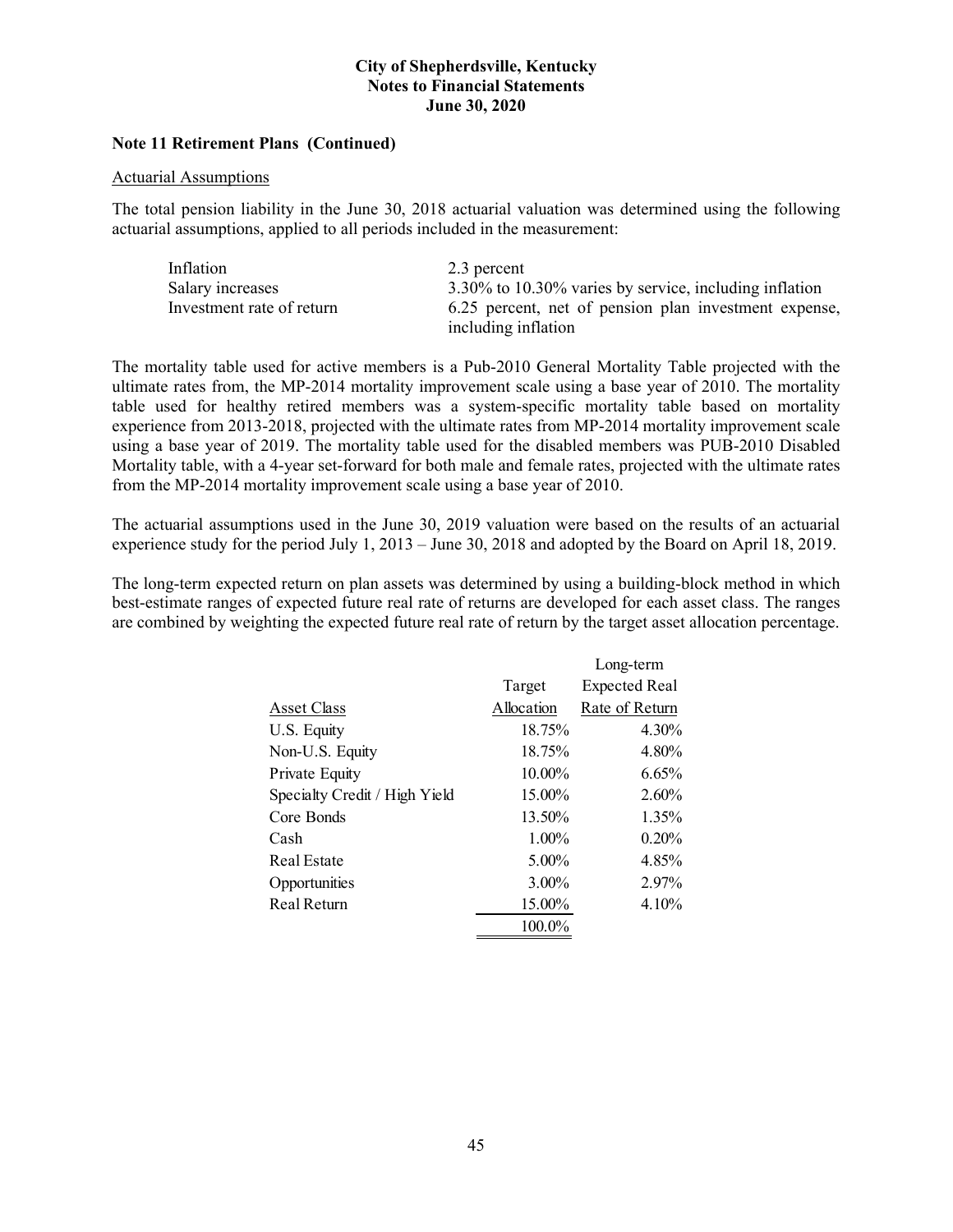#### **Note 11 Retirement Plans (Continued)**

#### Discount Rate

The discount rate used to measure the total pension liability as of the Measurement Date was 6.25%. The projection of cash flows used to determine the discount rate assumed that local employers would contribute the actuarially determined contribution rate of projected compensation over the remaining 26 year closed amortization period of the unfunded actuarial accrued liability. The discount rate determination does not use a municipal bond rate. The target asset allocation and best estimates of arithmetic nominal rates of return for each major asset class are summarized in the CERS Comprehensive Annual Financial Report.

### Sensitivity Of The City's Proportionate Share Of The Net Pension Liability To Changes In The Discount Rate

The following presents the County's proportionate share of the net pension liability calculated using the discount rate of 6.25 percent, as well as what the County's proportionate share of the net pension liability would be if it were calculated using a discount rate that is 1-percentage-point lower (5.25 percent) or 1 percentage-point higher (7.25 percent) than the current rate:

|                                                                            | $1\%$<br>Decrease<br>5.25% |            | Current<br>Discount Rate<br>$6.25\%$ |            |     | $1\%$<br>Increase<br>$7.25\%$ |
|----------------------------------------------------------------------------|----------------------------|------------|--------------------------------------|------------|-----|-------------------------------|
| City's proportionate share of the net<br>pension liability - Non-Hazardous | S                          | 4.302.908  |                                      | 3.440.354  | - S | 2,721,425                     |
| City's proportionate share of the net<br>pension liability - Hazardous     | S                          | 20.153.664 | - S                                  | 16,120,037 | -S  | 12,813,046                    |

### Pension Plan Fiduciary Net Position

Detailed information about the pension plan's fiduciary net position, which has been determined on the same basis as that used by the plan, is available in the separately issued CERS financial report. The financial statements are prepared on the accrual basis of accounting. Member contributions and employer matching contributions are recognized in the fiscal year due. Benefits and refunds are recognized when due and payable in accordance with the terms of the plan.

### DEFERRED COMPENSATION PLAN

The City offers its employees a deferred compensation plan created in accordance with Internal Revenue Code Section 401(k). The plan is administered by the Kentucky Public Employees' Deferred Compensation Authority. The plan, available to all City employees, permits them to defer a portion of their salary until future years.

### **Note 12 Other Post-Employment Benefit Plans**

The City participates in the County Employees Retirement System (CERS).

Plan Description - The Kentucky Retirement Systems' Insurance Fund (Insurance Fund) was established to provide hospital and medical insurance for eligible members receiving benefits from CERS. The eligible non-Medicare retirees are covered by the Department of Employee Insurance (DEI) plans. KRS submits the premium payments to DEI. The Board contracts with Humana to provide health care benefits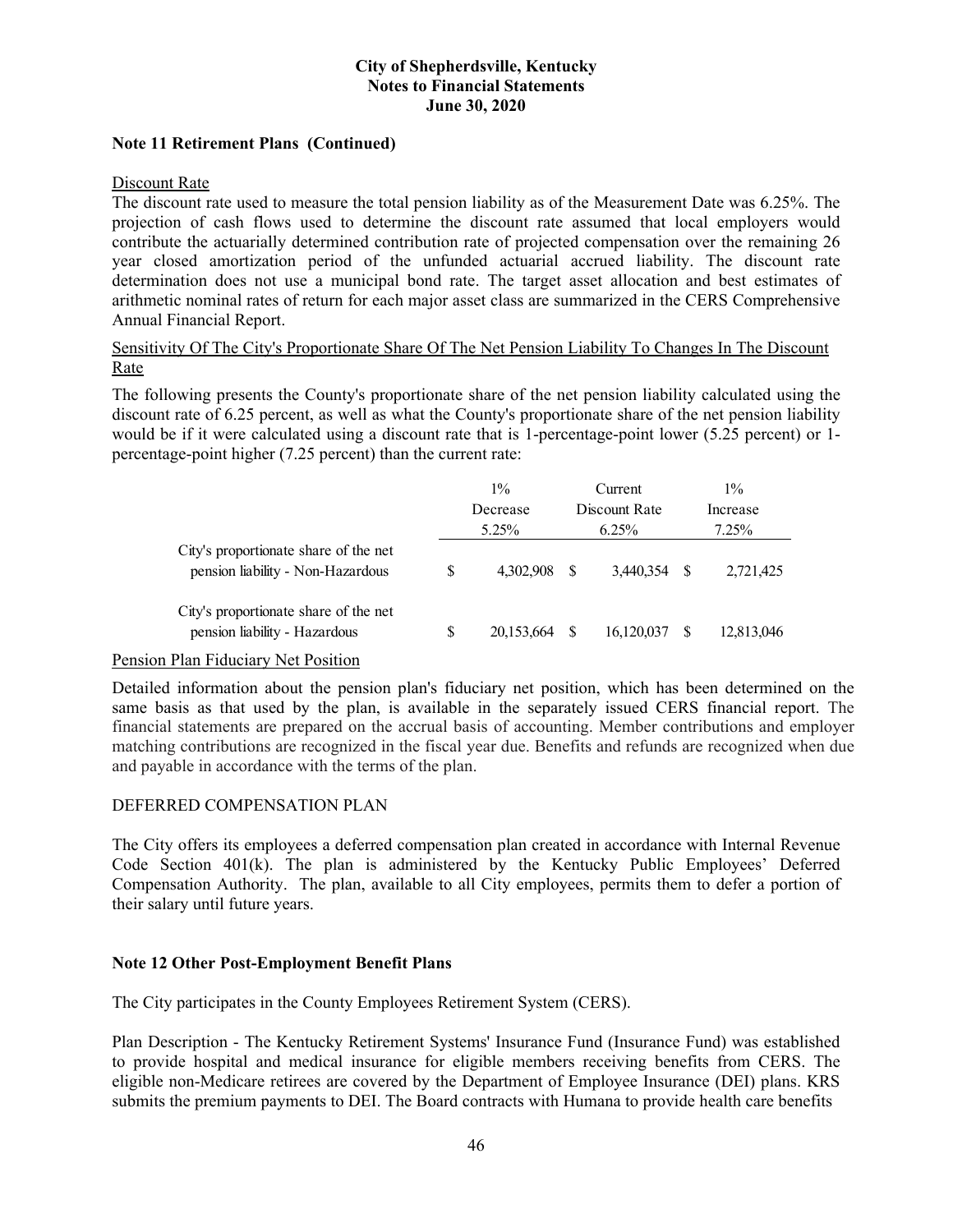#### **Note 12 Other Post-Employment Benefit Plans (Continued)**

to the eligible Medicare retirees through a Medicare Advantage Plan. The Insurance Fund pays a prescribed contribution for whole or partial payment of required premiums to purchase hospital and medical insurance.

This system consists of two plans – *Nonhazardous and Hazardous*. Each plan is a cost-sharing multiple employer defined benefit pension plan that covers all regular full-time members employed in nonhazardous and hazardous positions of each participating county, city, and school board, and any additional eligible local agencies electing to participate in CERS.

Benefits provided – For members participating prior to July 1, 2003, KRS pays a percentage of the monthly premium for single coverage based upon the service credit accrued at retirement. Members participating on or after July 1, 2003, and before September 1, 2008, are required to earn at least 10 years of service credit in order to be eligible for insurance benefits at retirement. Members participating on or after September 1, 2008 are required to earn at least 15 years of service credit in order to be eligible for insurance benefits at retirement. The monthly health insurance contribution will be \$10 for each year of earned service increased by the CPI prior to July 1, 2009, and by 1.5% annually from July 1, 2009.

Contributions – For the fiscal year ended June 30, 2019, plan members who began participating prior to September 1, 2008, were required to contribute 0% of their annual creditable compensation. Those members who began participating on, or after, September 1, 2008 and before January 1, 2014 were required to contribute 1% of their annual creditable compensation. Those members who began participating on, or after, January 1, 2014 were required to contribute 1% of their annual creditable compensation but their contribution is not credited to their account and is not refundable. Participating employers were required to contribute at an actuarially determined rate. Per Kentucky Revised Statute Section 78.545(33), normal contribution and past service contribution rates shall be determined by the Board on the basis of an annual valuation last preceding July 1 of a new biennium. The Board may amend contribution rates as of the first day of July of the second year of a biennium, if it is determined on the basis of a subsequent actuarial valuation that amended contribution rates are necessary to satisfy requirements determined in accordance with actuarial bases adopted by the Board. The County's contractually required contribution rate for the year ended June 30, 2019, was 4.76 percent of annual creditable compensation for non-hazardous employees and 9.52 percent of annual creditable compensation for hazardous employees. Contributions to the OPEB plan from the City were \$438,520 (\$71,546 for nonhazardous and \$366,974 for hazardous).

### OPEB Liabilities, OPEB Expense, and Deferred Outflows of Resources and Deferred Inflows of Resources Related to OPEBs

At June 30, 2020, the City reported a liability of \$5,140,477 for its proportionate share of the net OPEB liability (\$822,543 for non-hazardous and \$4,317,934). The net OPEB liability was measured as of June 30, 2019, and the total OPEB liability used to calculate the net OPEB liability was determined by an actuarial valuation as of that date. The City's proportion of the net OPEB liability was based on a projection of the City's long-term share of contributions to the OPEB plan relative to the projected contributions of all participating members, actuarially determined. At June 30, 2019, the City's proportion was 0.048904 percent for nonhazardous and 0.583615 percent for hazardous which was an increase of 0.001220 percent for nonhazardous and an increase of 0.051685 percent for hazardous from its proportion measured as of June 30, 2018.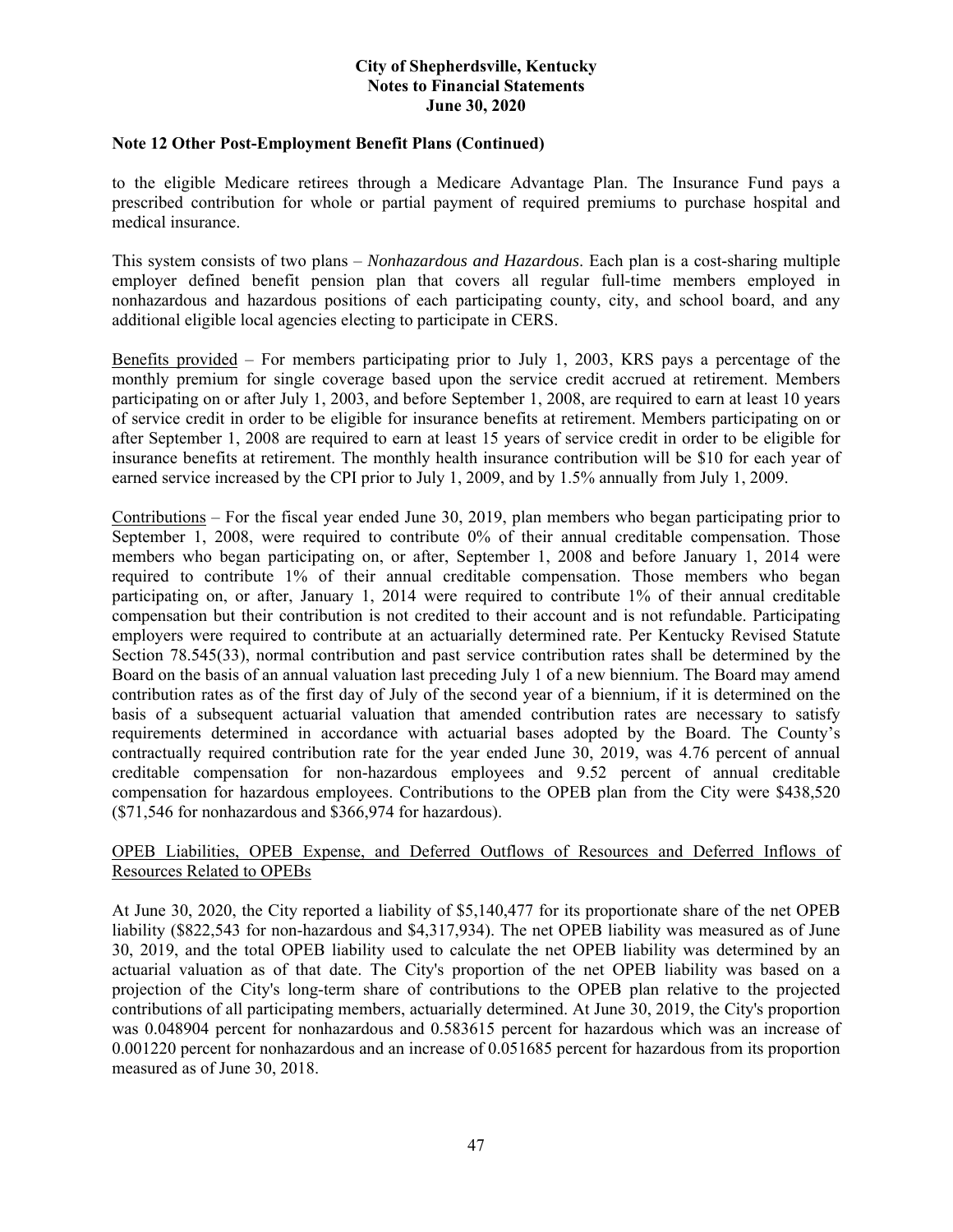#### **Note 12 Other Post-Employment Benefit Plans (Continued)**

For the year ended June 30, 2020, the City recognized OPEB expense of \$452,545 (\$22,288 for nonhazardous and \$430,257 for hazardous). At June 30, 2020, the City reported its proportionate share of the CERS deferred outflows of resources and deferred inflows of resources related to OPEBs from the following sources:

#### CERS Non-Hazardous:

|                                                                      | Deferred<br>Outflows<br>of Resources |          | Deferred |              |
|----------------------------------------------------------------------|--------------------------------------|----------|----------|--------------|
|                                                                      |                                      |          | Inflows  |              |
|                                                                      |                                      |          |          | of Resources |
|                                                                      |                                      |          |          |              |
| Differences between expected and actual economic experience          | \$                                   | 5,418 \$ |          | 248,180      |
| Changes in actuarial assumptions                                     |                                      | 243,398  |          | 1,628        |
| Difference between projected and actual investment earnings          |                                      |          |          | 41,952       |
| Changes in proportion and differences between employer contributions |                                      |          |          |              |
| and proportionate share of contributions                             |                                      | 24,540   |          | 1,351        |
| Contributions paid to TRS subsequent to the measurement date         |                                      | 71,546   |          |              |
|                                                                      |                                      | 344,902  |          | 293,111      |

Of the total amount reported as deferred outflows of resources related to OPEB, \$71,546 resulting from City contributions subsequent to the measurement date and before the end of the fiscal year will be included as a reduction of the collective net OPEB liability in the year ended June 30, 2020. Other amounts reported as deferred outflows of resources and deferred inflows of resources related to OPEB will be recognized in the City's OPEB expense as follows:

| Year       | Pension       |
|------------|---------------|
| Ending     | Expense       |
| June 30    | Amount        |
| 2021       | \$<br>(1,473) |
| 2022       | (1, 473)      |
| 2023       | 10,142        |
| 2024       | (12,120)      |
| 2025       | (12,753)      |
| Thereafter | (2,078)       |
|            | (19,755)      |

At June 30, 2020, the City reported its proportionate share of the CERS deferred outflows of resources and deferred inflows of resources related to OPEBs from the following sources: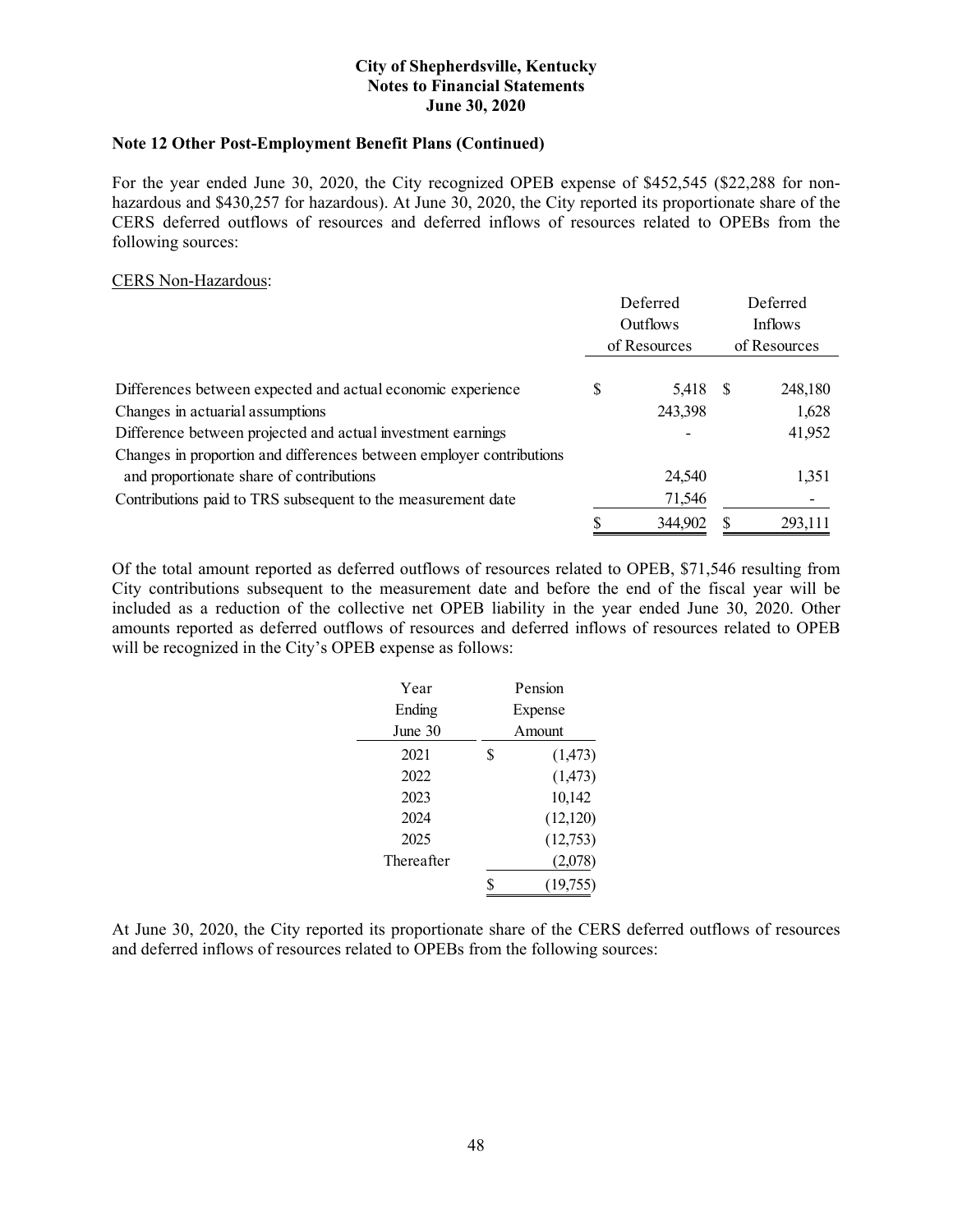### **Note 12 Other Post-Employment Benefit Plans (Continued)**

#### CERS Hazardous:

|                                                                      |          | Deferred     |  | Deferred       |
|----------------------------------------------------------------------|----------|--------------|--|----------------|
|                                                                      | Outflows |              |  | <b>Inflows</b> |
|                                                                      |          | of Resources |  | of Resources   |
|                                                                      |          |              |  |                |
| Differences between expected and actual economic experience          | \$       | 29,508       |  | 803,276        |
| Changes in actuarial assumptions                                     |          | 1,304,860    |  | 8,176          |
| Difference between projected and actual investment earnings          |          |              |  | 277,760        |
| Changes in proportion and differences between employer contributions |          |              |  |                |
| and proportionate share of contributions                             |          | 323,328      |  | 361            |
| Contributions paid to CERS subsequent to the measurement date        |          | 366,974      |  |                |
|                                                                      |          | 2,024,670    |  | 1,089,573      |

Of the total amount reported as deferred outflows of resources related to OPEB, \$366,974 resulting from City contributions subsequent to the measurement date and before the end of the fiscal year will be included as a reduction of the collective net OPEB liability in the year ended June 30, 2020. Other amounts reported as deferred outflows of resources and deferred inflows of resources related to OPEB will be recognized in the City's OPEB expense as follows:

| Pension |         |  |  |  |  |  |
|---------|---------|--|--|--|--|--|
| Expense |         |  |  |  |  |  |
|         | Amount  |  |  |  |  |  |
| \$      | 373,704 |  |  |  |  |  |
|         | 144,028 |  |  |  |  |  |
|         | (3,956) |  |  |  |  |  |
|         | 54,346  |  |  |  |  |  |
| \$      | 568,122 |  |  |  |  |  |
|         |         |  |  |  |  |  |

Actuarial assumptions – The total OPEB liability in the June 30, 2019 actuarial valuation was determined using the following actuarial assumptions, applied to all periods included in the measurement:

| Investment rate of return     | 6.25%, net of OPEB plan investment expense, including<br>inflation.                                                                              |
|-------------------------------|--------------------------------------------------------------------------------------------------------------------------------------------------|
| Projected salary increases    | 3.55% to 19.05%, varies by service, including inflation                                                                                          |
| Inflation rate                | $2.30\%$                                                                                                                                         |
| Real Wage Growth              | $2.00\%$                                                                                                                                         |
| <b>Healthcare Trend Rate:</b> |                                                                                                                                                  |
| $Pre-65$                      | Initial trend starting at 7.00% at January 1, 2020, and<br>gradually decreasing to an ultimate trend rate of 4.05%<br>over a period of 12 years. |
| Post- $65$                    | Initial trend starting at 5.00% at January 1, 2020, and<br>gradually decreasing to an ultimate trend rate of 4.05%<br>over a period of 10 years. |
| Municipal Bond Index Rate     | 3.13%                                                                                                                                            |
| Discount Rate – Non-Hazardous | 5.68%                                                                                                                                            |
| Discount Rate – Hazardous     | 5.%                                                                                                                                              |
|                               |                                                                                                                                                  |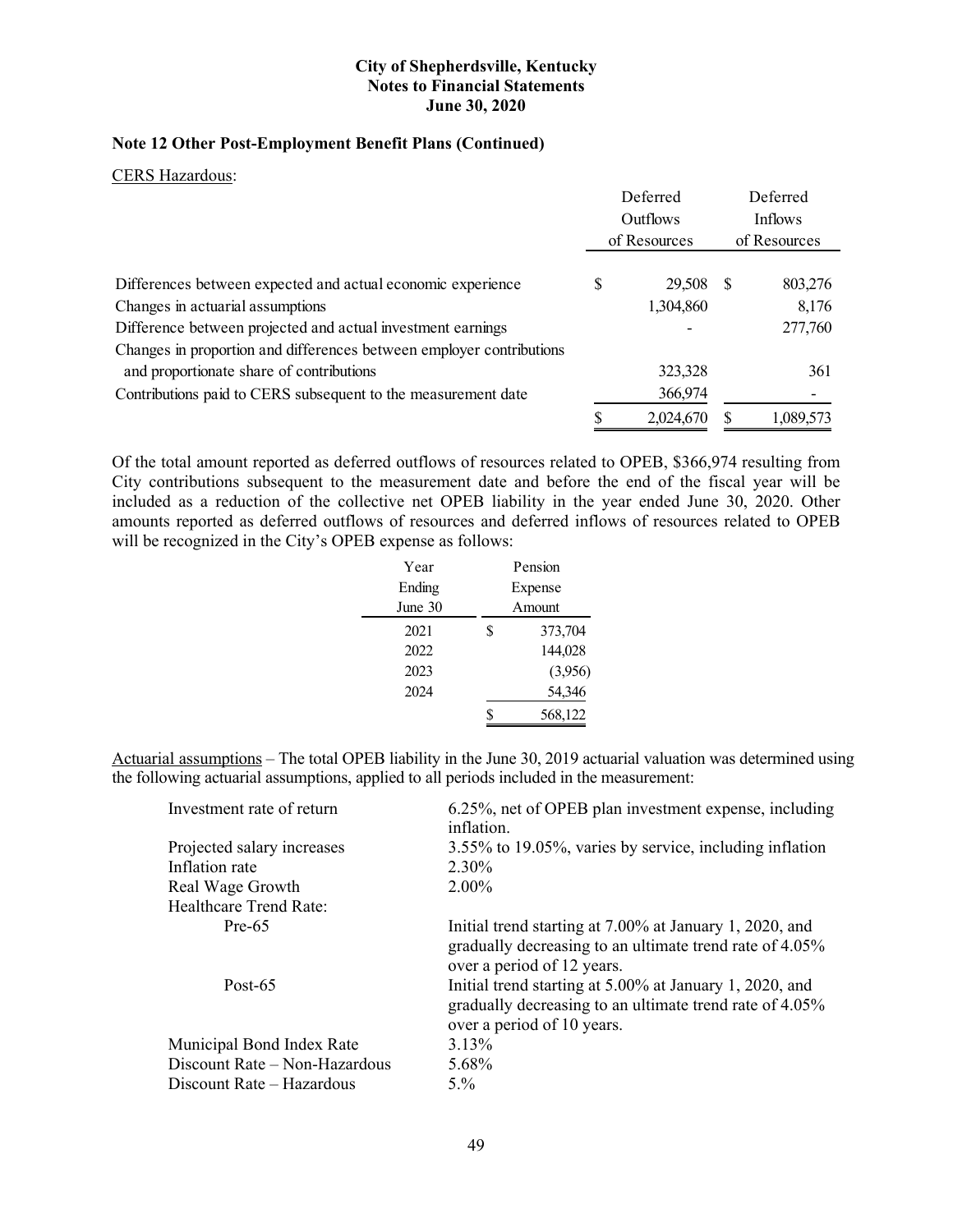#### **Note 12 Other Post-Employment Benefit Plans (Continued)**

The mortality table used for active members is RP‐2000 Combined Mortality Table projected with Scale BB to 2013 (multiplied by 50% for males and 30% for females). For healthy retired members and beneficiaries, the mortality table used is the RP‐2000 Combined Mortality Table projected with Scale BB to 2013 (set‐back for one year for females). For disabled members, the RP‐2000 Combined Disabled Mortality Table projected with Scale BB to 2013 (set back four years for males) is used for the period after disability retirement.

The actuarial assumptions used in the June 30, 2019 valuation were based on the results of an actuarial experience study for the period July 1, 2013 — June 30, 2018 and adopted by the Board on April 18, 2019.

The long-term expected return on plan assets was determined by using a building-block method in which best-estimate ranges of expected future real rate of returns are developed for each asset class. The ranges are combined by weighting the expected future real rate of return by the target asset allocation percentage.

The target allocation and best estimates of arithmetic real rates of return for each major asset class, as provided by the investment consultant, are summarized in the following table:

|                               |            | Long-term            |
|-------------------------------|------------|----------------------|
|                               | Target     | <b>Expected Real</b> |
| Asset Class                   | Allocation | Rate of Return       |
| U.S. Equity                   | 18.75%     | 4.30%                |
| Non-U.S. Equity               | 18.75%     | 4.80%                |
| Private Equity                | 10.00%     | 6.65%                |
| Specialty Credit / High Yield | 15.00%     | $2.60\%$             |
| Core Bonds                    | 13.50%     | 1.35%                |
| Cash                          | $1.00\%$   | 0.20%                |
| <b>Real Estate</b>            | 5.00%      | 4.85%                |
| Opportunities                 | $3.00\%$   | 2.97%                |
| Real Return                   | 15.00%     | $4.10\%$             |
|                               | 100.0%     |                      |

The projection of cash flows used to determine the discount rate of 5.68% for non-hazardous and 5.69% for hazardous assumed that local employers would contribute the actuarially determined contribution rate of projected compensation over the remaining 28 years (closed) amortization period of the unfunded actuarial accrued liability. The discount rate determination used an expected rate of return of 6.25%, and a municipal bond rate of 3.13%, as reported in Fidelity Index's "20 –Year Municipal GO AA Index" as of June 30, 2019. However, the cost associated with the implicit employer subsidy was not included in the calculation of the System's actuarial determined contributions, and any cost associated with the implicit subsidy will not be paid out of the System's trusts. Therefore, the municipal bond rate was applied to future expected benefit payments associated with the implicit subsidy. The target asset allocation and best estimates of arithmetic nominal rates of return for each major asset class are summarized in the CAFR.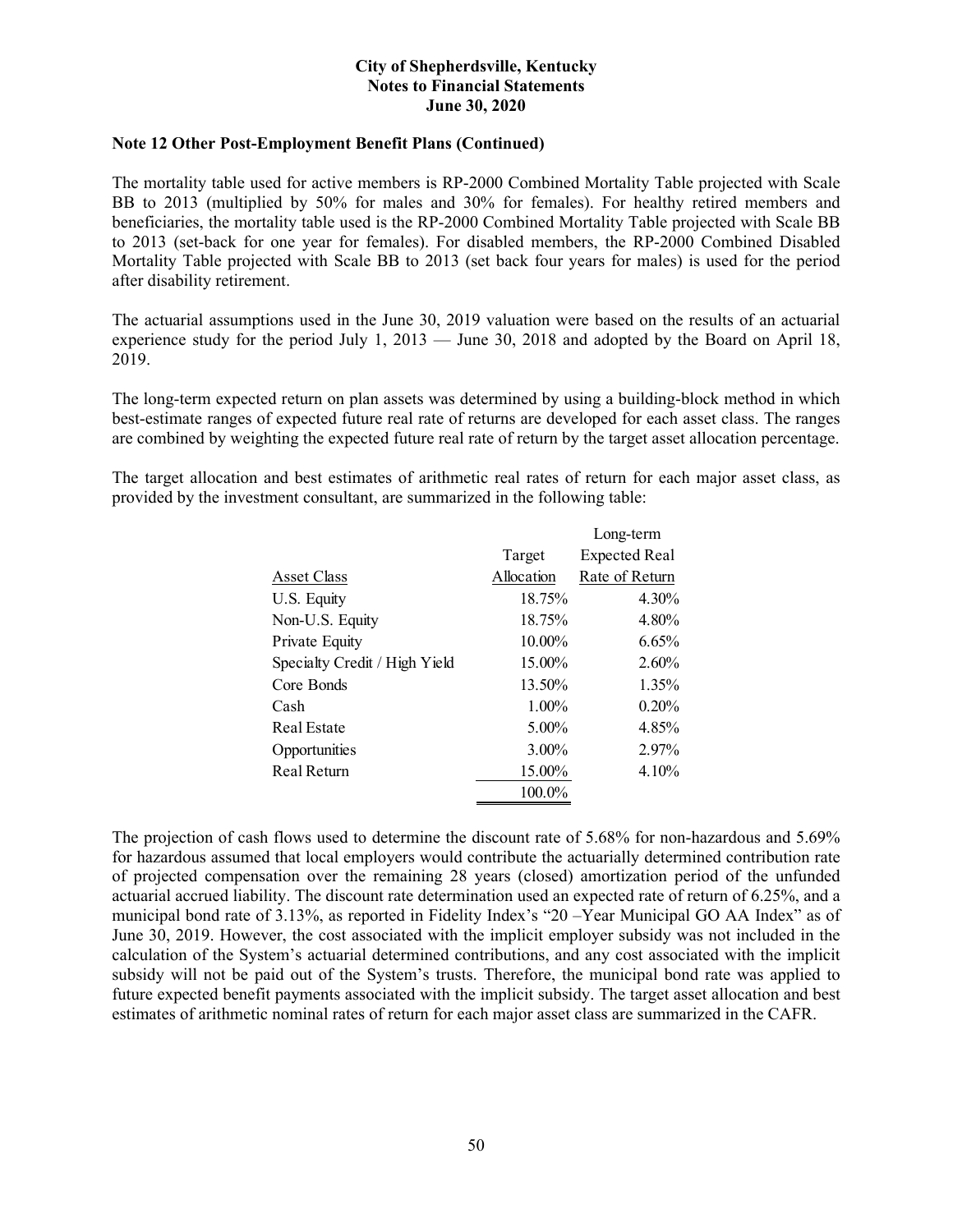#### **Note 12 Other Post-Employment Benefit Plans (Continued)**

### Sensitivity Of The City's Proportionate Share Of The Net OPEB Liability To Changes In The Discount Rate

The following table presents the City's proportionate share of the collective net OPEB liability of the System, calculated using the discount rate of 5.68% for non-hazardous and 5.69% for hazardous, as well as what the City's proportionate share of the collective net OPEB liability would be if it were calculated using a discount rate that is 1-percentage- point lower or 1-percentage-point higher than the current rate:

|                                       |    | $1\%$     |    | Current       |    | $1\%$     |
|---------------------------------------|----|-----------|----|---------------|----|-----------|
|                                       |    | Decrease  |    | Discount Rate |    | Increase  |
|                                       |    | 4.68%     |    | 5.68%         |    | $6.68\%$  |
| City's proportionate share of the net |    |           |    |               |    |           |
| OPEB liability - Non-Hazardous        | \$ | 1,101,870 |    | 822,543<br>-S |    | 592,397   |
|                                       |    | $1\%$     |    | Current       |    | $1\%$     |
|                                       |    | Decrease  |    | Discount Rate |    | Increase  |
|                                       |    | 4.69%     |    | 5.69%         |    | $6.69\%$  |
| City's proportionate share of the net |    |           |    |               |    |           |
| <b>OPEB</b> liability - Hazardous     | S  | 6,024,386 | -S | 4,317,934     | -S | 2,932,788 |

Sensitivity Of The City's Proportionate Share Of The Collective Net OPEB Liability To Changes In The Healthcare Cost Trend Rates *–* The following presents the City's proportionate share of the collective net OPEB liability, as well as what the City's proportionate share of the collective net OPEB liability would be if it were calculated using healthcare cost trend rates that were 1-percentage-point lower or 1 percentage-point higher than the current healthcare cost trend rates.

|                                                                            | $1\%$ |              | Current           | $1\%$     |
|----------------------------------------------------------------------------|-------|--------------|-------------------|-----------|
|                                                                            |       | Decrease     | <b>Trend Rate</b> | Increase  |
| City's proportionate share of the net<br>OPEB liability - Non-Hazardous    | S     | 611.730 \$   | 822.543 \$        | 1,078,180 |
| City's proportionate share of the net<br><b>OPEB</b> liability - Hazardous | S     | 3,004,483 \$ | 4,317,934 \$      | 5,920,270 |

OPEB plan fiduciary net position – Detailed information about the OPEB plan's fiduciary net position is available in the separately issued CERS financial report.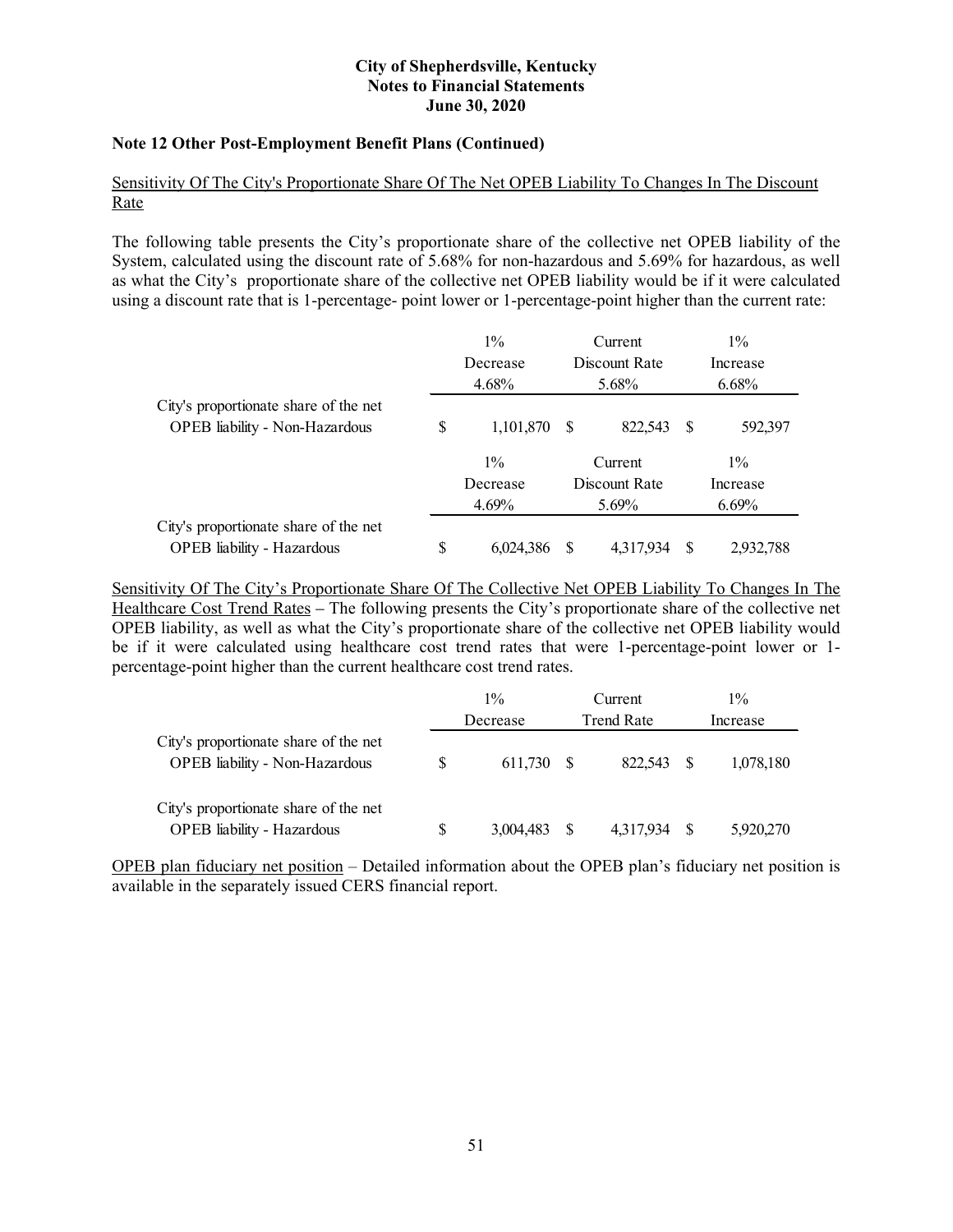### **Note 13 Contingencies**

### Grants

The City received financial assistance from federal and State agencies in the form of grants. The disbursement of funds received under these programs generally requires compliance with terms and conditions specified in the grant agreements and are subject to audit by the grantor agencies. Any disallowed claims resulting from such audits could become a liability of the general fund or other applicable funds; however, in the opinion of management, any such disallowed claims will not have a material adverse effect on the overall financial position of the City.

### Litigation

The City is a party to various other legal proceedings. The City management is of the opinion that ultimate disposition of those subsequent pending claims and legal proceedings will likely not have a material adverse effect, if any, on the financial condition of the City.

### **Other**

The Federal Emergency Management Administration (FEMA) has proposed changes in the flood plain elevation for certain areas of the City of Shepherdsville. FEMA finalized the redrawn floodplain map that went into effect April 5, 2016. The City continues to evaluate the impact on businesses and residents in the affected areas, as well as the impact this may have on City operations.

In September 2019, the City entered into a settlement agreement. The agreement was reached after litigation with a sewer service customer, Jim Beam Brands, Co. related to damages to the City wastewater and treatment system and lines. The settlement obligated the customer to pay the City \$500,000 in five, annual payments of \$100,000.

### **Note 14 Related Parties Transactions**

In a governmental entity, related parties include members of the governing body (city commissioners, etc.), board members, administrative officials (mayor, city clerk, etc.) immediate family members of the preceding individuals and affiliated governmental units that are not included in the financial statements as part of the reporting entity such as sewer systems. There are no related party transactions to be disclosed.

### **Note 15 Concentrations**

During the year, one customer accounted for approximately 36 percent of the Sewer Fund revenues.

### **Note 16 Subsequent Event**

In August 2020, the City adopted an ordinance to lower rates for sewer customers. The lower rates became effective October 2021.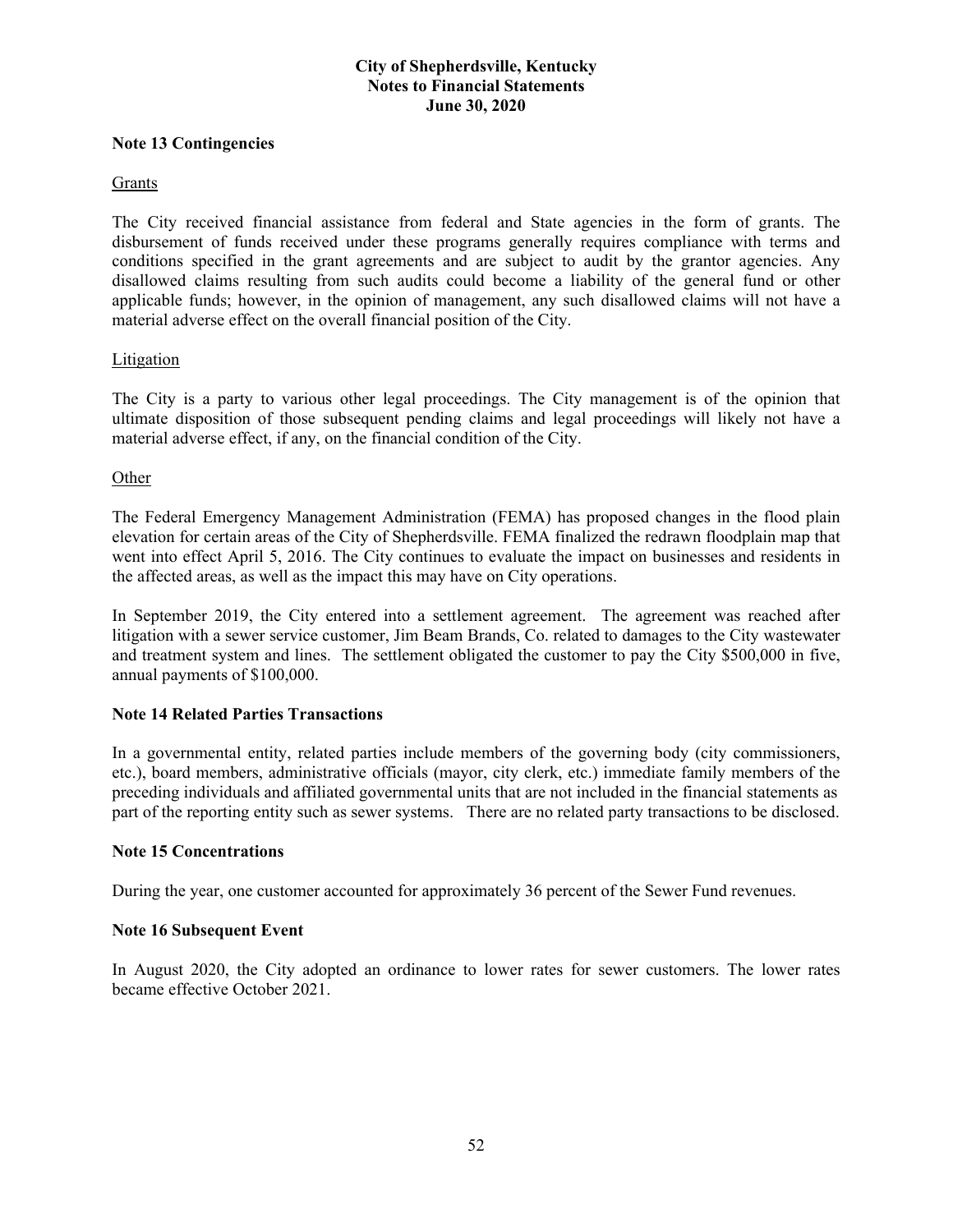### **City of Shepherdsville, Kentucky Schedule of Revenues, Expenditures and Changes in Fund Balance Budget-to-Actual – General Fund**

# **For the Fiscal Year Ended June 30, 2020**

|                                      | <b>Budgeted Amounts</b>  |              | <b>Actual</b>   | Variance with<br><b>Final Budget</b><br><b>Positive</b> |  |  |
|--------------------------------------|--------------------------|--------------|-----------------|---------------------------------------------------------|--|--|
|                                      | Original                 | Final        | Amounts         | (Negative)                                              |  |  |
| <b>Revenues</b>                      |                          |              |                 |                                                         |  |  |
| Taxes, Occupational,                 |                          |              |                 |                                                         |  |  |
| Franchise, Property, Auto            |                          |              |                 |                                                         |  |  |
| & Insurance Premium                  | \$10,089,000             | \$10,089,000 | \$10,989,343    | \$<br>900,343                                           |  |  |
| Licenses and Permits                 | 320,500                  | 114,000      | 448,418         | 334,418                                                 |  |  |
| KLEFPF - Police                      | 128,000                  | 131,000      | 168,148         | 37,148                                                  |  |  |
| KBTCS - Fire                         | 84,000                   | 112,000      | 139,342         | 27,342                                                  |  |  |
| Rental Revenue                       | 40,000                   | 42,000       | 25,161          | (16, 839)                                               |  |  |
| Tow lot                              | $\overline{\phantom{a}}$ |              | 2,446           | 2,446                                                   |  |  |
| <b>Sewer Aministration Fees</b>      | 75,000                   | 90,000       | 90,000          |                                                         |  |  |
| Other Revenues                       | 217,380                  | 70,000       | 456,699         | 386,699                                                 |  |  |
| Penalty/Interest                     | 3,524                    | 4,550        | 59,022          | 54,472                                                  |  |  |
| <b>Total Revenues</b>                | 10,957,404               | 10,652,550   | 12,378,579      | 1,726,029                                               |  |  |
| <b>Expenditures</b>                  |                          |              |                 |                                                         |  |  |
| Administration                       | 5,569,173                | 5,569,173    | 5,005,513       | 563,660                                                 |  |  |
| Fire Department                      | 4,183,430                | 4,183,430    | 3,812,417       | 371,013                                                 |  |  |
| Police Department                    | 4,630,768                | 4,630,768    | 4,509,784       | 120,984                                                 |  |  |
| Public Works                         | 1,923,297                | 1,923,297    | 1,466,715       | 456,582                                                 |  |  |
| <b>Total Expenditures</b>            | 16,306,668               | 16,306,668   | 14,794,429      | 1,512,239                                               |  |  |
| <b>Excess of Revenues</b>            |                          |              |                 |                                                         |  |  |
| <b>Over Expenditures</b>             | (5,349,264)              | (5,654,118)  | (2,415,850)     | 3,238,268                                               |  |  |
| <b>Other Financing Sources</b>       |                          |              |                 |                                                         |  |  |
| Transfers from other funds           |                          |              |                 |                                                         |  |  |
| Proceeds from sale of capital assets | 350,000                  |              | 90,881          | (90, 881)                                               |  |  |
| Loan proceeds                        | 3,000,000                | 3,000,000    | 1,349,311       | (1,650,689)                                             |  |  |
| <b>Total Other Financing Sources</b> | 3,350,000                | 3,000,000    | 1,440,192       | (1,741,570)                                             |  |  |
| <b>Net Change in Fund Balance</b>    | (1,999,264)              | (2,654,118)  | (975, 658)      | 1,496,698<br>\$                                         |  |  |
| <b>Fund Balance, Beginning</b>       |                          |              | 6,128,231       |                                                         |  |  |
| <b>Fund Balance, Ending</b>          |                          |              | 5,152,573<br>\$ |                                                         |  |  |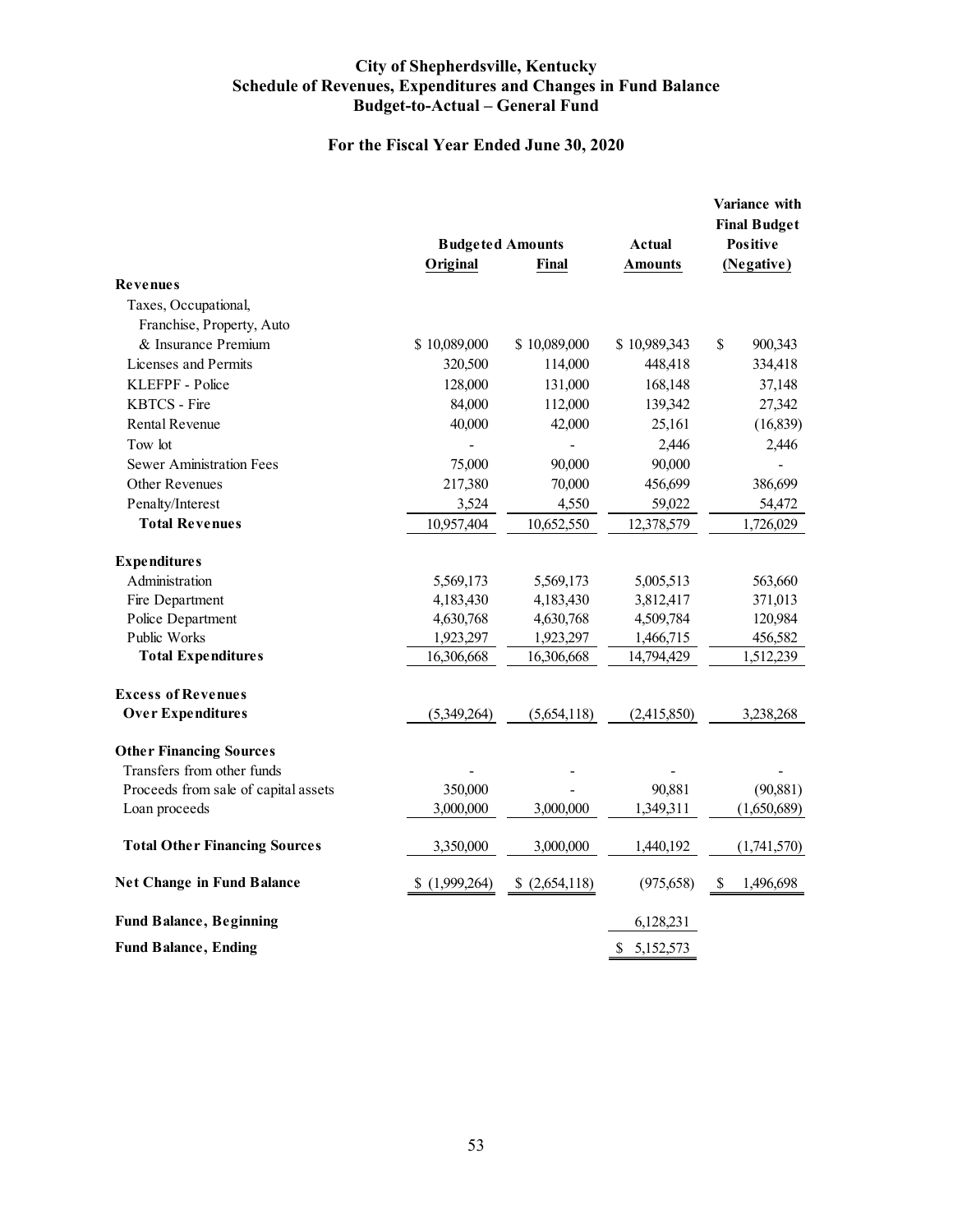### **City of Shepherdsville, Kentucky Schedule of City's Proportionate Share of Net Pension Liability - CERS**

### **As of and for the Fiscal Year Ended June 30, 2020**

| <b>CERS - Non Hazardous</b>                                                                          | 2020             | 2019             | 2018             | 2017            | 2016         | 2015             |
|------------------------------------------------------------------------------------------------------|------------------|------------------|------------------|-----------------|--------------|------------------|
| City's proportion of the<br>net pension liability                                                    | 0.048917%        | 0.047686%        | 0.046629%        | 0.043559%       | 0.044080%    | 0.043835%        |
| City's proportionate share of the<br>net pension liability                                           | \$<br>3,440,354  | \$<br>2,904,224  | \$<br>2,729,340  | \$<br>2,144,674 | \$1,895,173  | \$1,422,172      |
| City's covered-employee payroll                                                                      | \$<br>1,486,443  | \$<br>1,299,724  | \$<br>1,238,867  | \$<br>1,158,229 | \$1,032,188  | 781,502<br>S     |
| City's proportionate share of the<br>net pension liability as a percentage<br>of its covered payroll | 231.45%          | 223.45%          | 220.31%          | 185.17%         | 183.61%      | 181.98%          |
| Plan fiduciary net position as a<br>percentage of the total pension liability                        | 50.45%           | 53.54%           | 53.30%           | 55.50%          | 59.97%       | 66.80%<br>$\ast$ |
| <b>CERS - Hazardous</b>                                                                              | 2020             | 2019             | 2018             | 2017            | 2016         | 2015             |
| City's proportion of the<br>net pension liability                                                    | 0.583574%        | 0.531895%        | 0.504763%        | 0.495995%       | 0.434030%    | 0.397485%        |
| City's proportionate share of the<br>net pension liability                                           | \$<br>16,120,037 | \$<br>12,863,651 | \$<br>11,292,955 | \$<br>8,510,985 | \$ 6,662,849 | \$4,777,070      |
| City's covered-employee payroll                                                                      | \$<br>3,489,240  | \$<br>3,020,117  | \$<br>2,627,066  | \$<br>2,815,084 | \$2,262,716  | \$1,649,414      |
| City's proportionate share of the<br>net pension liability as a percentage<br>of its covered payroll | 461.99%          | 425.93%          | 429.87%          | 302.34%         | 294.46%      | 289.62%          |
| Plan fiduciary net position as a<br>percentage of the total pension liability                        | 46.63%           | 49.26%           | 49.80%           | 53.95%          | 57.52%       | 63.46%           |

\* The above schedules are presented to illustrate the requirement to show information for 10 years. However, until a full 10-year trend is compiled, the City will report available information.

Note: The amounts presented for each fiscal year were determined as of the prior fiscal year-end June 30.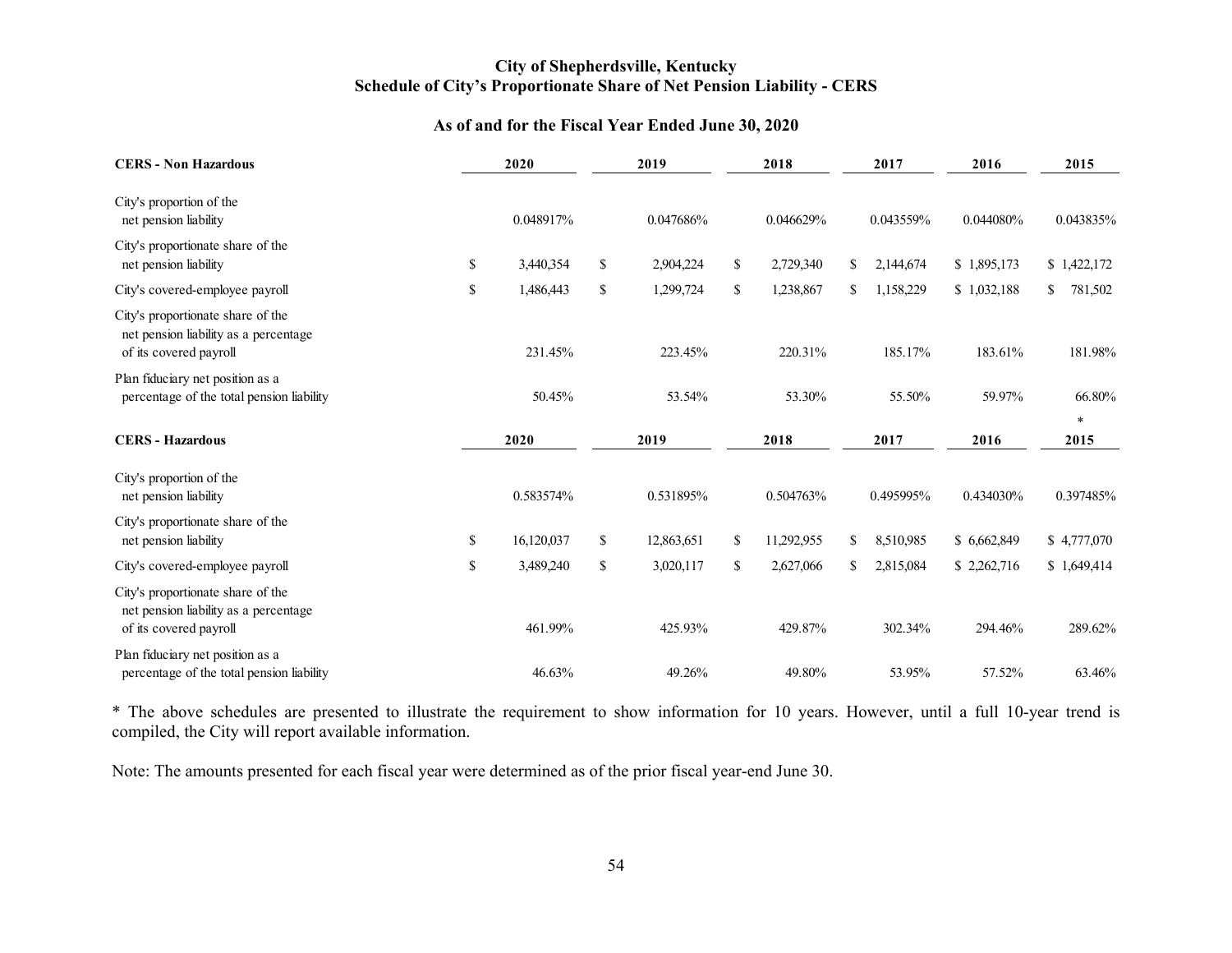### **City of Shepherdsville, Kentucky Schedule of Pension Contributions - CERS**

### **For the Fiscal Year Ended June 30, 2020**

|                                                                         |    |                          |    |                          |               |           |                 |    |                          |     | ∗           |
|-------------------------------------------------------------------------|----|--------------------------|----|--------------------------|---------------|-----------|-----------------|----|--------------------------|-----|-------------|
| <b>CERS - Non Hazardous</b>                                             |    | 2020                     |    | 2019                     |               | 2018      | 2017            |    | 2016                     |     | 2015        |
| Conctractually required contribution                                    | \$ | 290,092                  | \$ | 241,101                  | \$            | 188,200   | \$<br>172,822   | S. | 143,852                  | \$  | 131,604     |
| Contributions in relation to the<br>contractually required contribution |    | 290,092                  |    | 241,101                  |               | 188,200   | 172,822         |    | 143,852                  |     | 131,604     |
| Contribution (excess) deficiency                                        |    | $\overline{\phantom{a}}$ | \$ | $\overline{\phantom{a}}$ | S             |           | \$              | S  | $\overline{\phantom{a}}$ | S   |             |
| City's covered-employee payroll                                         | \$ | 1,493,011                | \$ | 1,486,443                | \$            | 1,299,724 | \$<br>1,238,867 |    | \$1,158,229              |     | \$1,032,188 |
| Contributions a s a percentage of covered<br>employee payroll           |    | 19.43%                   |    | 16.22%                   |               | 14.48%    | 13.95%          |    | 12.42%                   |     | 12.75%      |
| <b>CERS - Hazardous</b>                                                 |    | 2020                     |    | 2019                     |               | 2018      | 2017            |    | 2016                     |     | 2015        |
| Conctractually required contribution                                    | \$ | 1,158,743                | \$ | 867,425                  | \$            | 670,466   | \$<br>570,336   | \$ | 570,336                  | \$  | 469,061     |
| Contributions in relation to the<br>contractually required contribution | -S | 1,158,743                | \$ | 867,425                  | \$            | 670,466   | \$<br>570,336   | \$ | 570,336                  |     | 469,061     |
| Contribution (excess) deficiency                                        | -S | $\overline{\phantom{a}}$ | S  |                          | <sup>\$</sup> |           |                 |    |                          | \$. |             |
| City's covered-employee payroll                                         | \$ | 3,854,767                | \$ | 3,489,240                | \$            | 3,020,117 | \$<br>2,627,066 |    | \$2,815,084              |     | \$2,262,716 |
| Contributions as a percentage of covered<br>employee payroll            |    | 30.06%                   |    | 24.86%                   |               | 22.20%    | 21.71%          |    | 20.26%                   |     | 20.73%      |

\* The above schedules are presented to illustrate the requirement to show information for 10 years. However, until a full 10-year trend is compiled, the City will report available information.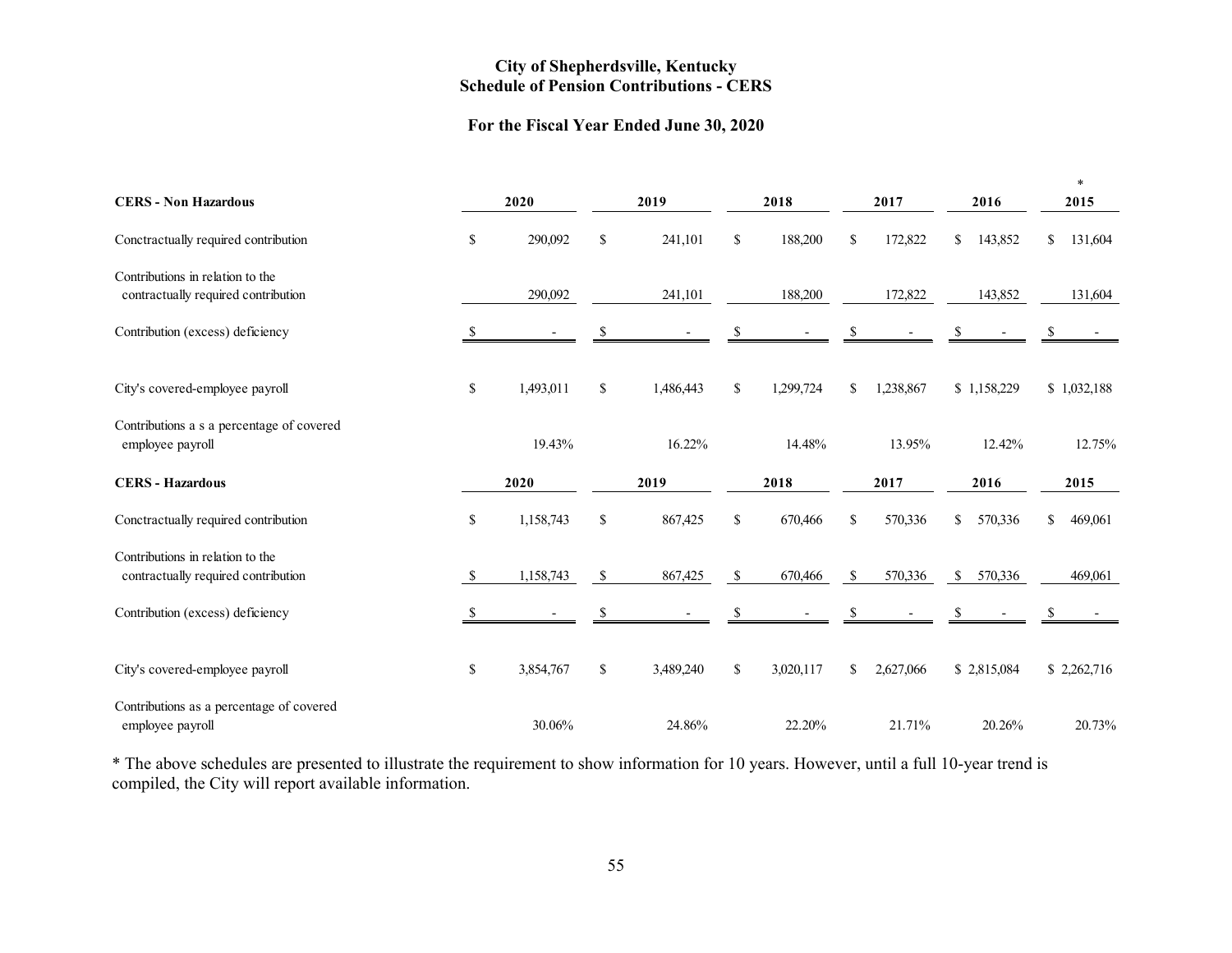## **City of Shepherdsville, Kentucky Schedule of City's Proportionate Share of Net OPEB Liability - CERS**

# **As of and for the Fiscal Year Ended June 30, 2020**

| <b>CERS - Non Hazardous</b>                                                                       |                 |                 | $\ast$          |
|---------------------------------------------------------------------------------------------------|-----------------|-----------------|-----------------|
|                                                                                                   | 2020            | 2019            | 2018            |
| City's proportion of the<br>net OPEB liability                                                    | 0.048904%       | 0.047684%       | 0.046629%       |
| City's proportionate share of the<br>net OPEB liability                                           | \$<br>822,543   | \$<br>846,621   | \$<br>937,403   |
| City's covered-employee payroll                                                                   | \$<br>1,486,445 | \$<br>1,341,745 | \$<br>1,238,867 |
| City's proportionate share of the<br>net OPEB liability as a percentage<br>of its covered payroll | 55.34%          | 63.10%          | 75.67%          |
| Plan fiduciary net position as a<br>percentage of the total OPEB liability                        | 60.44%          | 57.62%          | 52.39%          |
| <b>CERS - Hazardous</b>                                                                           | 2020            | 2019            | $\ast$<br>2018  |
| City's proportion of the                                                                          |                 |                 |                 |
| net OPEB liability                                                                                | 0.583615%       | 0.531930%       | 0.504763%       |
| City's proportionate share of the<br>net OPEB liability                                           | \$<br>4,317,934 | \$<br>3,792,446 | \$<br>4,172,733 |
| City's covered-employee payroll                                                                   | \$<br>3,489,237 | \$<br>3,067,765 | \$<br>2,627,066 |
| City's proportionate share of the<br>net OPEB liability as a percentage<br>of its covered payroll | 123.75%         | 123.62%         | 158.84%         |
| Plan fiduciary net position as a<br>percentage of the total OPEB liability                        | 64.44%          | 64.24%          | 58.99%          |

\* The above schedules are presented to illustrate the requirement to show information for 10 years. However, until a full 10-year trend is compiled, the City will report available information.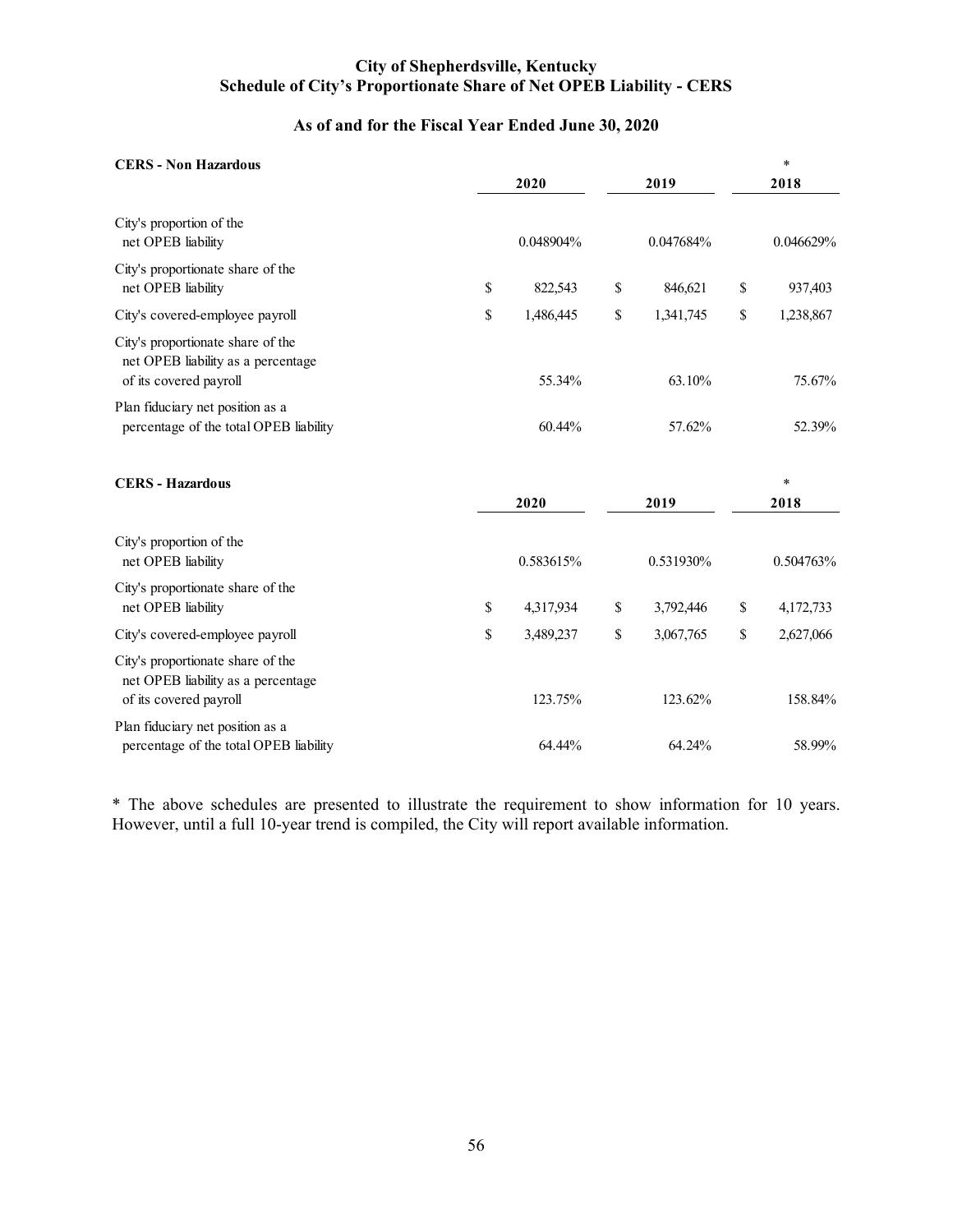### **City of Shepherdsville, Kentucky Schedule of OPEB Contributions - CERS**

### **For the Fiscal Year Ended June 30, 2020**

#### **CERS - Non Hazardous** \*

|                                                                         |               | 2020      |              | 2019      | 2018          |                |  |
|-------------------------------------------------------------------------|---------------|-----------|--------------|-----------|---------------|----------------|--|
| Conctractually required contribution                                    | \$            | 71,546    | $\$$         | 78,187    | $\mathbb S$   | 63,062         |  |
| Contributions in relation to the<br>contractually required contribution |               | 71,546    |              | 78,187    |               | 63,062         |  |
| Contribution (excess) deficiency                                        | \$            |           | $\mathbb{S}$ |           | \$            |                |  |
| City's covered-employee payroll                                         | $\mathbb S$   | 1,503,067 | \$           | 1,486,445 | \$            | 1,341,745      |  |
| Contributions a s a percentage of covered<br>employee payroll           |               | 4.76%     |              | 5.26%     |               | 4.70%          |  |
| <b>CERS - Hazardous</b>                                                 |               | 2020      |              | 2019      |               | $\ast$<br>2018 |  |
| Conctractually required contribution                                    | \$            | 366,974   | \$           | 365,672   | \$            | 286,836        |  |
| Contributions in relation to the<br>contractually required contribution | <sup>\$</sup> | 366,974   | $\$$         | 365,672   | <sup>\$</sup> | 286,836        |  |
| Contribution (excess) deficiency                                        | S             |           | \$           |           | S             |                |  |
| City's covered-employee payroll                                         | \$            | 3,854,769 | \$           | 3,489,237 | \$            | 3,067,765      |  |
| Contributions as a percentage of covered<br>employee payroll            |               | 9.52%     |              | 10.48%    |               | 9.35%          |  |

\* The above schedules are presented to illustrate the requirement to show information for 10 years. However, until a full 10-year trend is compiled, the City will report available information.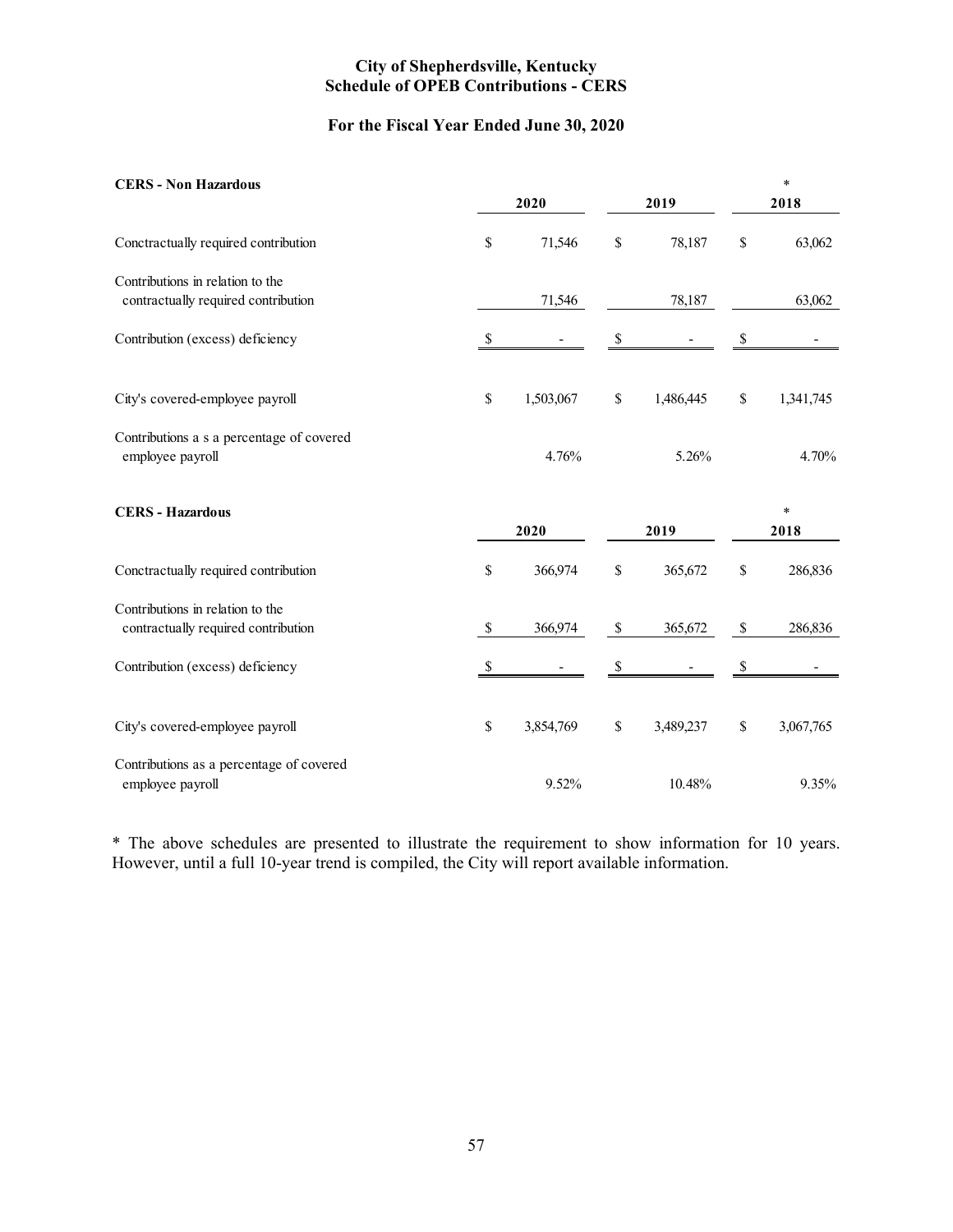### **City of Shepherdsville, Kentucky Notes to Required Supplementary Information**

### **For the Fiscal Year Ended June 30, 2020**

### *Notes to Budgetary Schedules:*

**Budget Policy** - Budgets are adopted on a basis consistent with generally accepted accounting principles. Annual appropriated budgets are adopted for the general, special revenue, fiduciary - cemetery, sewer and water funds.

**Legal Compliance** - All agencies of the City submit requests for appropriation to the City Mayor so that a budget may be prepared. The budget is prepared by fund, function and activity, and includes information on the part year, current year estimates, and requested appropriations for the next fiscal year.

On or before June 30th of each year, the Mayor must present the proposed budget to the City's Council for review. The Council holds public hearings and a final budget must be prepared and adopted no later than July 1st of the new fiscal year.

The appropriated budget is prepared by fund, function and department. Transfers of appropriations can be made within a City department. The general government function of the General Fund is treated as a department for budgetary purposes and its budget is adopted at the object level. Transfers of appropriations between departments require the approval of the governing council. The legal level of budgetary control is the governing council. Certain supplemental budgetary appropriations were made during the year, which were not considered material. Budgeted amounts as amended, in the financial statements are as adopted by ordinances of the City.

Encumbrance accounting is a system under which purchase orders, contracts and other commitments for the expenditures of City monies are recorded as a reservation of budget. The City does not use the encumbrance system of accounting to record and track budgeted expenses.

### *Notes to Pension Schedules:*

FOR THE YEAR ENDED JUNE 30, 2020

*Changes of benefit terms*. There were no changes in benefit terms for 2015 through 2020.

*Changes of assumptions (as of June 30 of the year of measurement date)*:

FOR THE YEAR ENDED JUNE 30, 2014

The assumed investment rate of return was decreased from 7.75% to7.50%.

The assumed rate of inflation was reduced from 3.50% to 3.25%.

The assumed rate of wage inflation was reduced from 1.00% to 0.75%.

Payroll growth assumption was reduced from 4.50% to 4.00%.

The mortality table used for active members is RP-2000 Combined Mortality Table projected with Scale BB to 2013 (multiplied by 50% for males and 30% for females).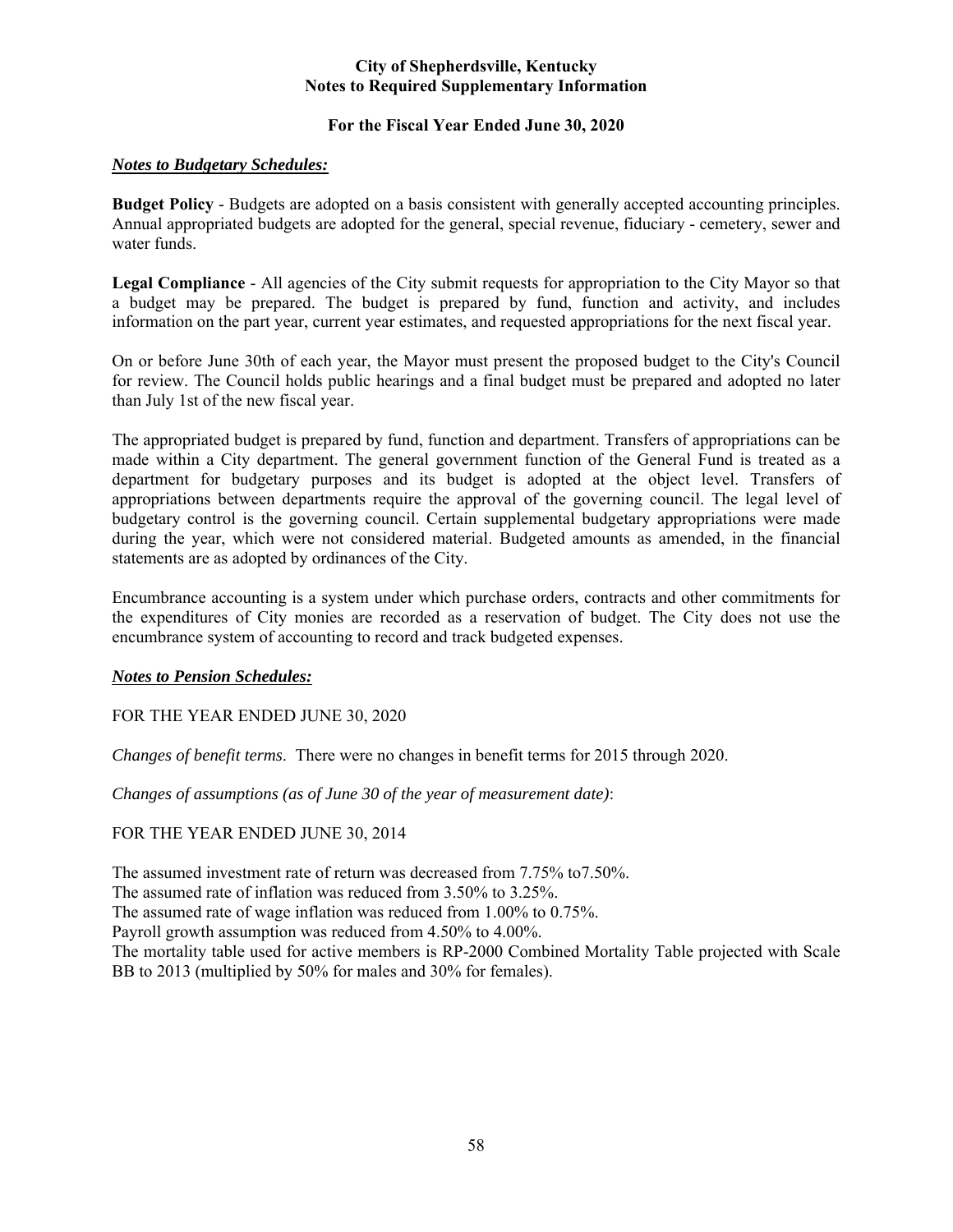### **City of Shepherdsville, Kentucky Notes to Required Supplementary Information**

### **For the Fiscal Year Ended June 30, 2020**

### *Notes to Pension Schedules (Continued):*

For healthy retired members and beneficiaries, the mortality table used is the RP-2000 Combined Mortality Table projected with Scale BB to 2013 (set back 1 year for females). For disabled members, the RP-2000 Combined Disabled Mortality Table projected with Scale BB to 2013 (set back 4 years for males) is used for the period after disability retirement. There is some margin in the current mortality tables for possible future improvement in mortality rates and that margin will be reviewed again when the next experience investigation is conducted.

The assumed rates of Retirement, Withdrawal and Disability were updated to more accurately reflect experience.

2015 and 2016 - No changes.

2017 - The assumed investment return was changed from 7.50% to 6.25%. The price inflation assumption was changed from 3.25% to 2.30%, which also resulted in a 0.95% decrease in the salary increase assumption at all years of service. The payroll growth assumption (applicable for the amortization unfunded actuarial accrued liabilities) was changed from 4.00% to 2.00%.

2018 - No changes.

2019 – Salary rates were increased from 3.05% average to 3.30% to 10.30%, varies by service. Annual rates of retirement, disability, withdrawal and mortality were updated based on the 2018 experience study and the percent of disabilities assumed to occur in the line of duty was updated from 0% to 2% for nonhazardous members and from 0% to 50% for hazardous members.

### *Notes to OPEB Schedules*

*Changes of benefit terms*. There were no changes in benefit terms for 2018 to 2019.

*Changes of assumptions(as of June 30 of the year of measurement date)*:

2017

The assumed investment return was changed from 7.50% to 6.25%. The price inflation assumption was changed from 3.25% to 2.30%, which also resulted in a 0.95% decrease in the salary increase assumption at all years of service. The payroll growth assumption (applicable for the amortization of unfunded actuarial accrued liabilities) was changed from 4.00% to 2.00%. For the Non-Hazardous Plan, the single discount rate changed from 6.89% to 5.84%. For the Hazardous Plan, the single discount rate changed from 7.37% to 5.96%.

2018 - No changes.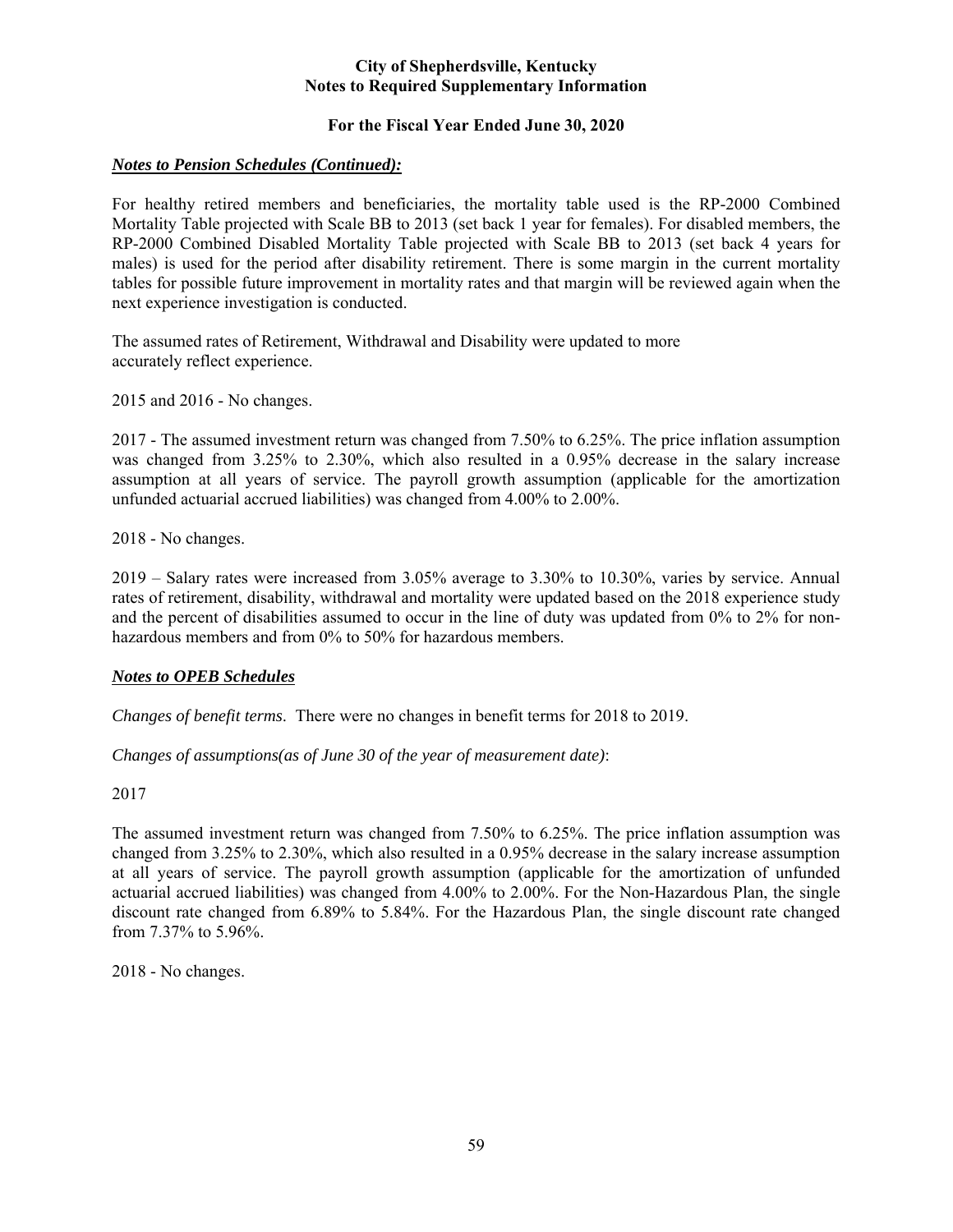

#### **INDEPENDENT AUDITOR'S REPORT ON INTERNAL CONTROL OVER FINANCIAL REPORTING AND ON COMPLIANCE AND OTHER MATTERS BASED ON AN AUDIT OF FINANCIAL STATEMENTS PERFORMED IN ACCORDANCE WITH** *GOVERNMENT AUDITING STANDARDS*

To the Mayor and City Council City of Shepherdsville, Kentucky

We have audited, in accordance with the auditing standards generally accepted in the United States of America and the standards applicable to financial audits contained in *Government Auditing Standards* issued by the Comptroller General of the United States, the financial statements of the governmental activities, the business-type activities, the aggregate discretely presented component units, each major fund, and the aggregate remaining fund information of the City of Shepherdsville, Kentucky, as of and for the year ended June 30, 2020, and the related notes to the financial statements, which collectively comprise the Shepherdsville, Kentucky's basic financial statements and have issued our report thereon dated October 7, 2021.

### **Internal Control over Financial Reporting**

In planning and performing our audit of the financial statements, we considered the City of Shepherdsville, Kentucky's internal control over financial reporting (internal control) as a basis for designing audit procedures that are appropriate in the circumstances for the purpose of expressing our opinions on the financial statements, but not for the purpose of expressing an opinion on the effectiveness of the City of Shepherdsville, Kentucky's internal control. Accordingly, we do not express an opinion on the effectiveness of the City of Shepherdsville, Kentucky's internal control.

Our consideration of internal control was for the limited purpose described in the preceding paragraph and was not designed to identify all deficiencies in internal control that might be material weaknesses or significant deficiencies and therefore, material weaknesses or significant deficiencies may exist that have not been identified. However, as described in the accompanying schedule of findings, we did identify certain deficiencies in internal control that we consider to be material weaknesses and significant deficiencies.

A *deficiency in internal control* exists when the design or operation of a control does not allow management or employees, in the normal course of performing their assigned functions, to prevent, or detect and correct, misstatements on a timely basis. A *material weakness* is a deficiency, or a combination of deficiencies, in internal control such that there is a reasonable possibility that a material misstatement of the entity's financial statements will not be prevented, or detected and corrected, on a timely basis. We consider the deficiencies described in the accompanying schedule of findings as items 2020-01 and 2020-02 to be material weaknesses.

A *significant deficiency* is a deficiency, or a combination of deficiencies, in internal control that is less severe than a material weakness, yet important enough to merit attention by those charged with governance. We consider the deficiencies described in the accompany schedule of findings as items 2020-03 to be a significant deficiency.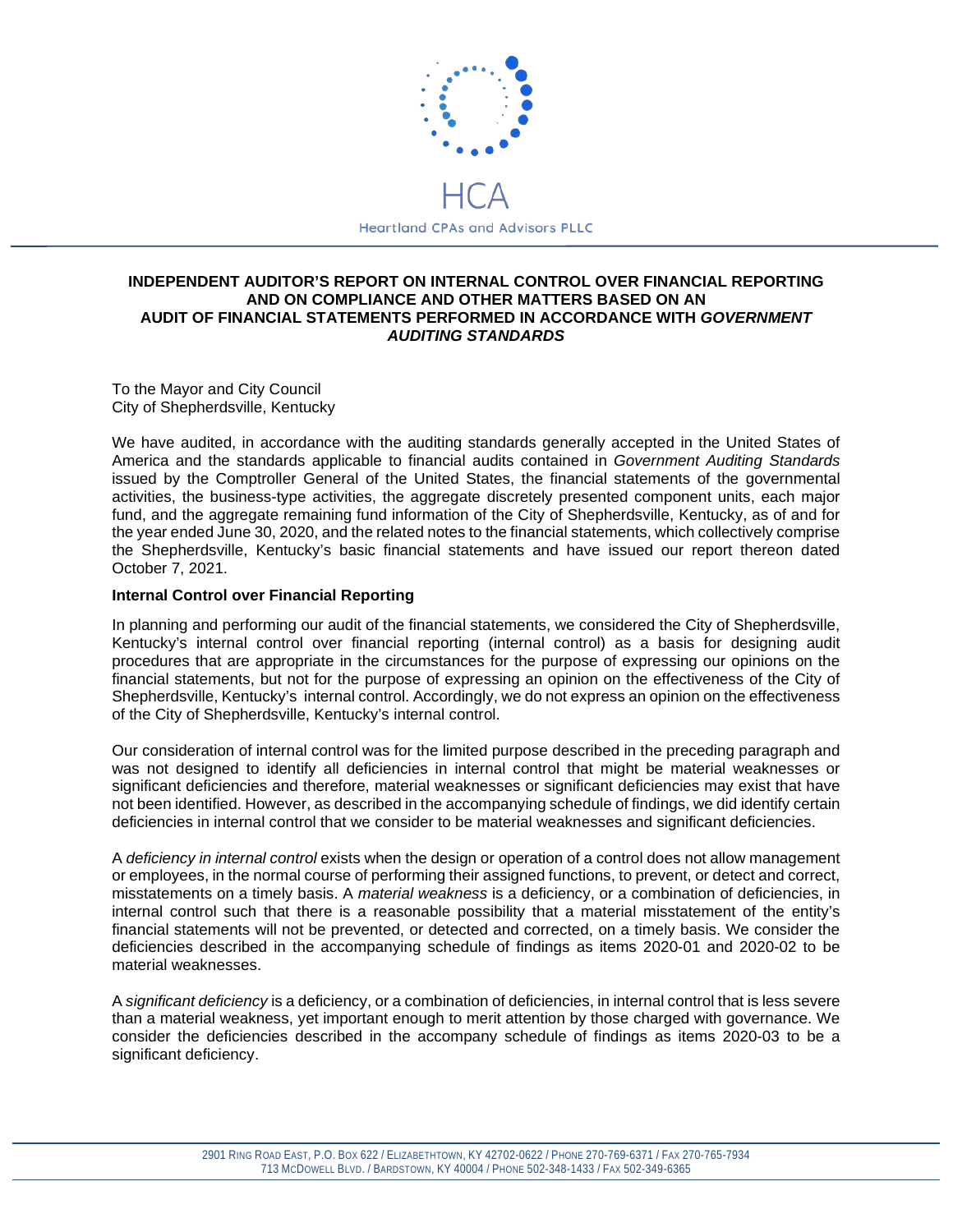#### **Compliance and Other Matters**

As part of obtaining reasonable assurance about whether the City of Shepherdsville's financial statements are free from material misstatement, we performed tests of its compliance with certain provisions of laws, regulations, contracts, and grant agreements, noncompliance with which could have a direct and material effect on the financial statements. However, providing an opinion on compliance with those provisions was not an objective of our audit, and accordingly, we do not express such an opinion. The results of our tests disclosed instances of noncompliance or other matters that are required to be reported under *Government Auditing Standards* and which are described in the accompanying schedule of findings as items 2020-04.

#### **City of Shepherdsville's Response to Findings**

City of Shepherdsville's response to the findings identified in our audit is described in the accompanying schedule of findings. City of Shepherdsville's response was not subjected to the auditing procedures applied in the audit of the financial statements and, accordingly, we express no opinion on it.

#### **Purpose of this Report**

The purpose of this report is solely to describe the scope of our testing of internal control and compliance and the results of that testing, and not to provide an opinion on the effectiveness of the entity's internal control or on compliance. This report is an integral part of an audit performed in accordance with *Government Auditing Standards* in considering the entity's internal control and compliance. Accordingly, this communication is not suitable for any other purpose.

# Heathand CPOG and Advisor PLLC

Heartland CPAs and Advisors, PLLC Elizabethtown, Kentucky October 7, 2021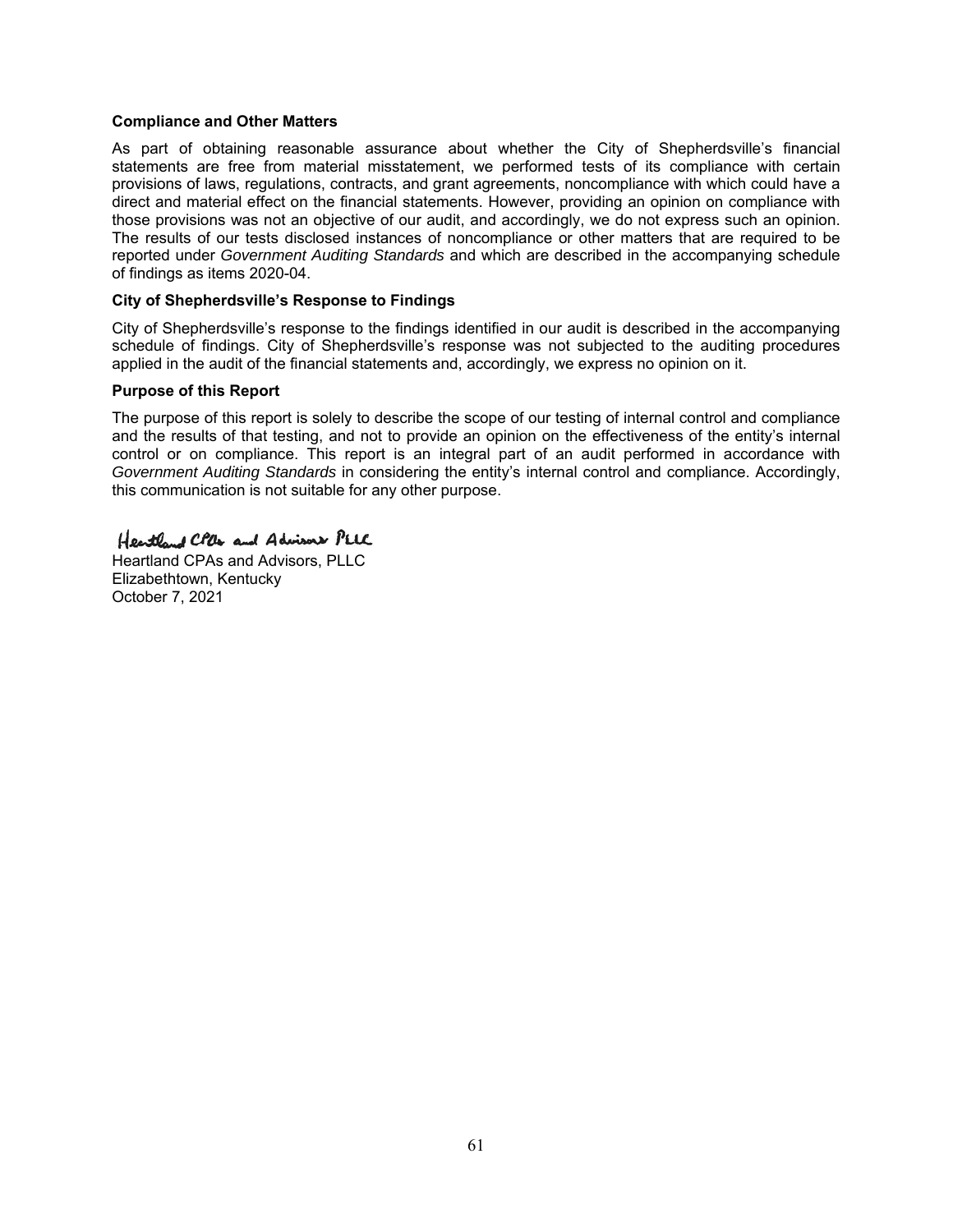For the Year Ended June 30, 2020

### **REFERENCE NUMBER 2020-001 MATERIAL ADJUSTMENTS**

**Criteria:** The City's management is responsible for establishing and maintaining internal controls over the application of transactions and the preparation of financial statements.

**Condition:** As part of the audit we noted that generally accepted accounting principles were not always applied and that material adjustments were not identified by the City's internal control.

**Cause:** The City's transactions were not always recorded in accorded with generally accepted accounting principles or detected by management personnel.

**Effect:** The design of the internal controls over financial reporting limits the ability of the City to provide accurate financial information.

**Recommendation:** We recommend City management and financial personnel continue to increase their awareness and knowledge of all procedures and processes involved in preparing financial statements and develop internal control policies to ensure proper financial statement presentation.

**Views of Responsible Officials:** Hiring additional staff and giving them access and training on how to run and review the financial statements will assist with preventing this in the future. Work instructions will be created and put in the SOP for the Admin office.

### **REFERENCE NUMBER 2020-002 SEGREGATION OF DUTIES**

**Criteria:** The City's management is responsible for establishing and maintaining proper segregation of duties.

**Condition:** As part of the audit we noted City did not maintain proper segregation of duties over payroll, disbursement and bank reconciliations.

**Cause:** The City did not main adequate segregation of duties

**Effect:** The segregation of duties policy was not always followed which could result in unapproved disbursements.

**Recommendation:** We recommend that the City's management review its segregation of duties and ensure it follows those policies.

**Views of Responsible Officials:** During July 2019 to June 2020 there were several things that affected the segregation of duties including additions to staff, along with COVID 19 and the need to work remotely. Duties such as payroll were moved to new staff members with much of the work being done from home during the last three months of the year.

The admin department was and is currently understaffed but have hired a new office clerk and are planning on hiring an Accounting Clerk January of 2022. The City of Shepherdsville's management team will work to develop strong work instructions along and a SOP to address segregation of duties issues.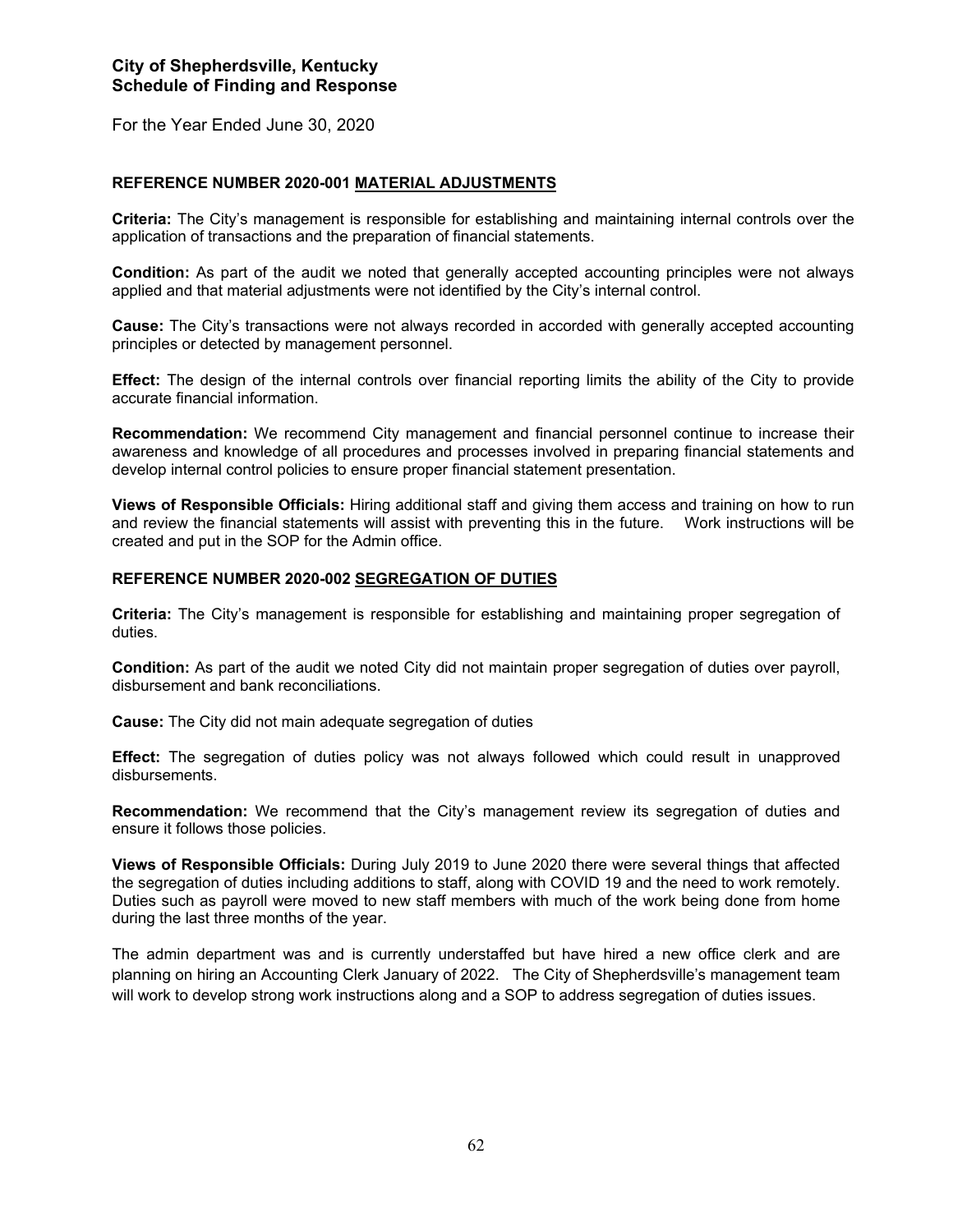For the Year Ended June 30, 2020

### **REFERENCE NUMBER 2020-003 CREDIT CARDS**

**Criteria:** The City's management is responsible for maintaining control over credit cards and ensuring proper documentation for purchases.

**Condition:** Procedures are not in place for adding credit cards.

**Cause:** The City opened a second credit card and did not always maintain proper support for purchases.

**Effect:** We noted that historically, the City has had a credit card for each department. We noted that a second credit was issued for each department but on the same account. Additionally, two tested credit card payments did not have proper support.

**Recommendation:** We recommend that the City only have one card per department and maintain proper support of purchases.

**Views of Responsible Officials:** The credit card process has recently changed. The changes and responsibilities have been communicated verbally and in writing that the card holder is responsible for making sure the charges are appropriate and that receipts are turned in timely. Work instruction along with and SOP will be developed for the processes.

#### **Detail of changes**

Have one account with a card for each department head One due date One account to pay Ability to disable a card quickly Account is not on autopay Reporting capabilities

#### **REFERENCE NUMBER 2020-004 INADEQUATE COLLATERAL OF DEPOSITS**

**Criteria:** The City's management is responsible for ensuring deposits are adequately collateralized in the event financial institutions holding those deposits become insolvent. KRS 41.240 requires governments to have adequate collateral in for all deposits.

**Condition:** As part of the audit of the audit we noted deposits at a certain financial institution that exceeded the FDIC statutory amounts but the remaining amounts were not collateralized.

**Cause:** Deposits in excess of FDIC insurance limits were not collateralized.

**Effect:** The City was at risk of losing cash balances if the financial institution failed.

**Recommendation:** We recommend the City diversify deposits to more financial institutions in a manner that prevents deposits from exceeding FDIC insurance limits or obtain third-party collateral for the amount of deposits in excess of FDIC insurance limits.

**Views of Responsible Officials:** Going forward bank balances will be reviewed and if needed additional collateral will be requested from the banks.

Diversifying deposits at additional banks will be analyzed to determine feasibility.

Work instructions on how to monitor balances and collateral needed will be written and included in the SOP.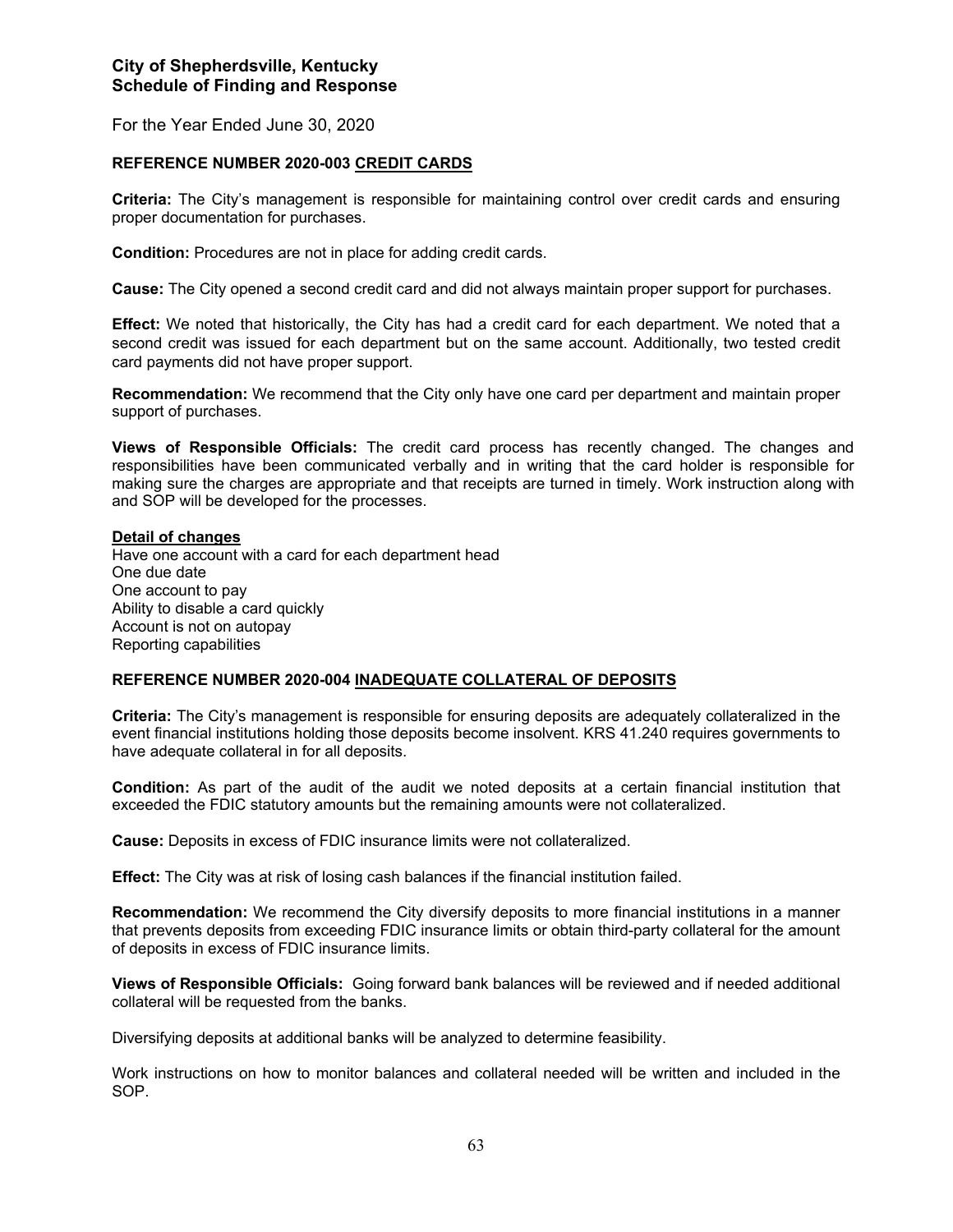# **City of Shepherdsville, Kentucky Status of Prior Year Findings**

For the Year Ended June 30, 2019

No findings reported.